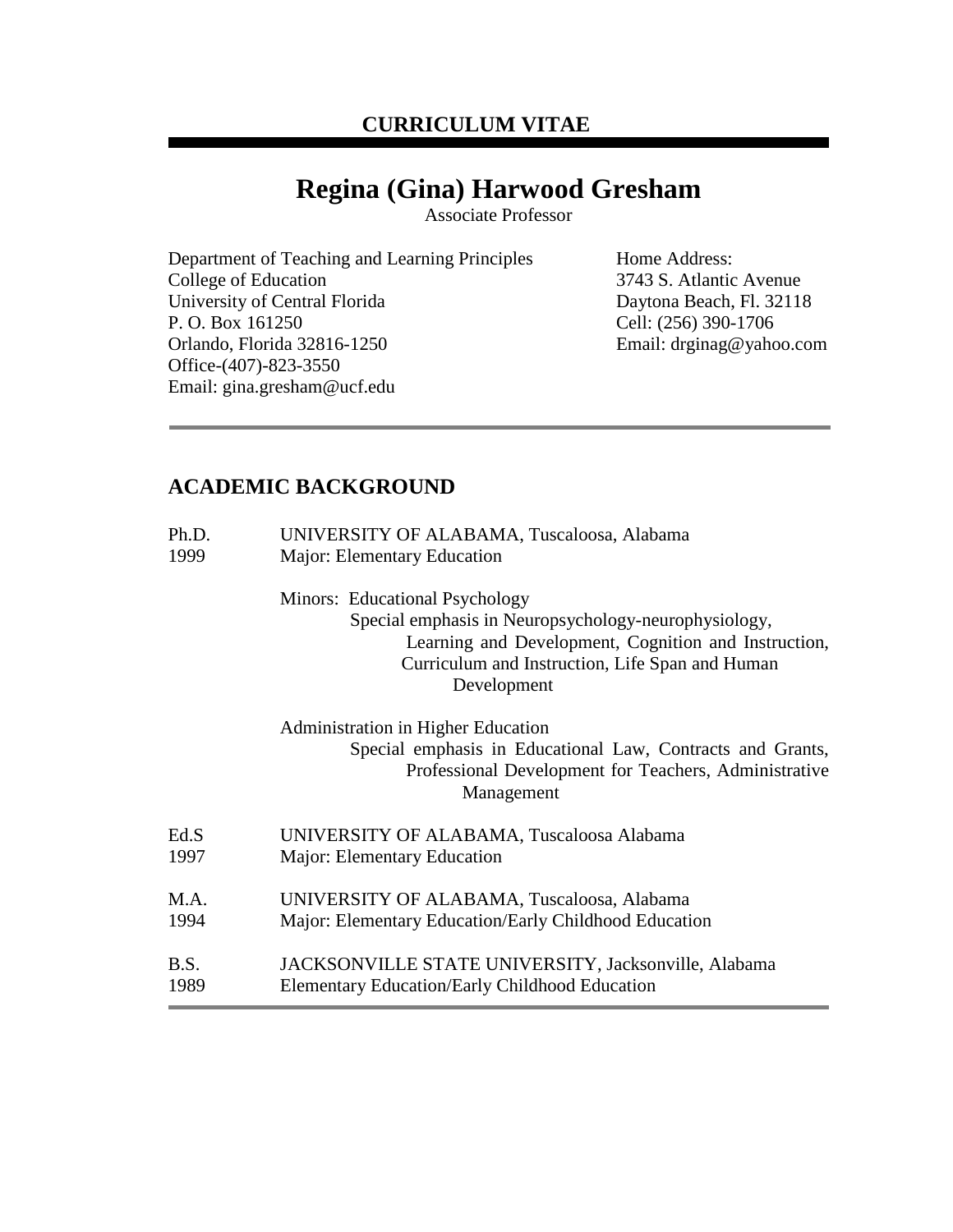# **PROFESSIONAL EXPERIENCE**

# **Universities**

- 2003-Present **Associate Professor of Elementary & Mathematics Education,**  School of Teaching, Learning, and Leadership, University of Central Florida, Orlando, Florida. 2008-Present **National Trainer and Presenter,** Bureau of Education and Research, Seattle, Washington. 2005-Present **Behavioral Management Specialist**- School of Teaching, Learning, and Leadership, University of Central Florida, Orlando, Florida. 2003-Present **Academy Research Faculty,** School of Teaching, Learning, and Leadership, University of Central Florida, Orlando, Florida 2000-2003 **Assistant Professor of Elementary Education,** Department of Curriculum and Instruction, University of West Georgia, Carrollton, Georgia. 2001-2003 **Student Intern and Block II Supervisor-**Department of Curriculum and Instruction, State University of West Georgia, Carrollton, Georgia. 6/98-2/98 **Graduate Teaching Assistant**-University of Alabama, Tuscaloosa, Alabama. 6/98-12/98 **Undergraduate Teaching Supervisor**-University of Alabama, Tuscaloosa, Alabama. **Public School**
- 2009-present **Mathematics Consultant**-Dallas/Fort Worth City Schools, Dallas-Fort Worth Texas.
- 2003-present **Mathematics Consultant**-Douglas County Schools, Douglasville, Georgia.
- 2003-present **Mathematics Consultant**-Volusia County Schools, Volusia County.
- 1989-2001 **Teacher,** G.W. Floyd Elementary School, Gadsden City Schools, Gadsden City Board of Education, Gadsden, Alabama.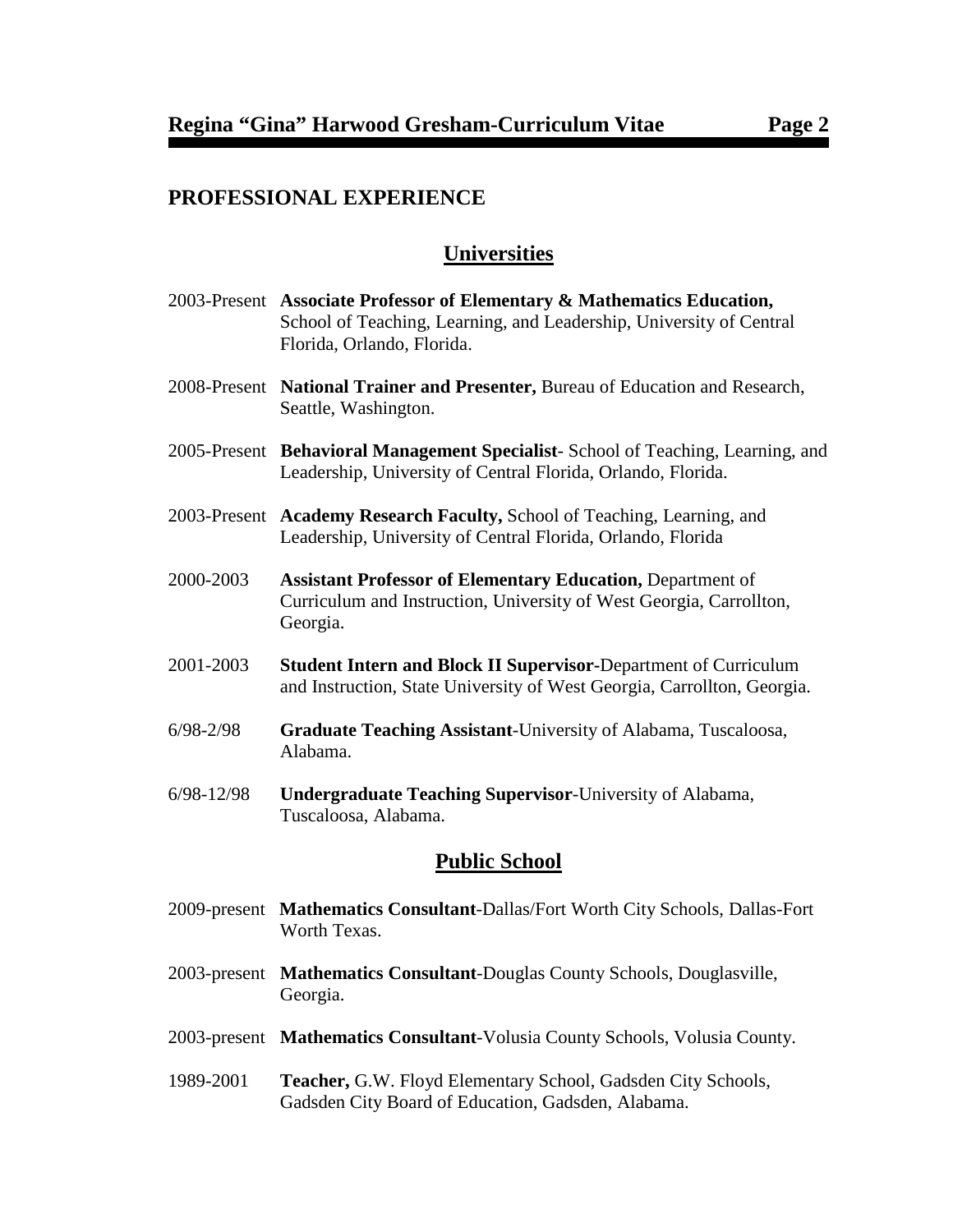### **PROFESSIONAL CERTIFICATIONS**

Class A-Principalship Certification in Administration P-12 Class AA-Rank A, Elementary 1-6 Class A-Rank 1, Early Childhood (57) N-3 Class A-Rank 1, Elementary (76) 1-6 Class B-Rank 2, Early Childhood (56) N-3 Class B-Rank 2, Elementary (75) 1-6

# **HONORS AND AWARDS**

Teaching Incentive Program Award, University of Central Florida, 2012 Excellence in Undergraduate Teaching Award, University of Central Florida, 2011 Scholarship of Teaching and Learning Award , University of Central Florida, 2008 Excellence in Undergraduate Teaching Award, University of Central Florida, 2007 Teacher Recognition and Appreciation Award, Delta Delta Delta Sorority, University of Central Florida, 2005 Christa McAuliffe Teaching Award-Lockheed Martin/UCF K-8 Program Award (Team Member, Assistant Professor, and Behavior Specialist of Program), 2004 Graduate Fellow, University of Alabama 1997, 1998 National Nominee for USA Teacher Team- USA TODAY, May 1999 Magna Cum Laude Graduate, University of Alabama, 1999 Graduate Teaching Assistant-\$15,000 Stipend, University of Alabama, 1998-99 National Alumni Association Graduate Fellow Stipend-\$15,000-University of Alabama, 1997-98 National Alumni Association License Tag \$10,000 Scholarship Award, 1997-98 Teacher of the Month, G. W. Floyd Elementary School, November 1996 Magna Cum Laude Graduate, University of Alabama, 1996 Kappa Delta Pi International Honor Society, University of Alabama 1994 Magna Cum Laude Graduate, University of Alabama, 1994 Kappa Delta Pi International Honor Society, Jacksonville State University 1988 Magna Cum Laude Graduate, Jacksonville State University, 1988 Phi Theta Kappa National Honor Society, Gadsden State Community College 1987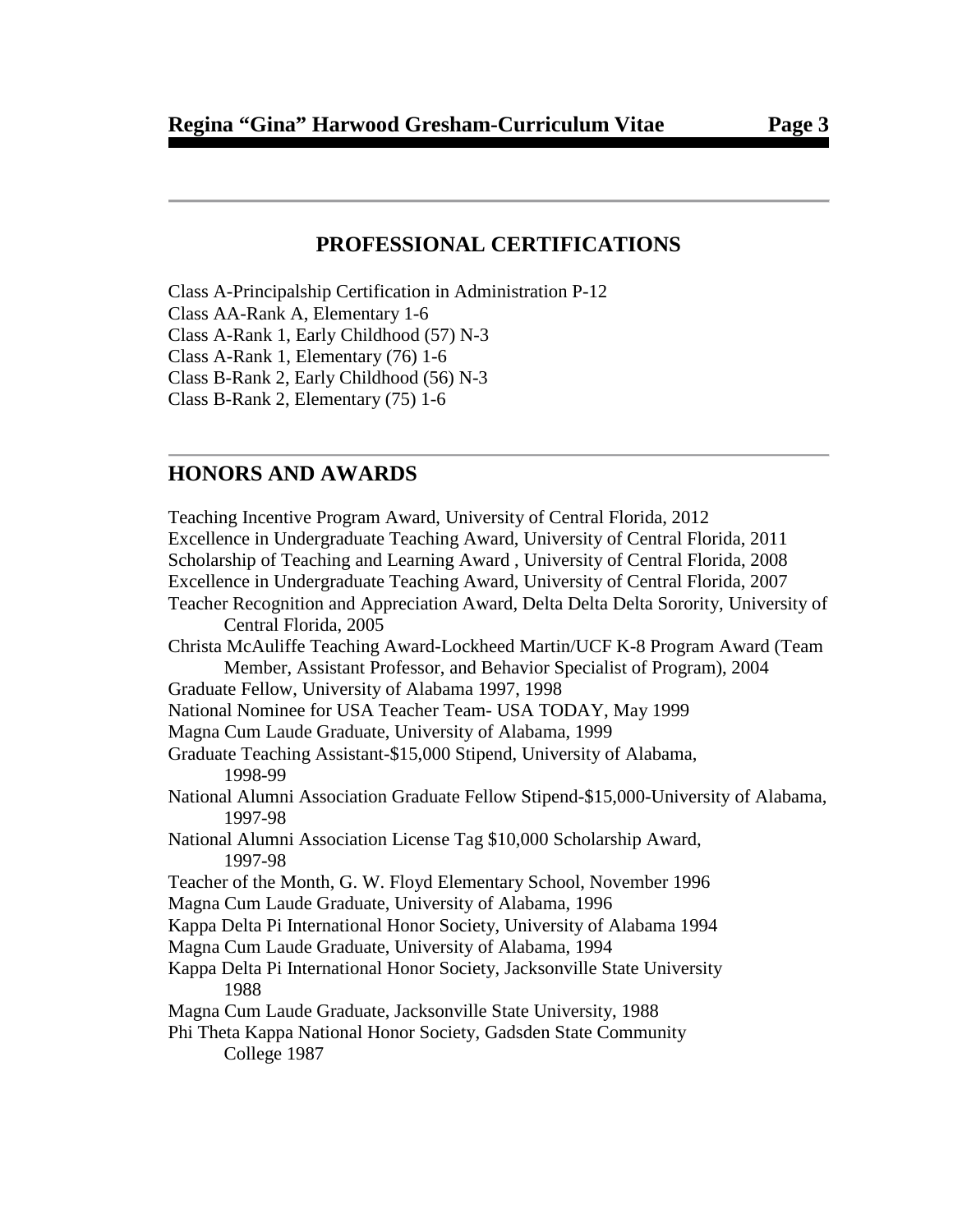# **RESEARCH AND CREATIVE ACTIVITIES**

**Research Foci:** (a) mathematics anxiety in elementary/ middle school students, atrisk students, and both pre-service/in-service teachers, (b) the psychology of mathematics including learning styles, and (c) professional development for pre-service and service teachers.

# **Publications**

# **Books (refereed)**

# **National**

- **Gresham, G**., &. Little, M. (2013). *Response to intervention in mathematics: Practical tools for k-8 classroom teachers.* Pearson Publishing (Allyn & Bacon).
- Brumbaugh, D., Ortiz, E. & **Gresham, G.,** (2006). *Teaching middle grades mathematics.* Lawrence Erlbaum & Associates.

# **Books (non-refereed)**

- **Gresham, G.,** (2010). *Response to intervention in mathematics for grades k-6* Bureau of Education and Research. Bellevue WA.
- **Gresham, G.,** (2009). *Response to intervention: Practical strategies for intervening with students before they fall too far behind in mathematics (Grades K-6).* Institute of Research and Development. Bellevue WA.
- Ortiz, E., **Gresham, G**., Brumbaugh, D., &. (2008). *TAG (Tricks, Activities, & Games-Grades 3-5)*. Lulu Press.
- **Gresham, G**., Brumbaugh, D., & Ortiz, E. (2007). *TAG (Tricks, Activities, & Games-Grades 5-8)*. Lulu Press.

# **Journal Articles (refereed)**

# **International**

**Gresham, G**. (2010). A study exploring changes in exceptional education pre-service teachers' mathematics anxiety. *Issues in the Undergraduate Mathematics*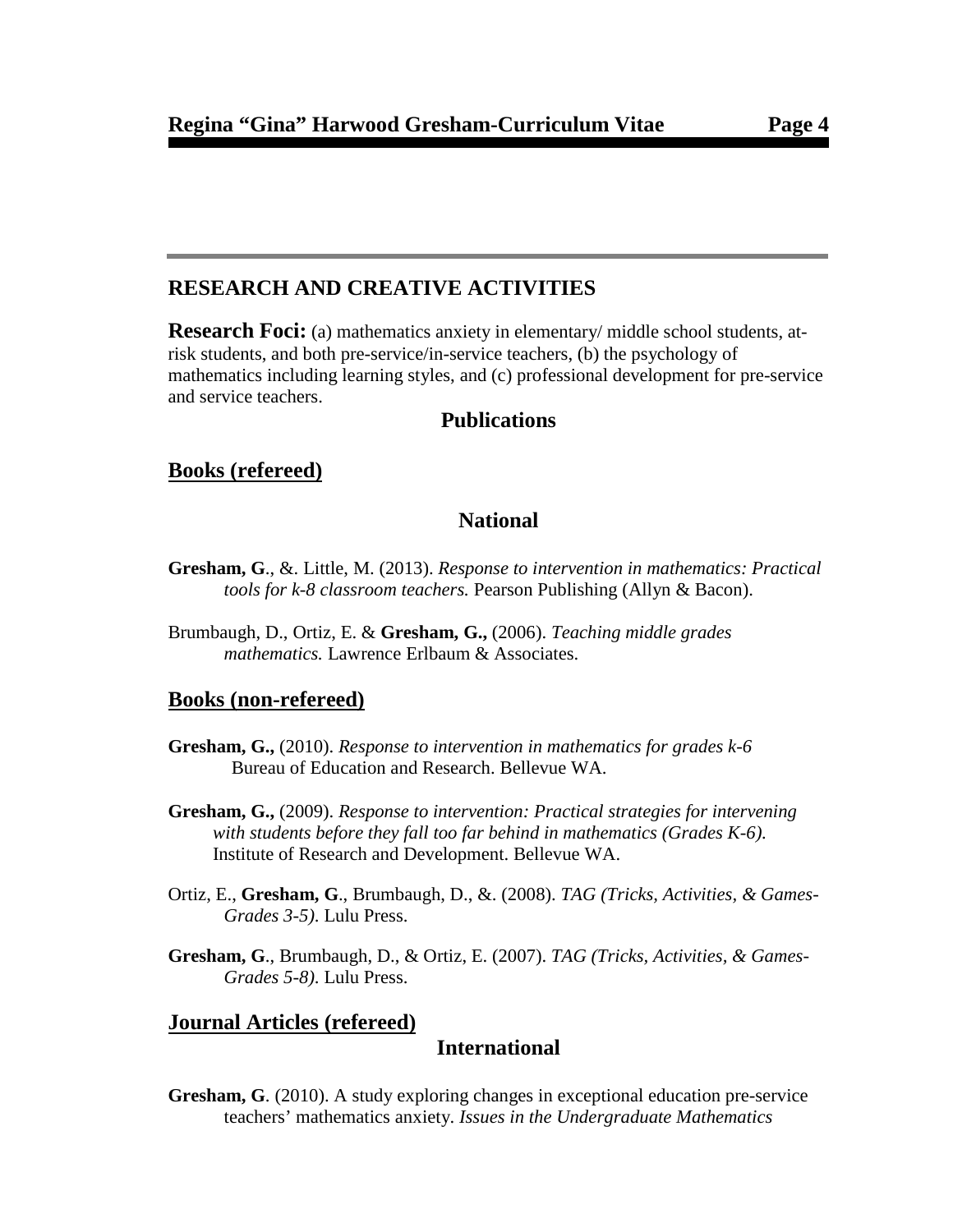*Preparation of School Teachers: The Journal.* (IUMPST) (4) Curriculum.1-14.

- **Gresham, G**. (2009). An examination of mathematics teacher efficacy and mathematics anxiety in elementary pre-service teachers. *Journal of Classroom Interaction (44)* 2, 22-38.
- **Gresham, G**. (2008). Mathematics anxiety and mathematics teacher efficacy in elementary pre-service teachers. *Teaching Education, (19)* 3, 171-184*.*
- **Gresham, G**. (2007). An invitation into the investigation of the relationship between mathematics anxiety and learning styles in elementary pre-service teachers. *Journal of Invitational Theory and Practice*, 13, 24-33.
- **Gresham, G**. (2007). A study to reduce mathematics anxiety in elementary pre-service teachers*. Early Childhood Education Journal,* 35(2), 181-188.

#### **National**

- **Gresham, G**., &. Little, M. (2012). Response to intervention in the elementary mathematics classroom*. Teaching Children Mathematics.* (19), 1, 20-30.
- Little, M., & **Gresham, G.** (in press). Response to intervention in mathematics: Differentiating instruction for all students*. Teaching Exceptional Children.*
- **Gresham, G**. (2004-2005). Electronic exploration with tessellations. *On-Math Journal for School Mathematics-National Council of Teachers of Mathematics (NCTM*). 3 (2), 1-12.
- **Gresham, G**. (2004). Experimenting with triangles: Sidelinks and area. *On-Math Journal for School Mathematics- National Council of Teachers of Mathematics (NCTM)* 3*,* (1), 1-6.
- **Gresham, G**. (2004). Bucking the current trend in mathematics methods: Fundamental approaches to teaching k-6 mathematics effectively. *American Journal of Psychology,* 117 (3), 443-478.
- **Gresham, G**. (2003). Literacy and math? Helping students make that connection! *Current Issues in Middle Level Education*, 8 (2), 18-22. (Affiliated national journal for the National Middle School Association)
- **Gresham G.,** & Nazzal, A. (2002). Peer-tutoring as a strategy to reduce mathematics anxiety in the middle grades classroom: Two studies. *Current Issues in Middle Level Education,* 8 (1), 20-30. (Affiliated national journal for the National Middle School Association)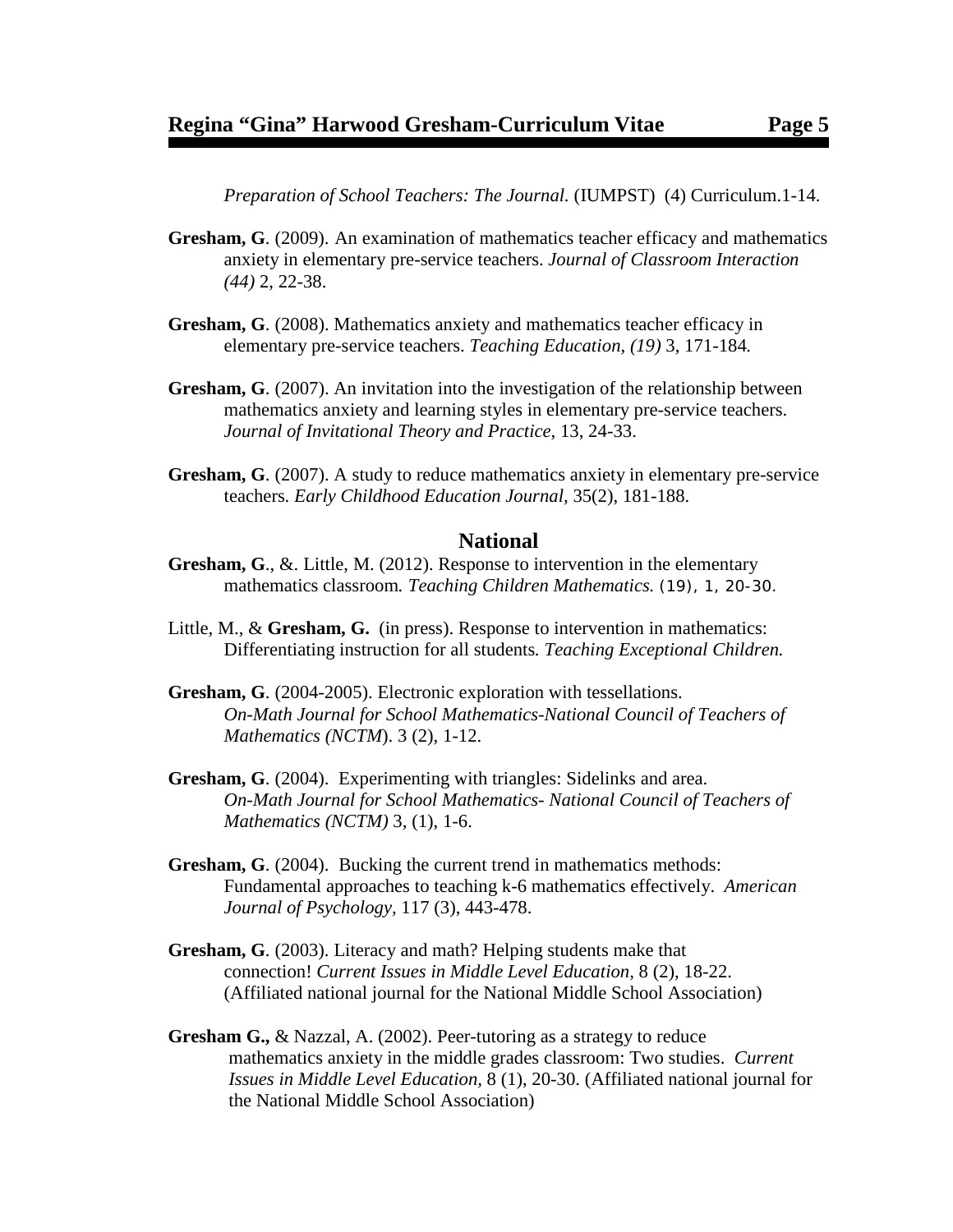#### **International/National (Invited and Editorial Reviewed Publications)**

**Gresham, G.** & Little, M. (2013). Improving student achievement through response to intervention. *Position Paper (Invited by the National Council of Supervisors of Mathematics (NCSM) Improving Student Achievement Series.*

- **Gresham, G**. (2009). Mathematics anxiety and mathematics teacher efficacy in elementary pre-service teachers. *MOFET ITEC-International Portal of Teacher Education, http://itec.macam.ac.il/portal/.*
- **Gresham, G**. (2006). How to deal with mathematics anxiety. *Crosswalk.* June/July, 2006. 1-3. (Invited publication).
- **Gresham, G.** (2005). Math anxiety: How you can help your children overcome it. *Home School Journal.* Jan/Feb, 2006 (19), 50-51. (Invited publication)
- **Gresham, G**. (1998). *Reducing mathematics anxiety in fourth grade atrisk students.* (ERIC Document Reproduction Service No. ED 417931).
- Vinson, B., Haynes, J., Brasher, J., & Sloan, T., **Gresham, R**., (1998*). A comparison of pre-and post- levels of mathematics anxiety among pre-service teacher candidates enrolled in a mathematics methods course.* (ERIC Document Reproduction Service No. ED 417137).
- Vinson, B., Sloan, T., Haynes, J., & Brasher, J., **Gresham, R**., (1998*). A comparison of pre-service teachers; mathematics anxiety before and after a methods class emphasizing manipulatives.* (ERIC Document Reproduction Service No. ED 417136).
- **Gresham, R.H**. (1998). *Teachers' and students' perceptions of school and classroom climate: A pre-post test of character education*. Dissertation Published-The University of Alabama.
- **Gresham, R. H**. (1997). *Reducing mathematics anxiety in fourth grade at-risk students.* Educational Specialist Thesis. Tuscaloosa, AL: The University of Alabama.

### **State (refereed)**

**Gresham, G.,** & Wilkinson, M. (2008). Power Cards Reloaded. *Reflections* (52) 4, 16- 20*.*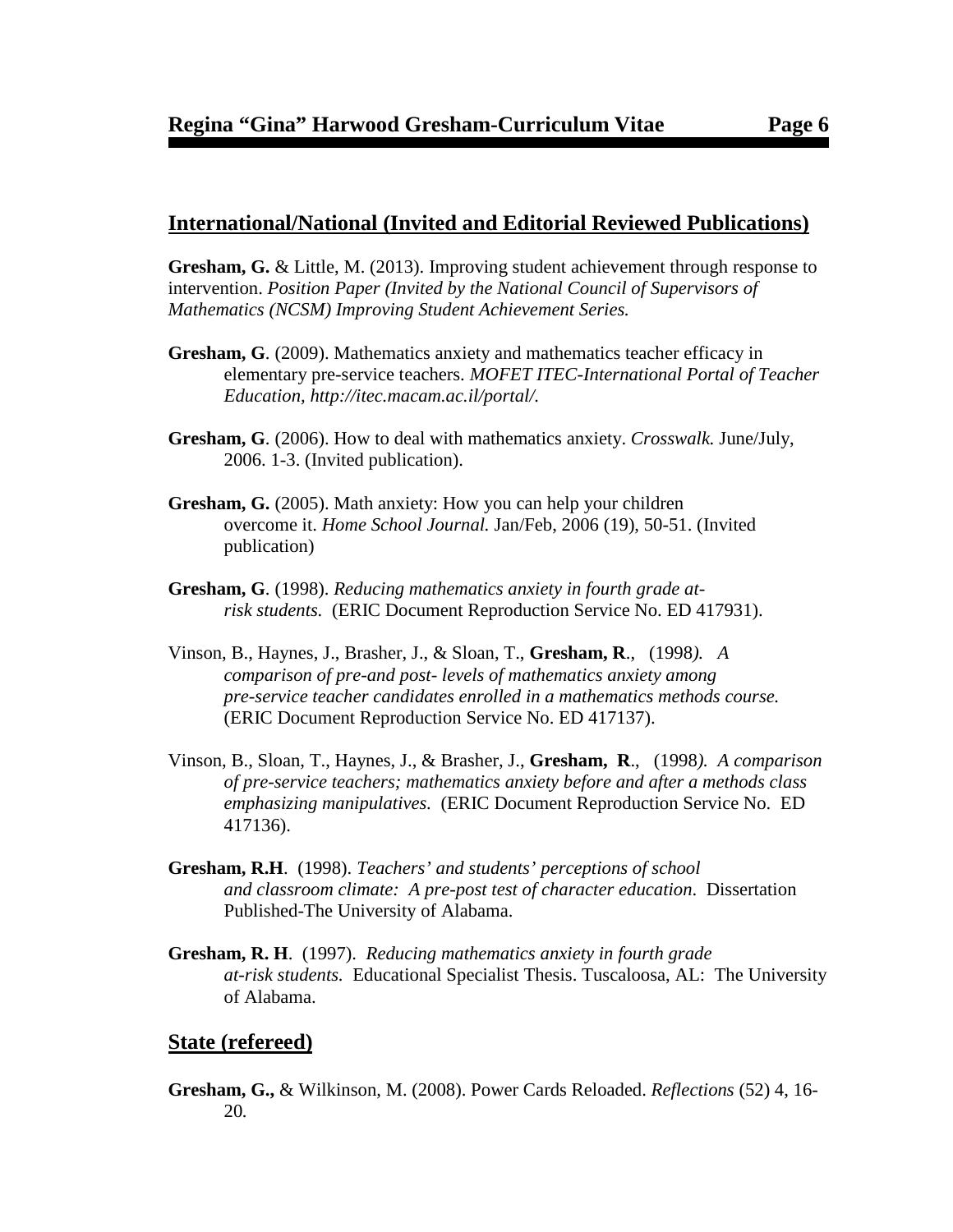- **Gresham, G**. (2007) Equity for all: A Study of mathematics anxiety and changes in atrisk students*. Dimensions, 27* (1), 9-14.
- **Gresham, G**. (2007). The magic of the 31 cards*. Reflections,* (52) 2, 16-19.
- **Gresham, G**., & Wilkinson, M. (2006). Hello my principal, may I have a moment of your time? A look at what classroom teachers really want to say. *Florida Educational Leadership, 7* (1), 7-10.
- **Gresham, G**. (2004). Mathematics anxiety in elementary school students. *ComMuniCator,* 28, (1), 28-29. (*Affliated State Journal for the National Council of Teachers of Mathematics).*
- **Gresham, G.** (2004). Finding the missing link between literacy and math: Elementary students make the connection. *Georgia Council of Teachers of Mathematics-Reflections*, 50 (2), 12-13.

#### **State (Invited publications)**

**Gresham, G.** (2005). Mathematics anxiety in elementary school students. *Missouri Council of Teachers of Mathematics Bulletin (MCTM) –Affiliated State Journal of the National Council of Teachers of Mathematics, (NCTM).* 5-6. (Invited reprinted publication).

#### **Book Reviews**

**Gresham, G**. (2004). Teaching Elementary Mathematics. *American Journal of Psychology,* 117, (3), 443-478.

#### **Books/Chapter/Other Contributions**

- **Gresham, G**. (2004-2005). Electronic exploration with tessellations. *Online Journal for School Mathematics-National Council of Teachers of Mathematics (NCTM).* 3 (2), 1-12. (Blind, refereed article--20% acceptance rate, used as writer's guide.
- Brumbaugh, D., Moch, P., Wilkinson, M. (2004). *Mathematics content for elementary teachers.* Lawrence Erlbaum & Associates. (**Gresham, G**-Completed index for the textbook.)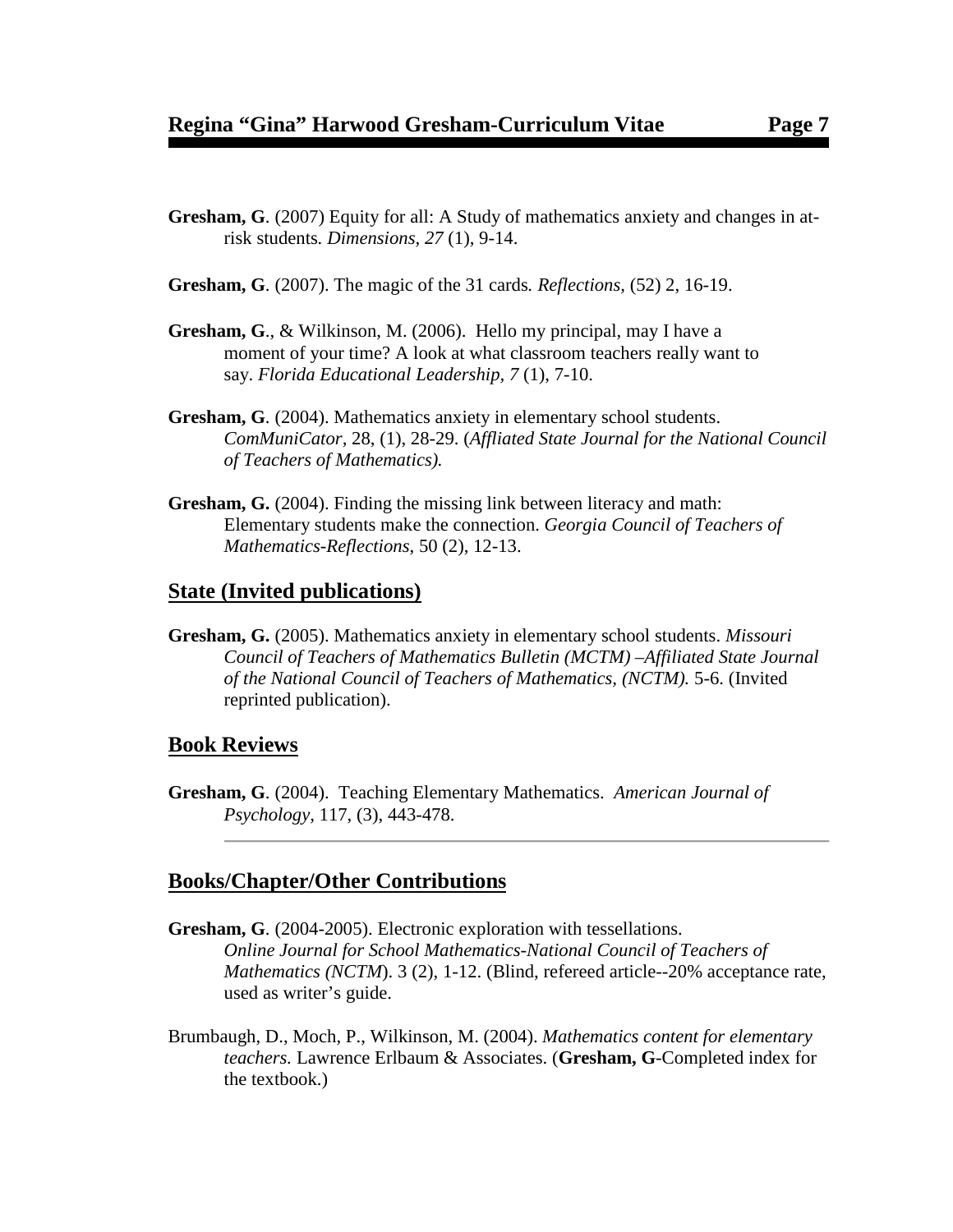# **National**

# **Educational Video Creation and Training Guide**

- **Gresham, G**. (2010). *Using response to intervention to enhance math instruction for struggling students grades k-6*. Bureau of Education and Research, Bellevue, WA. (Video)
- **Gresham, G**. & Roach, M. (2010). *Using response to intervention to enhance math instruction for struggling students grades k-6*. Bureau of Education and Research, Bellevue, WA. (Resource Guide.)

# **Papers Presented at Professional Conferences (Refereed) International Conferences**

- **Gresham, G.** (2011). *Response to Intervention in Mathematics: Differentiating Instruction for At-Risk Students.* Twenty-first International Conference on College Teaching and Learning, Ponte Vedra Beach, Florida.
- **Gresham, G.** (2010). *Elementary pre-service teachers' mathematics anxiety, learning styles, and mathematics teacher efficacy and their effects on teaching in preservice teachers*. Twentieth International Conference on College Teaching and Learning, Ponte Vedra Beach, Florida.
- **Gresham, G.** (2009). *Elementary pre-service teachers' mathematics anxiety and mathematics teacher efficacy and the effects on teaching*. Nineteenth International Conference on College Teaching and Learning, Jacksonville, Florida.
- **Gresham, G.** (2008). *A Study of the relationship of elementary pre-service teachers' mathematics anxiety and mathematics teacher efficacy*. Nineteenth International Conference on College Teaching and Learning, Jacksonville, Florida.
- **Gresham, G.** (2007). *Utilizing an elementary mathematics methods course to identify and reduce mathematics anxiety in pre-service teachers*. 5th Annual Hawaii International Conference on Education. Honolulu, Hawaii.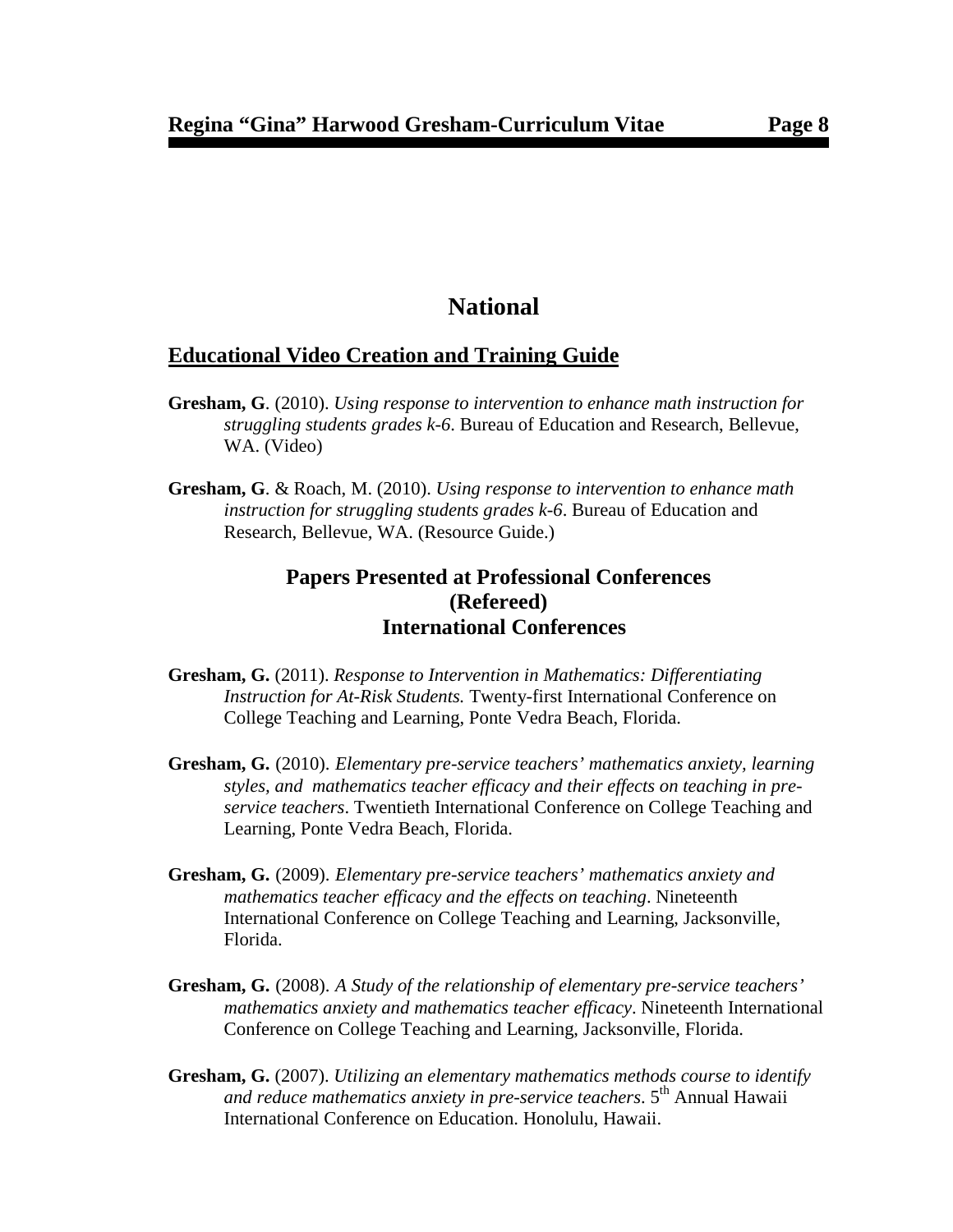- **Gresham, G.** (2004). *Comparing pre-post levels of pre-service teacher mathematics anxiety in a mathematics methods course*. Fifteenth International Conference on College Teaching and Learning. Jacksonville, Florida.
- **Gresham, G.** (2000). *Designing schools and classrooms for character education.* Eleventh International Research Conference for Character Education, Orlando, Florida.

### **National Conferences**

- **Gresham, G.** (2012). *Response to intervention in mathematics for struggling students.*  National Council of Teachers of Mathematics (NCTM). Philadelphia, PA.
- **Gresham, G.** (2012). *Using response to intervention to enhance mathematical teaching and teaching and learning for all.* National Council of Supervisors of Mathematics (NCSM). Philadelphia, PA.
- **Gresham, G.** (2008). Elementary pre-service teachers' mathematics anxiety and mathematics teacher efficacy. Eastern Educational Research Association (EERA), Hilton Head, South Carolina.
- Swan B., & **Gresham, G.** (2007). *Classroom investigations to improve students' understanding of algebra.* National Council of Teachers of Mathematics (NCTM). Atlanta, Georgia.
- **Gresham, G.** (2007). *The effects of a mathematics methods course: Comparing the prepost levels of elementary pre-service teachers' mathematics anxiety.* Eastern Educational Research Association (EERA). Clearwater, Florida.
- **Gresham, G.** (2006). *Mathematics anxiety in at-risk students: Help your students succeed.* National Middle School Association (NMSA). Nashville, Tennessee.
- **Gresham, G**. (2004). *Innovative, successful teaching strategies to reduce mathematics anxiety in special needs-at risk students.* American Council on Rural Special Education. Orlando. Florida.
- **Gresham, G**. (2003). *Using effective teaching strategies to identify and reduce mathematics anxiety in "at-risk" middle grades students.* National Middle School Association, (NMSA). Atlanta, Georgia.
- **Gresham, G.** (2003). *Reducing mathematics anxiety using manipulatives in the elementary grades.* National Council of Teachers of Mathematics (NCTM). San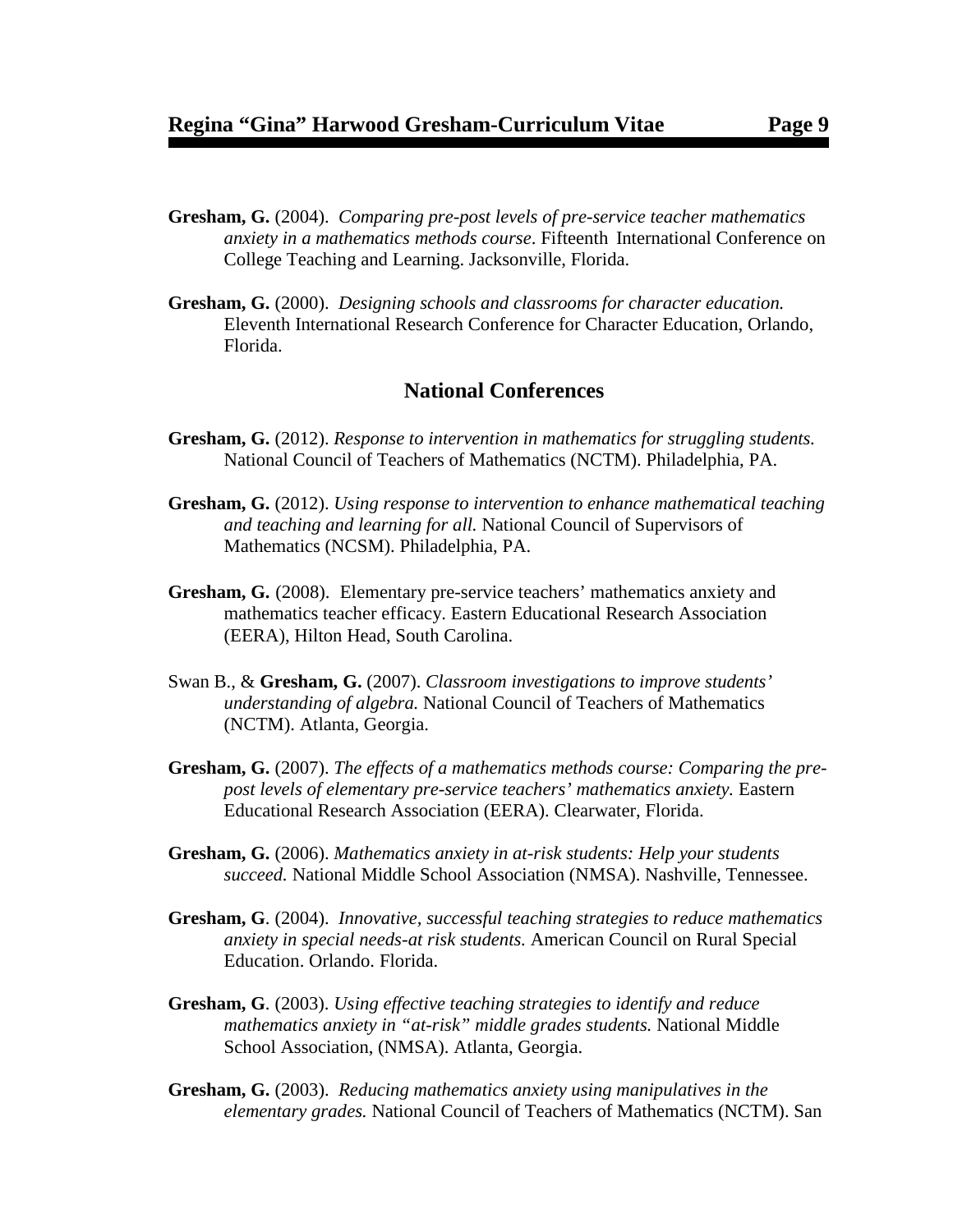Antonio, Texas.

- **Gresham, G**. (2003). *Student's perceptions of school and classroom climate: A prepost test of character education.* Eastern Educational Research Association (EERA).
- **Gresham, G**. (2000) *Applying character education for improved student behavior and learning.* Character Education Conference-Character Education Discussion Panel, Houston, Texas.

### **Regional Conferences**

- **Gresham, G**. (2004). *Effective strategies to identify and reduce mathematics anxiety in teachers and students.* National Council of Teachers of Mathematics (NCTM). New Orleans, Louisiana.
- **Gresham, R**. (1997) *A comparison of pre-service teachers' mathematics anxiety before and after a methods class emphasizing manipulatives.* MidSouth Educational Research Association, Nashville, Tennessee**.**
- **Gresham, R**. (1997). *Attitudes toward mathematics: Reducing the anxiety*, Mid-South Educational Research Association, Nashville, Tennessee.
- **Gresham, G**. (1997). *A comparison of pre- and post- levels of mathematics anxiety among pre-service teacher candidates enrolled in a mathematics methods course,* Mid-South Educational Research Association, Memphis, Tennessee.

### **State Conferences**

- **Gresham, G. (**June, 2010). *Engaging all students in mathematics within the RTI framework: A magical journal of multiple pathways.* (Invited) Lake Buena Vista, Fl.
- **Gresham, G.** (2006). *Understanding and reducing mathematics anxiety: Help students make that connection!* Florida Council of Teachers of Mathematics. Orlando, Fl.
- **Gresham, G.** (2003). *Using effective teaching strategies to identify and reduce mathematics anxiety in teachers and students.* California Council of Mathematics (CCM). Palm Springs, California. (Invited).
- **Gresham, G.** (2003). *Identifying and reducing mathematics anxiety in elementary students.* Florida Council of Teachers of Mathematics (FCTM), Melbourne,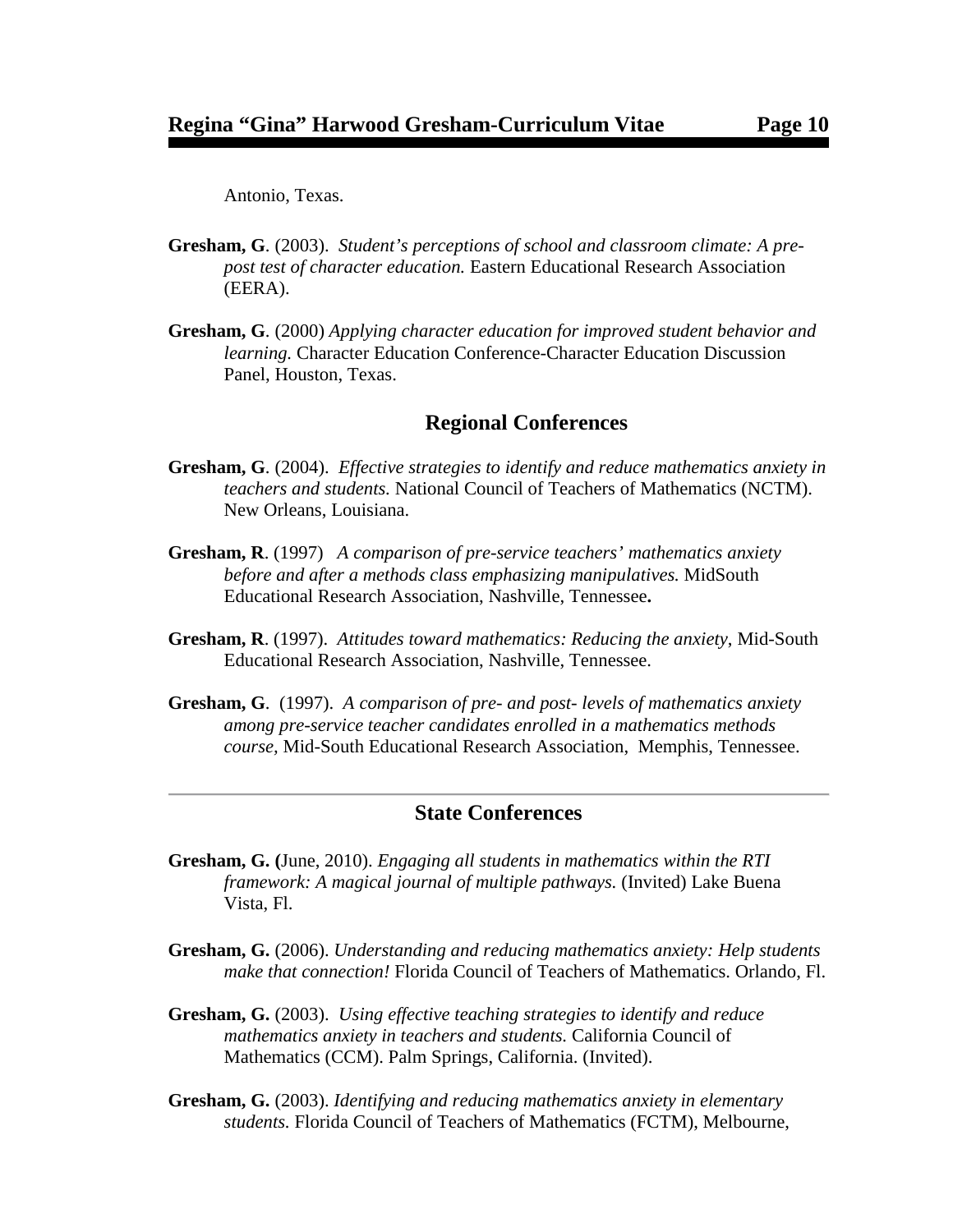Florida.

- **Gresham, G**. (2003). *How to identify and reduce mathematics anxiety in "at-risk" students.* Georgia Middle School Association (GMSA) Conference, Savannah, Georgia.
- **Gresham, G.** (2002). *Reducing mathematics anxiety in middle grades "at- risk" students.* Georgia Middle School Association (GMSA) Conference, Savannah, Georgia.

# **Local Conferences**

- **Gresham, G***.* (2000) *Managing at-risk students using a character education program.*  Teacher In-service Training Program, Gadsden City Schools. (Invited)
- **Gresham, G.** (1999). *Character education: Implementing a twelve point comprehensive approach.* Gadsden City Schools. (Invited)
- **Gresham, G.** (1999). *Understanding handwriting for administrative advancement.* International Conference for Handwriting Analysis- Orlando, Florida.
- **Gresham, G.** (1999). *Saving our students through a character education program.*  Tuscaloosa County Schools. (Invited)
- **Gresham, G,** (1998). *Can we save our students through character education-our role as the classroom teacher in an urban school*. Tuscaloosa City Schools. (Invited)
- **Gresham, G.** (1998). *Can we save our students through character education-our role as the classroom teacher in a rural school*. Tuscaloosa County Schools. (Invited)
- **Gresham, G**. (1998). *Saving our students through a character education program.* Teacher In-service Training, Tuscaloosa City Schools. (Invited)

# **Proceedings- International (Refereed)**

- **Gresham, G.** (2007). Utilizing an elementary mathematics methods course to identify and reduce mathematics anxiety in pre-service teachers. In ICE (Eds.). *Proceedings of the Hawaii International Conference on Education.* Honolulu, Hawaii.
- **Gresham, G.** (2004). Comparing pre-post levels of pre-service teacher mathematics anxiety in a mathematics methods course. *Fifteenth International Conference on*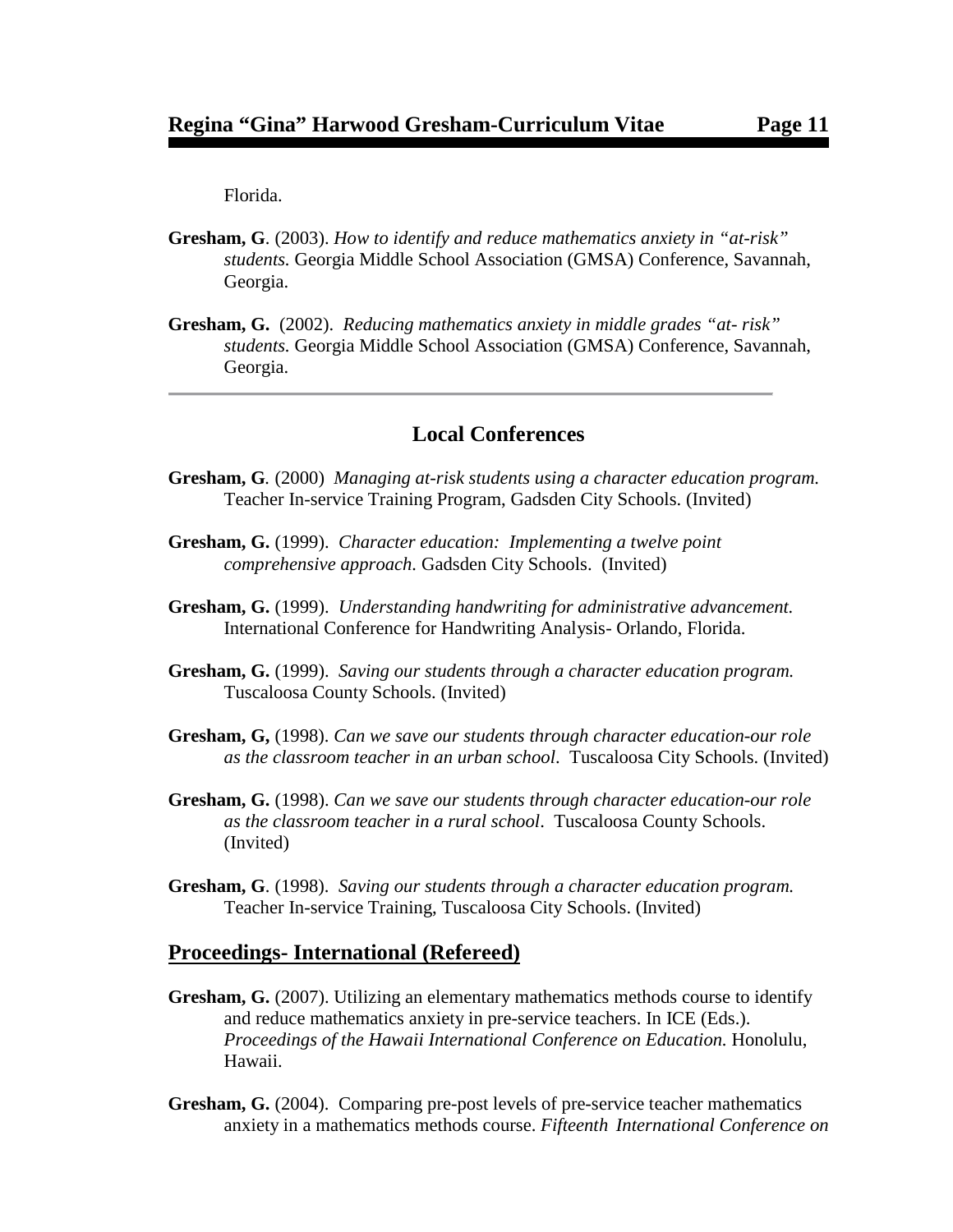*College Teaching and Learning.* Jacksonville, Florida. The Center for the Advancement of Teaching and Learning.

# **Grants and Other Funded Projects**

#### **Funded**

- Lobo, N., Shah, M., Dixon, J., & **Gresham, G.,** (2007) Pictures Represent Opportunities For Inspiration in Technology: PROFIT. (NSF Grant, \$1,300,000, funded).
- **Gresham, G.** (1997). Preparing At-Risk Students for the 21<sup>st</sup> Century. Giving Them the Power to Succeed. Alabama Power Grant, Principal Investigator (\$5000, funded).
- **Gresham, G.** (1996). Floyd Foliage Factory-Tools for Helping Our Minds Grow, TITLE I Math and Science Technology Grant, Principal Investigator, (\$5000, funded).
- **Gresham, G.** (1994). Helping At-Risk Students Integrate and Use Technology in the Classroom, Goodyear Tire and Rubber Company Computer Lab Technology Grant, Principal Investigator, (\$10,000, funded).

#### **Pending**

- Lobo, N., Shah, M., Gunter, G., & **Gresham, G.,** (2011) Pictures Raise Interest In Mathematics and Information Technology: PRIMIT. (NSF Grant, \$1,400,000 pending).
- Little, M., & **Gresham. G.,** (2010). *Doing What Works Mini-Awards Proposal Project: "Expansion Bridges in Mathematics,"* Program Improvement Grant USDOE. (\$20,000 pending).

#### **Creative Activity Instructional Materials Development**

**Gresham, G.** (2010). Using response to intervention to enhance math instruction for struggling learners-grades k-6. Video Resource Training Guide for mathematics educators.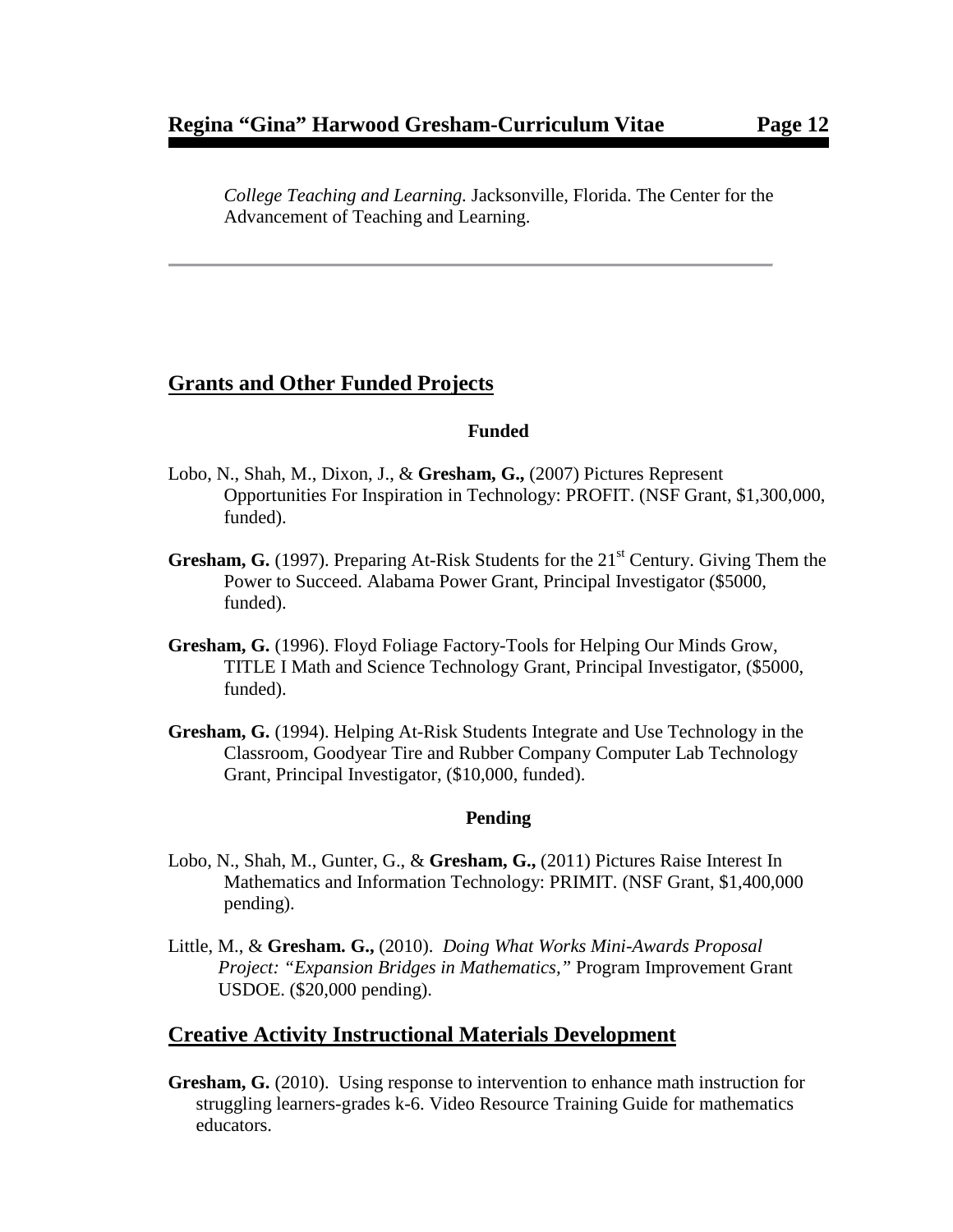- **Gresham, G.,** (2009). Winter Faculty Development Conference Team-Developed Frequently Asked Questions documents to facilitate communication among instructors for the co-requisite internship courses for MAE 4326 and RED 4519.
- **Gresham, G.** (2008). TAG Book-Tricks, Activities, and Games-Developed for preservice and in-service teachers- Grades 3-5.
- **Gresham, G**. (2007). Developed a course packet for new course I designed for graduate TMAST students in the area of classroom management.
- **Gresham, G.** (2006). TAG Book-Tricks, Activities, and Games-Developed for preservice and in-service teachers- Grades 5-8.
- **Gresham, G.** (2003). Developed Course Packet at University of Central Florida for MAE 4326 used by students and full time/adjunct and instructor faculty.
- **Gresham, G**. (2001). Developed a Course Packet at University of West Georgia to integrate mathematics and technology into the mathematics methods courses for both graduate and undergraduate students of elementary majors.

# **Independent Research Projects**

(Based on research foci)

# **Understanding mathematical skills and abilities in kindergarten students through the use of manipulatives and reading during mathematics lessons.**

Kindergarten students' mathematical skills are being questioned nationwide. Many are entering school unprepared to handle the challenges they will face in the required kindergarten mathematics classroom as indicated by the No Child Left Behind Act and Florida's Sunshine State Standards. In response to students' needs, I am conducting a 2- 5 year research study in 7 Volusia County kindergarten classes. I am implementing a new mathematics text with the use of manipulatives and integrating reading in the mathematics classroom in order to determine the effects these strategies will have on students' mathematical outcomes.

#### **Objective**:

• To determine overall student mathematical ability pre-post.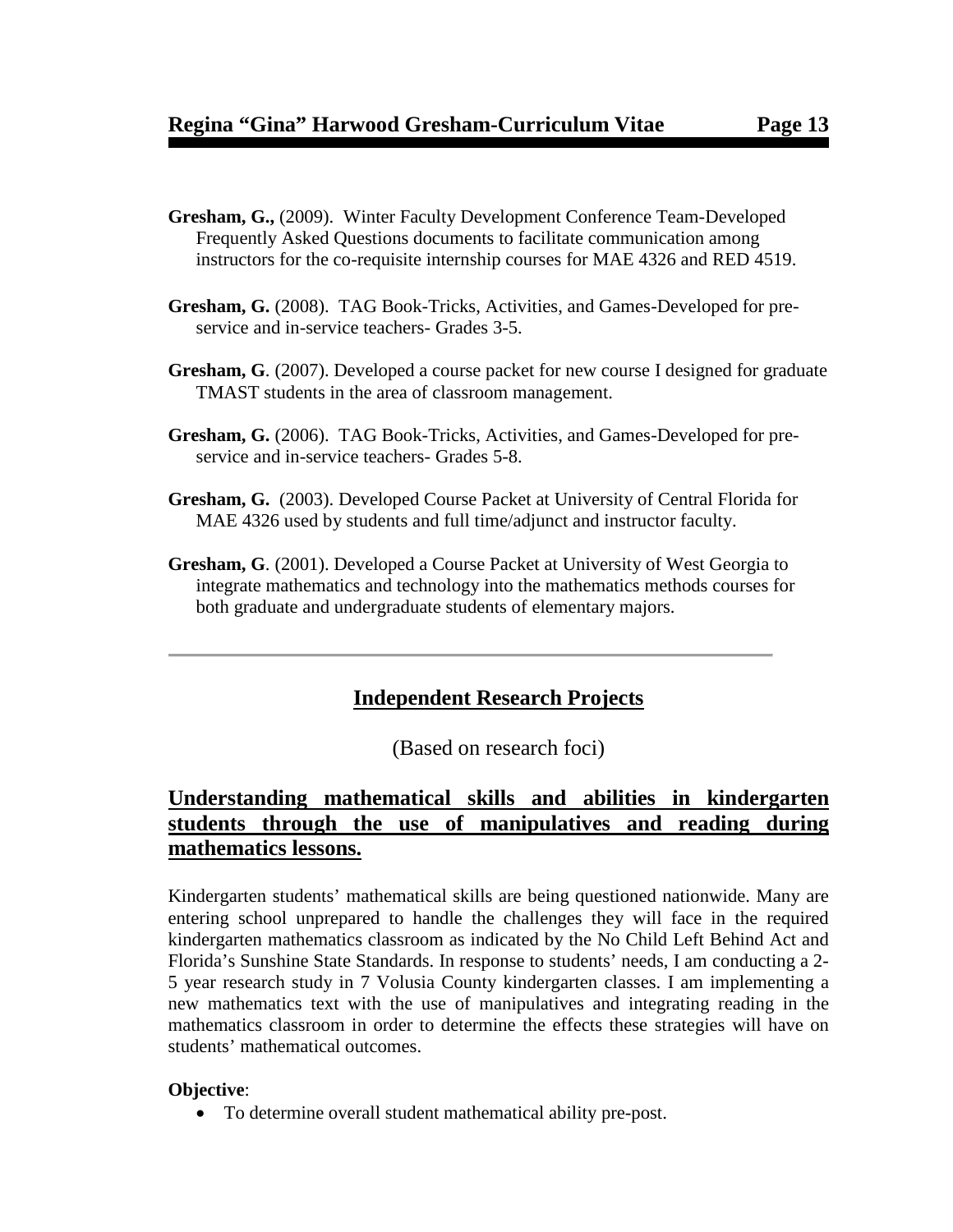- To assess the new mathematics text.
- To identify the relationship between the use of manipulatives and reading in the mathematics classroom and what difference it will make in students mathematical ability.

#### **Results**:

The project started in January of 2007 by training teachers to use the text, manipulatives, and reading in the mathematics classroom. Over 200 students and 7 teachers are involved in the project.

# **Identifying the Relationship Between Mathematics Anxiety and Learning Styles: A Look at Two Hundred Sixty-Four Pre-service Teachers Mathematics Anxiety and Learning Style Preferences (2006)**

Mathematics anxiety is prevalent among the pre-service teacher population. This is cause for concern considering that teachers who possess higher levels of mathematics anxiety may unintentionally pass on these negative feelings to their students. Little research has been done in the area of mathematics anxiety and learning styles. To add to this body of knowledge, 264 pre-service teachers were surveyed. Scores were examined to identify the relationship between mathematics anxiety and learning styles.

#### **Objective:**

- To assess pre-service teachers' mathematics anxiety levels.
- To determine pre-service teachers learning styles preference.
- To identify a relationship between pre-service teachers mathematics anxiety and learning style preference.

#### **Results:**

- Of the 264 surveyed, 179 were categorized as global learners, 8 were analytic learners, and 77 were a combination of both global/analytical.
- As global orientation scores increased, mathematics anxiety scores increased as well.

The study is discussed in greater detail in the following published manuscript.

**Gresham, G.** (2007). An Invitation into the Investigation of the Relationship Between Mathematics Anxiety and Learning Styles in Elementary Pre-service Teachers. *Journal of Invitational Theory and Practice*. 13, 24-33.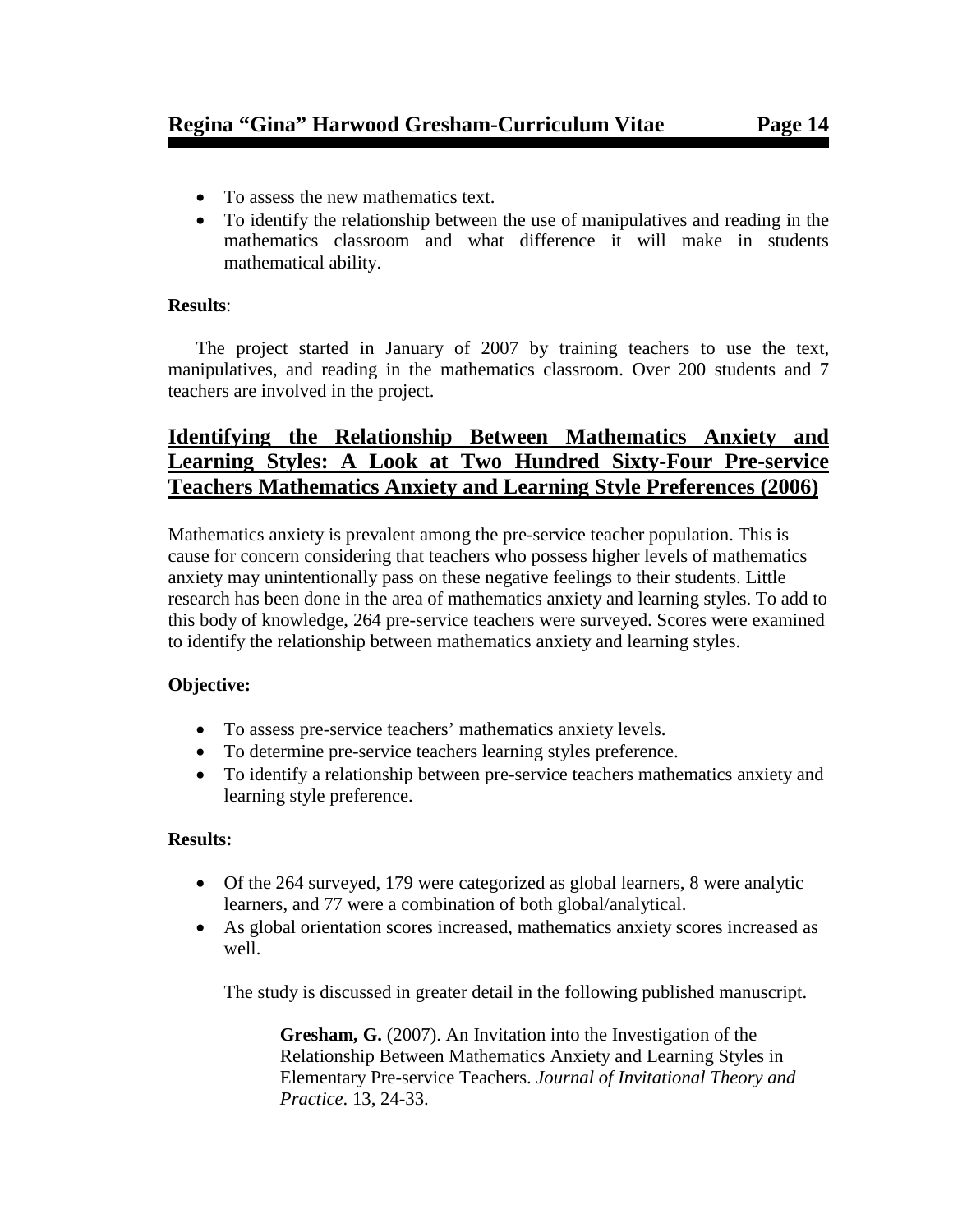# **Utilizing a Mathematics Methods Course to Identify and Reduce Mathematics Anxiety (2003-2006)**

Research indicates that pre-service teachers have the highest levels of mathematics anxiety than any other degreed profession. Further, some researchers have proposed that mathematics anxiety may stem from teaching methods that are conventional and rule bound. The quality of mathematics instruction at the elementary school level depends on the preparation of pre-service elementary teachers.

### **Objective:**

- To compare the mathematics anxiety levels before and after a mathematics methods course of 264 elementary pre-service teachers over 6 consecutive semesters.
- To introduce a hands-on learning environment using manipulatives throughout the semester.
- To decrease elementary pre-service teachers mathematics anxiety levels
- To change pre-service teachers negative attitudes regarding mathematics by creating positive experiences for successful classroom learning for both themselves and their future students.
- To discuss ways in which mathematics anxiety can be reduced among future teachers and their students.

### **Results:**

- Of the 264 pre-service students surveyed, 255 students had moderate to high levels of mathematics anxiety.
- After comparing the pre-service teacher surveys, it was found that their overall mathematics anxiety was significantly decreased after a mathematics methods course emphasizing manipulatives.

 The study is discussed in greater detail in the following manuscripts that are published or in press.

**Gresham, G**. (2010). A study exploring changes in exceptional education pre-service teachers' mathematics anxiety*. Issues in the Undergraduate Mathematics Preparation of School Teachers: The Journal.* 

**Gresham, G**. (2009). An examination of mathematics teacher efficacy and mathematics anxiety in elementary pre-service. *Journal of Classroom Interaction (44)* 2, 22-38*.*

**Gresham, G**. (2008). Mathematics anxiety and mathematics teacher efficacy in elementary pre-service teachers.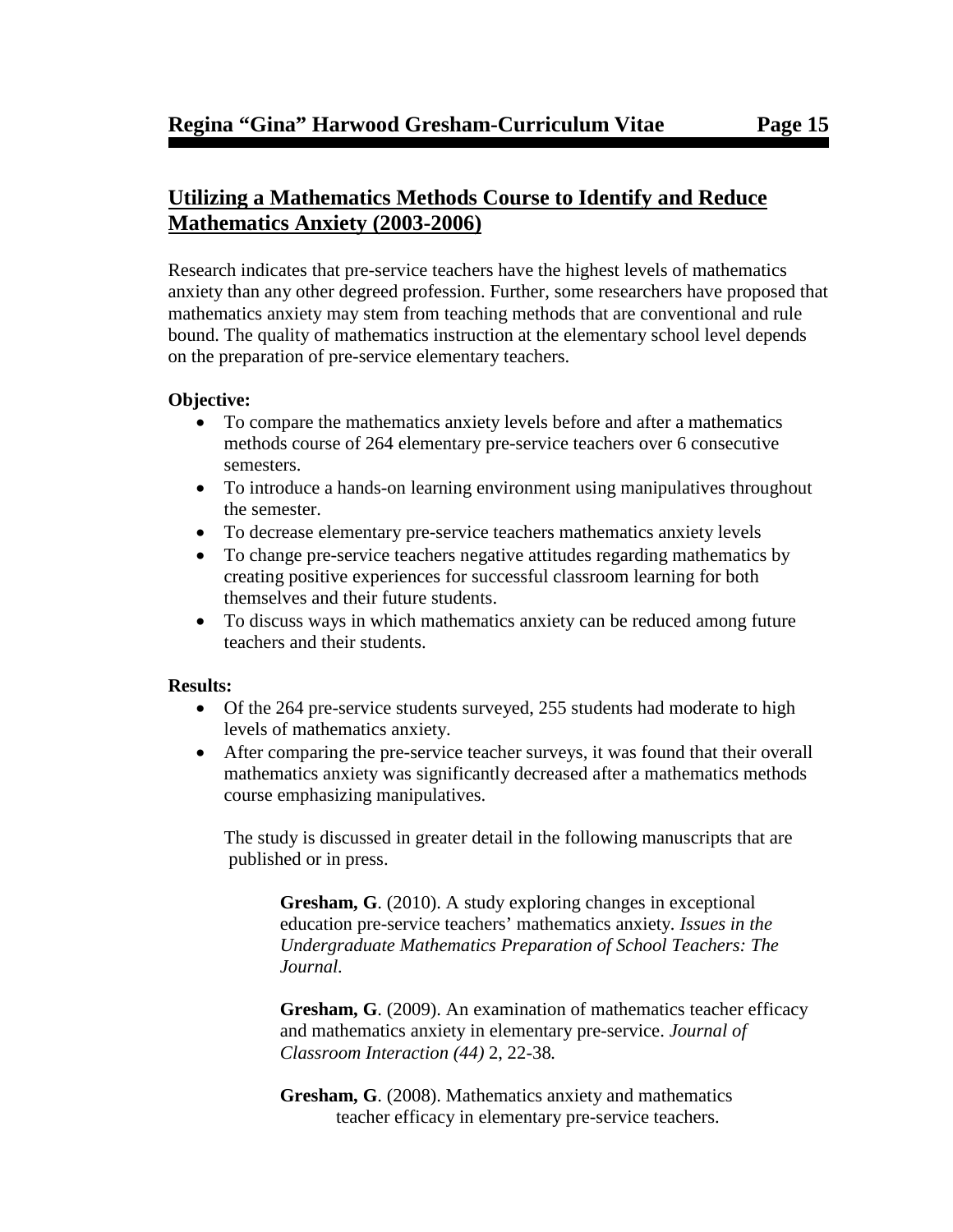*Teaching Education Journal (19) 3,* 171-184*.*

# **Pre-service Teachers Perceptions and Attitudes Regarding Mathematics (1997- 1998)**

Research indicates that mathematics classes are usually taught in a very traditional, rule-based methodology approach. The purpose of this study was to present research concerning the effects of mathematics anxiety among early childhood pre-service teachers, and to discuss ways in which mathematics anxiety can be reduced among them and their future students.

#### **Objective:**

• To identify and reduce the levels of mathematics anxiety in 87 early childhood pre-service teachers.

#### **Results:**

- Pre-service teachers had high pre levels of mathematics anxiety.
- Their levels of mathematics anxiety were reduced significantly after changes in instructional strategies.
- Classroom teachers have a direct impact upon their students' mathematics anxiety levels.

The study is discussed in greater detail in the following published manuscripts.

- Vinson, B., Haynes, J., Brasher, J., & Sloan, T., **Gresham, R**. (1998*). A comparison of pre-and post- levels of mathematics anxiety among pre-service teacher candidates enrolled in a mathematics methods course.* (ERIC Document Reproduction Service No. ED 417137).
- Vinson, B., Sloan, T., Haynes, J., & Brasher, J., **Gresham, R**. (1998*). A comparison of pre-service teachers; Mathematics anxiety before and after a methods class emphasizing manipulatives.*  (ERIC Document Reproduction Service No. ED 417136).

# **WORKSHOPS, INSTITUTES, AND SEMINARS**

# **Workshop Presentations**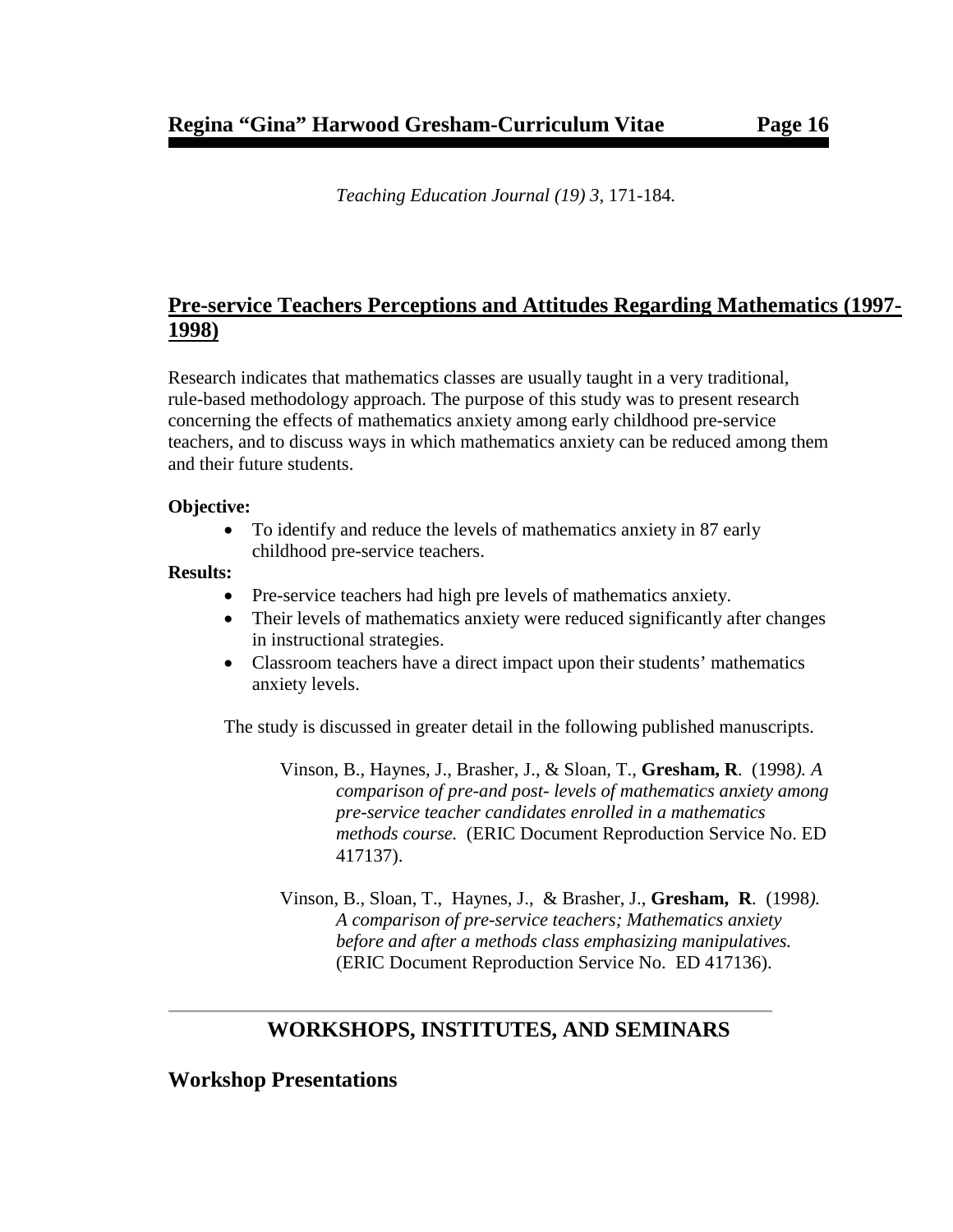# **University/College**

- **Gresham, G.** (November, 2006). *Survival tips for your first day of teaching, first year and beyond.* Happy Hour Workshop--Daytona Beach Campus.
- **Gresham, G.** (October, 2006). *Classroom management for pre-service/first year teachers.* Happy Hour Workshop--Daytona Beach Campus.

# **National and State Workshops/Seminars/Professional Development for Teachers**

- **Gresham, G. (**July, 2011). Response to intervention: Using guided math for struggling learners-Grades Pre-K-3. Dallas/Fort Worth, TX. (Invited)
- **Gresham, G. (**July, 2011). Response to intervention: Using guided math for struggling learners-Grades 4-8. Dallas/Fort Worth, TX. (Invited)
- **Gresham, G. (**July, 2011). Connecting response to intervention (RTI) with mathematics lesson planning-Grades Pre-K-3. Dallas/Fort Worth, TX. (Invited)
- **Gresham, G. (**July, 2011). Connecting response to intervention (RTI) with mathematics lesson planning-Grades 4-8. Dallas/Fort Worth, TX. (Invited)
- **Gresham, G. (**January 2011). Response to intervention: Practical strategies for intervening with students before they fall too far behind in mathematics-Grades K-6. Allentown, PA. (Invited)
- **Gresham, G. (**January 2011). Response to intervention: Practical strategies for intervening with students before they fall too far behind in mathematics-Grades K-6. Newark, NJ. (Invited)
- **Gresham, G. (**January 2011). Response to intervention: Practical strategies for intervening with students before they fall too far behind in mathematics-Grades K-6. Albany, NY. (Invited)
- **Gresham, G. (**January 2011). Response to intervention: Practical strategies for intervening with students before they fall too far behind in mathematics-Grades K-6. Boston, MA (Invited)
- **Gresham, G. (**December, 2010). Engaging all students in mathematics within the RTI framework: A magical journal of multiple pathways. (Invited) Columbus, Ohio.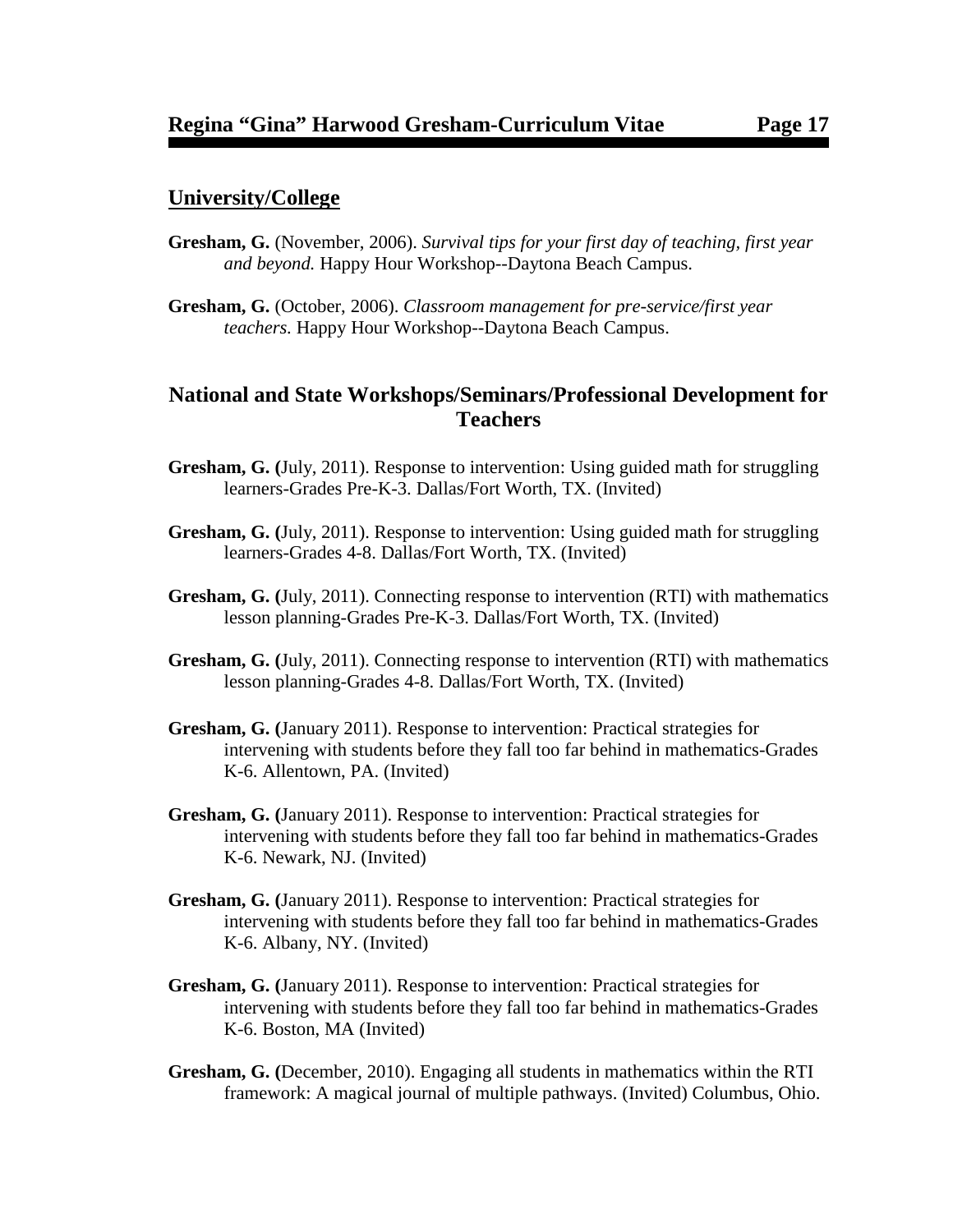- **Gresham, G. (**December, 2010). Engaging all students in mathematics within the RTI framework: A magical journal of multiple pathways. (Invited) Minneapolis, Minnesota.
- **Gresham, G. (**December, 2010). Engaging all students in mathematics within the RTI framework: A magical journal of multiple pathways. (Invited) Chicago, IL (North).
- **Gresham, G. (**December, 2010). Engaging all students in mathematics within the RTI framework: A magical journal of multiple pathways. (Invited) Chicago, IL, (South).
- **Gresham, G. (**June, 2010). Engaging all students in mathematics within the RTI framework: A magical journal of multiple pathways. (Invited) Lake Buena Vista, FL.
- **Gresham, G. (**June 2010). Response to intervention: Practical strategies for intervening with students before they fall too far behind in mathematics-Grades K-6. Newark, NJ. (Invited)
- **Gresham, G. (**June 2010). Response to intervention: Practical strategies for intervening with students before they fall too far behind in mathematics-Grades K-6. Newark, NJ. (Invited)
- **Gresham, G. (**June 2010). Response to intervention: Practical strategies for intervening with students before they fall too far behind in mathematics-Grades K-6. Rochester, NY. (Invited)
- **Gresham, G. (**May 2010). Response to intervention: Practical strategies for intervening with students before they fall too far behind in mathematics-Grades K-6. Chicago, IL. (South). (Invited)
- **Gresham, G. (**May 2010). Response to intervention: Practical strategies for intervening with students before they fall too far behind in mathematics-Grades K-6. Chicago, IL. (North). (Invited)
- **Gresham, G. (**May 2010). Response to intervention: Practical strategies for intervening with students before they fall too far behind in mathematics-Grades K-6. Newark, NJ. (Invited)
- **Gresham, G. (**April 2010). Response to intervention: Practical strategies for intervening with students before they fall too far behind in mathematics-Grades K-6. Rochester, NY. (Invited)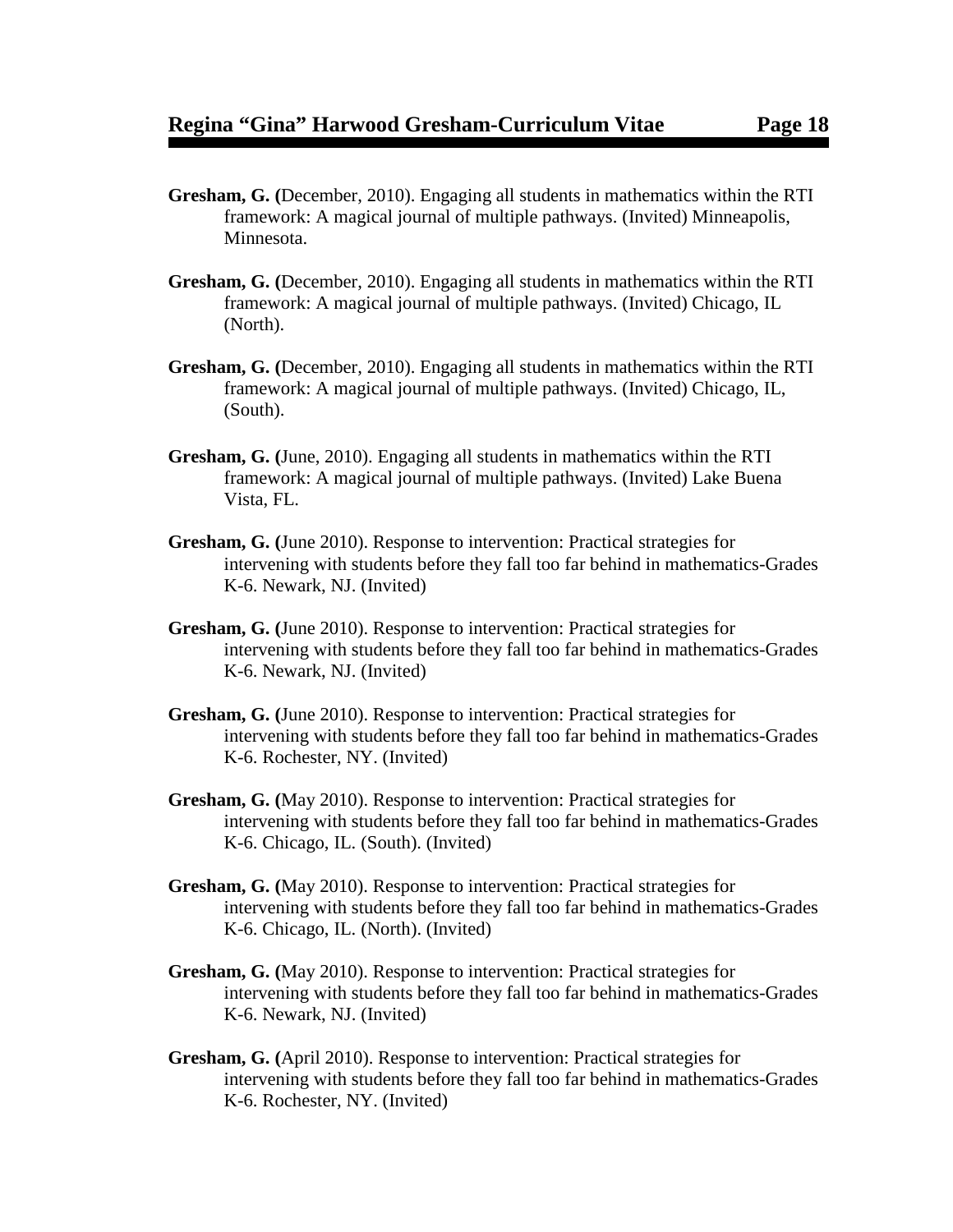- **Gresham, G. (**April 2010). Response to intervention: Practical strategies for intervening with students before they fall too far behind in mathematics-Grades K-6. Burlington, VT. (Invited)
- **Gresham, G. (**April, 2010). Response to intervention: Practical strategies for intervening with students before they fall too far behind in mathematics-Grades K-6. Milwaukee, WI. (Invited)
- **Gresham, G. (**March, 2010). Response to intervention: Practical strategies for intervening with students before they fall too far behind in mathematics-Grades K-6. Minneapolis, MN. (Invited)
- **Gresham, G. (**March, 2010). Response to intervention: Practical strategies for intervening with students before they fall too far behind in mathematics-Grades K-6. Boston, MA. (Invited)
- **Gresham, G. (**March, 2010). Response to intervention: Practical strategies for intervening with students before they fall too far behind in mathematics-Grades K-6. Boston, MA. (Invited)
- **Gresham, G. (**August, 2009). Response to intervention: Practical strategies for intervening with students before they fall too far behind in mathematics-Grades K-6. Dallas, Texas. (Invited)
- **Gresham, G. (**July, 2009). Response to intervention: Practical strategies for intervening with students before they fall too far behind in mathematics-Grades K-6. San Antonio, Texas. (Invited)
- **Gresham, G.** (June, 2009). Response to intervention: Practical strategies for intervening with students before they fall too far behind in mathematics-Grades K-6. Fort Worth, Texas. (Invited)
- **Gresham, G.** (April, 2009). Response to intervention: Practical strategies for intervening with students before they fall too far behind in mathematics-Grades K-6. Atlanta, Georgia. (Invited)
- **Gresham, G.** (April, 2009). Response to intervention: Practical strategies for intervening with students before they fall too far behind in mathematics-Grades K-6. Kansas City, Missouri (Invited)
- **Gresham, G.** (March, 2009). Response to intervention: Practical strategies for intervening with students before they fall too far behind in mathematics-Grades K-6, Chicago, Illinois-South. (Invited)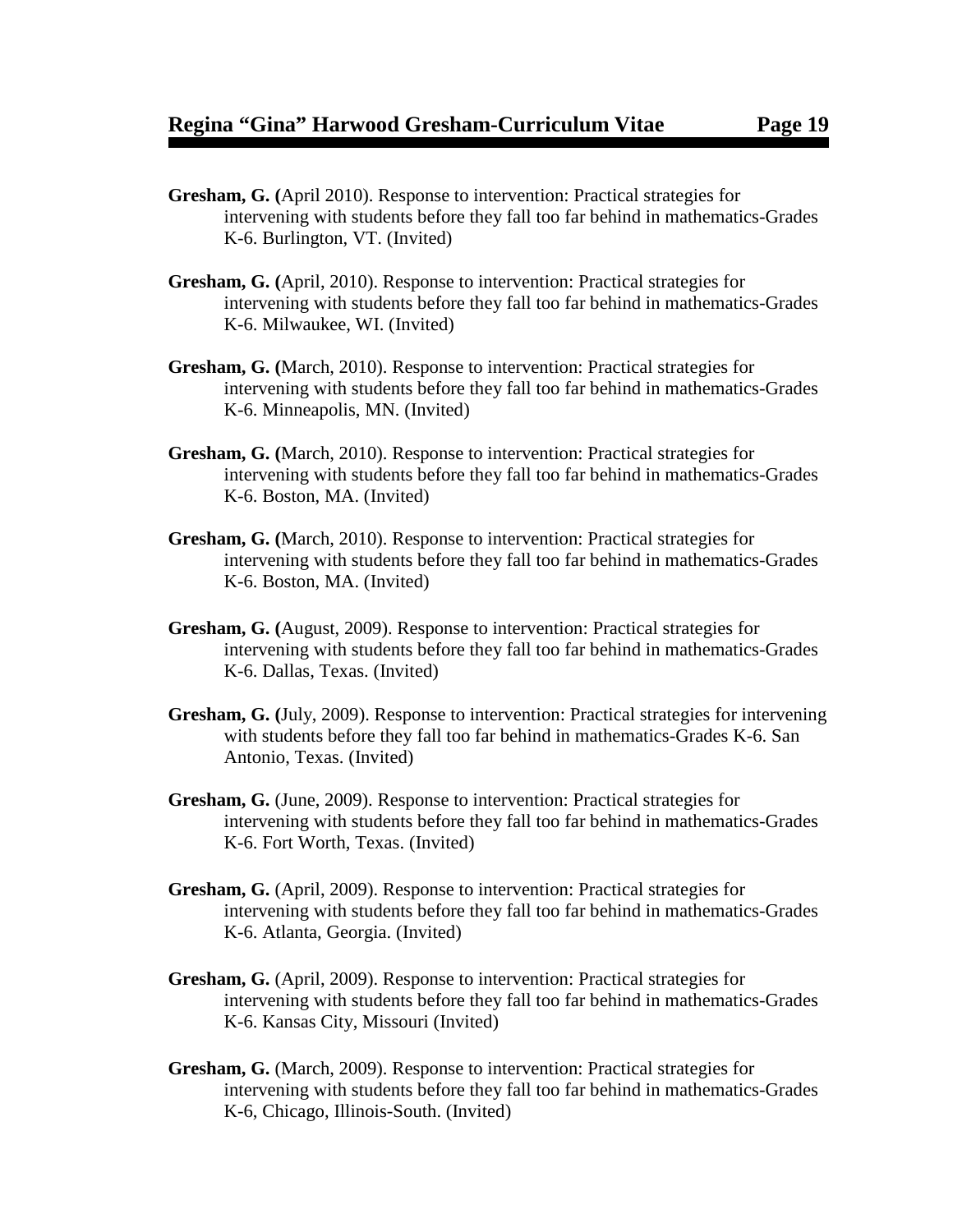- **Gresham, G.** (March, 2009). Response to intervention: Practical strategies for intervening with students before they fall too far behind in mathematics-Grades K-6, Chicago, Illinois-North. (Invited)
- **Gresham, G. (**November, 2006). Helping in-service teachers understand mathematics anxiety and how to reduce mathematics anxiety in their  $6<sup>th</sup>$  grade students. Silver Sands Middle School, Volusia County, November, 2006. (Invited)
- **Gresham, G. (**November, 2006). Helping in-service teachers understand mathematics anxiety and how to reduce mathematics anxiety in their  $7<sup>th</sup>$  grade students. Silver Sands Middle School, Volusia County. (Invited)
- **Gresham, G. (**November, 2006). Helping in-service teachers understand mathematics anxiety and how to reduce mathematics anxiety in their  $8<sup>th</sup>$  students. Silver Sands Middle School, Volusia County. (Invited)
- **Gresham, G.** (October, 2006). Helping in-service teachers understand mathematics anxiety and how to reduce mathematics anxiety in their  $6<sup>th</sup>$  grade students. General Forrest Middle School, Etowah County. (Invited)
- **Gresham, G.** (October, 2006). Helping in-service teachers understand mathematics anxiety and how to reduce mathematics anxiety in their  $7<sup>th</sup>$  grade students. General Forrest Middle School, Etowah County. (Invited)
- **Gresham, G.** (October, 2006). Helping in-service teachers understand mathematics anxiety and how to reduce mathematics anxiety in their  $8<sup>th</sup>$  grade students. General Forrest Middle School, Etowah County. (Invited)
- **Gresham, G.** (September, 2006). Helping in-service teachers understand mathematics anxiety and how to reduce mathematics anxiety in their  $6<sup>th</sup>$  grade students. General Forrest Middle School, Etowah County. (Invited)
- **Gresham, G.** (September, 2006). Helping in-service teachers understand mathematics anxiety and how to reduce mathematics anxiety in their $7<sup>th</sup>$  grade students. General Forrest Middle School, Etowah County. (Invited)
- **Gresham, G.** (September, 2006). Helping in-service teachers understand mathematics anxiety and how to reduce mathematics anxiety in their  $8<sup>th</sup>$  grade students. General Forrest Middle School, Etowah County. (Invited)
- **Gresham, G. (**October, 2006). Kindergarten and Beyond~Helping pre-service and inservice teachers understand mathematics anxiety and how to prevent mathematics anxiety in kindergarten students. Sugar Mill Elementary School,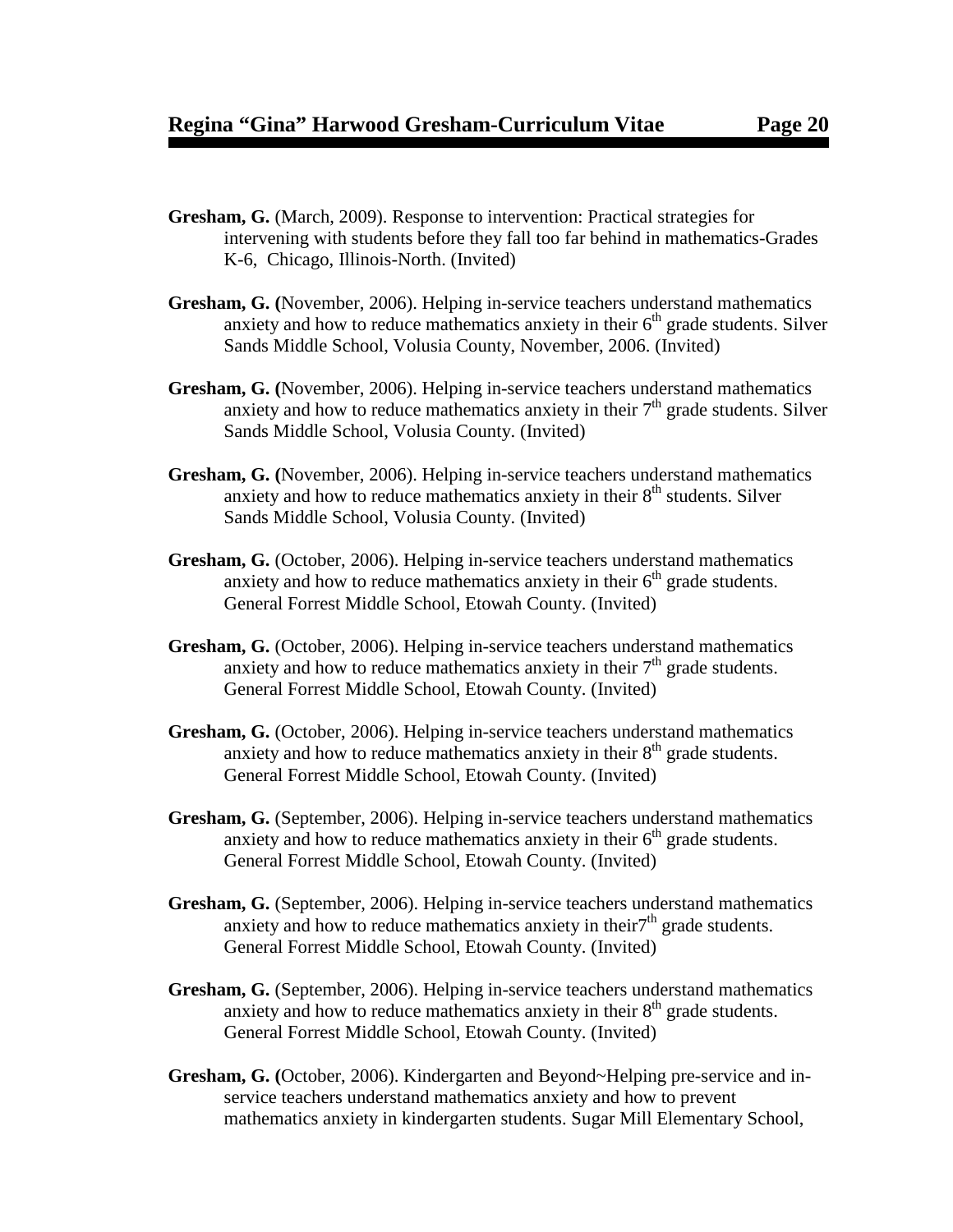Volusia County. (Invited)

- **Gresham, G. (**October, 2006). First Grade and Beyond~Helping pre-service and inservice teachers understand mathematics anxiety and how to reduce and/or prevent mathematics anxiety in their 1st grade students. Sugar Mill Elementary School, Volusia County. (Invited)
- **Gresham, G. (**October, 2006). Second Grade and Beyond~Helping pre-service and inservice teachers understand mathematics anxiety and how to reduce and/or prevent mathematics anxiety in their 2nd grade students. Sugar Mill Elementary School, Volusia County. (Invited)
- **Gresham, G. (**October, 2006). Third Grade and Beyond~Helping pre-service and inservice teachers understand mathematics anxiety and how to reduce and/or prevent mathematics anxiety in their 3rd grade students. Sugar Mill Elementary School, Volusia County. (Invited)
- **Gresham, G.** (September, 2006). Meeting of the minds for Understanding~ A look at mathematics anxiety in kindergarten students. Sugar Mill Elementary-Volusia County, September, 2006. (Invited)
- **Gresham, G.** (September, 2006). Meeting of the minds for Understanding~ A look at mathematics anxiety in first grade students. Sugar Mill Elementary-Volusia County, September, 2006. (Invited)
- **Gresham, G.** (September, 2006). Meeting of the minds for Understanding~ A look at mathematics anxiety in second grade students. Sugar Mill Elementary-Volusia County, September, 2006. (Invited)
- **Gresham, G.** (September, 2006). Meeting of the minds for Understanding~ A look at mathematics anxiety in third grade students. Sugar Mill Elementary-Volusia County. (Invited)
- **Gresham, G.** (2005). Helping pre-service and in-service teachers understand mathematics anxiety and how to reduce mathematics anxiety in their students. Spruce Creek Elementary, Volusia County. (Invited)
- **Gresham, G.** (2005). Helping teachers identify mathematics anxiety in their students. Holly Hill Elementary School, Volusia County. (Invited)
- **Gresham, G.** (2005). Understanding mathematics anxiety and how to reduce it. Sugar Mill Elementary, Volusia County, (Invited)

**Gresham, G.** (April, 2003) Math Power Planning Workshop at Eastside (Invited).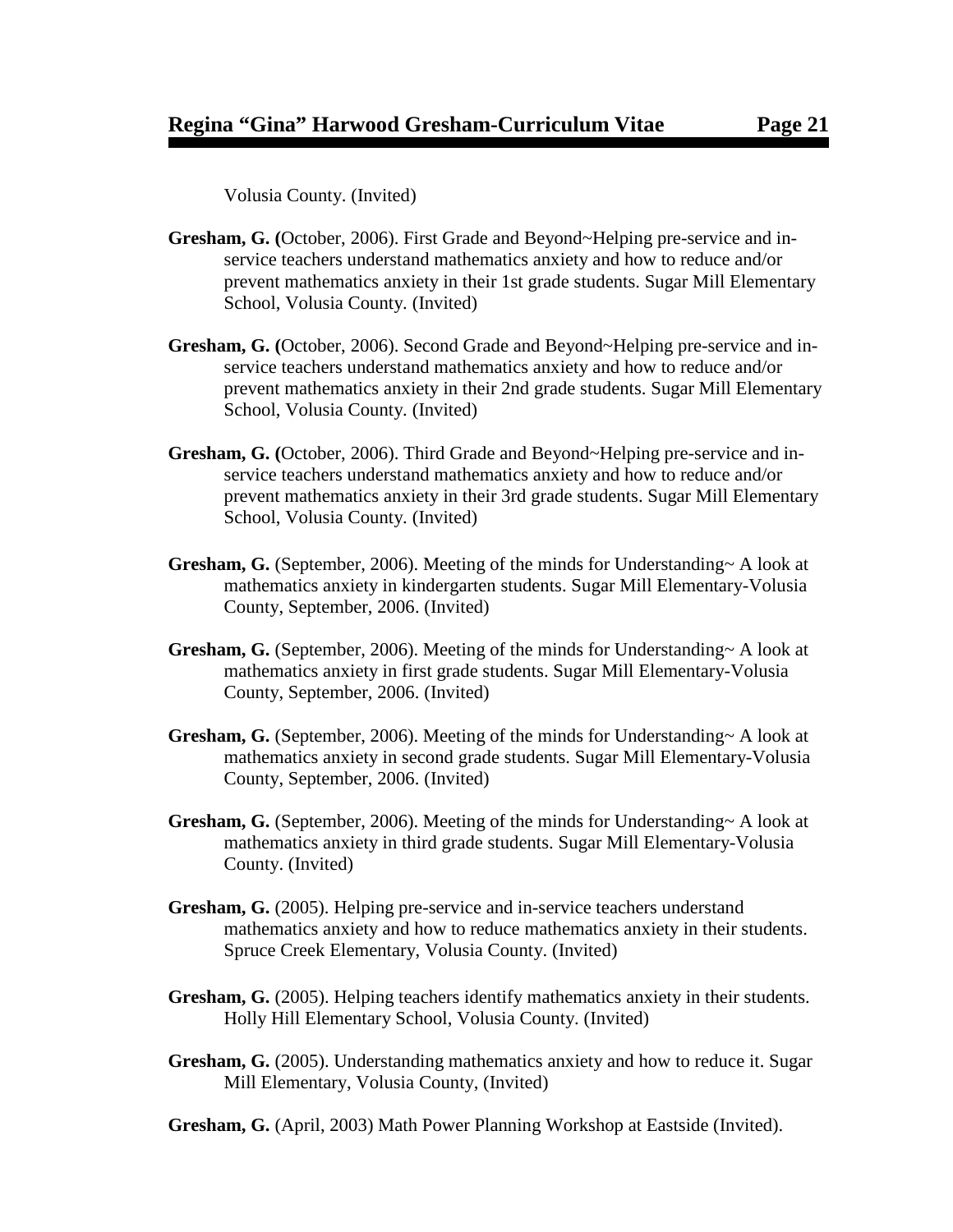- **Gresham, G**. (April, 2003) Mathematics Instruction Workshop at Annette Winn (Invited).
- **Gresham, G**. (June, 2003) Reducing Mathematics Anxiety in Elementary Students Hands-On Workshop at Burnett Elementary (Invited).
- **Gresham, G**. (July, 2003) Problem Solving in the Classroom Workshop at Douglas County Schools (Invited).

# **Teaching Courses Taught at the University of Central Florida Graduate**

#### Spring, 2012

*IDS 6516 Leadership Development for Mathematics and Science Teaching* Students must have graduate standing and valid Florida Teaching Certificate or C.I. This course is designed to develop mathematics and science teachers' abilities to assume leadership roles within their schools.

#### Fall 2011

*IDS 6915 TMAST-Mathematics and Science in Middle School-Classroom Management in Middle Grades*  Students must have graduate standing and valid Florida Teaching Certificate or C.I. Emphasizes the reform movement including technology, history of curriculum, curriculum theory, and standards documents.

#### Summer 2011

- *IDS 6933 TMAST-Mathematics and Science in Middle School-Classroom Management in Middle Grades*  Students must have graduate standing and valid Florida Teaching Certificate or C.I. Emphasizes the reform movement including technology, history of curriculum, curriculum theory, and standards documents.
- *IDS 6910 Research in Mathematics and Science Education* Students must have graduate standing and valid Florida Teaching Certificate or C.I. Emphasizes support to plan and implement research projects and provide knowledge and skills in theoretical understandings and practical approaches in the investigation of research questions in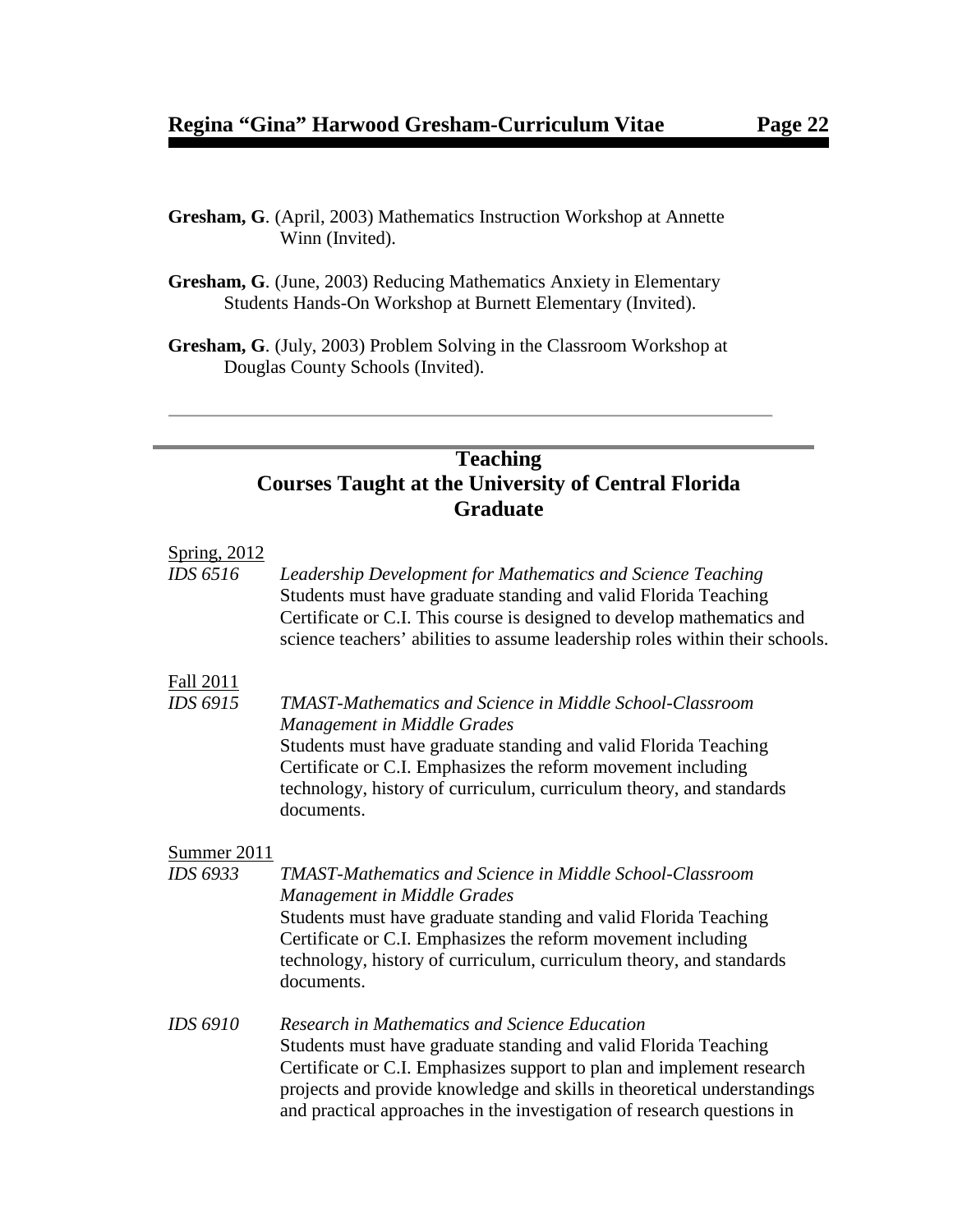classroom settings.

| <b>Spring 2011</b><br>IDS 6516      | Leadership Development for Mathematics and Science Teaching<br>Students must have graduate standing and valid Florida Teaching<br>Certificate or C.I. This course is designed to develop mathematics and<br>science teachers' abilities to assume leadership roles within their schools.                               |
|-------------------------------------|------------------------------------------------------------------------------------------------------------------------------------------------------------------------------------------------------------------------------------------------------------------------------------------------------------------------|
| Fall 2010<br>IDS 6915               | TMAST-Mathematics and Science in Middle School-Classroom<br>Management in Middle Grades<br>Students must have graduate standing and valid Florida Teaching<br>Certificate or C.I. Emphasizes the reform movement including<br>technology, history of curriculum, curriculum theory, and standards<br>documents.        |
| <b>Fall 2009</b><br>IDS 6915        | <b>TMAST-Mathematics and Science in Middle School-Classroom</b><br>Management in Middle Grades<br>Students must have graduate standing and valid Florida Teaching<br>Certificate or C.I. Emphasizes the reform movement including<br>technology, history of curriculum, curriculum theory, and standards<br>documents. |
| <b>Summer 2009</b>                  |                                                                                                                                                                                                                                                                                                                        |
| IDS 6933                            | TMAST-Mathematics and Science in Middle School-Classroom<br>Management in Middle Grades<br>Students must have graduate standing and valid Florida Teaching<br>Certificate or C.I. Emphasizes the reform movement including<br>technology, history of curriculum, curriculum theory, and standards<br>documents.        |
| <b>Fall 2008</b><br><b>IDS 6915</b> | TMAST-Mathematics and Science in Middle School-Classroom<br><b>Management in Middle Grades</b><br>Students must have graduate standing and valid Florida Teaching<br>Certificate or C.I. Emphasizes the reform movement including<br>technology, history of curriculum, curriculum theory, and standards<br>documents. |
| Summer 2008<br>IDS 6933             | <b>TMAST-Mathematics and Science in Middle School-Classroom</b><br><b>Management in Middle Grades</b><br>Students must have graduate standing and valid Florida Teaching                                                                                                                                               |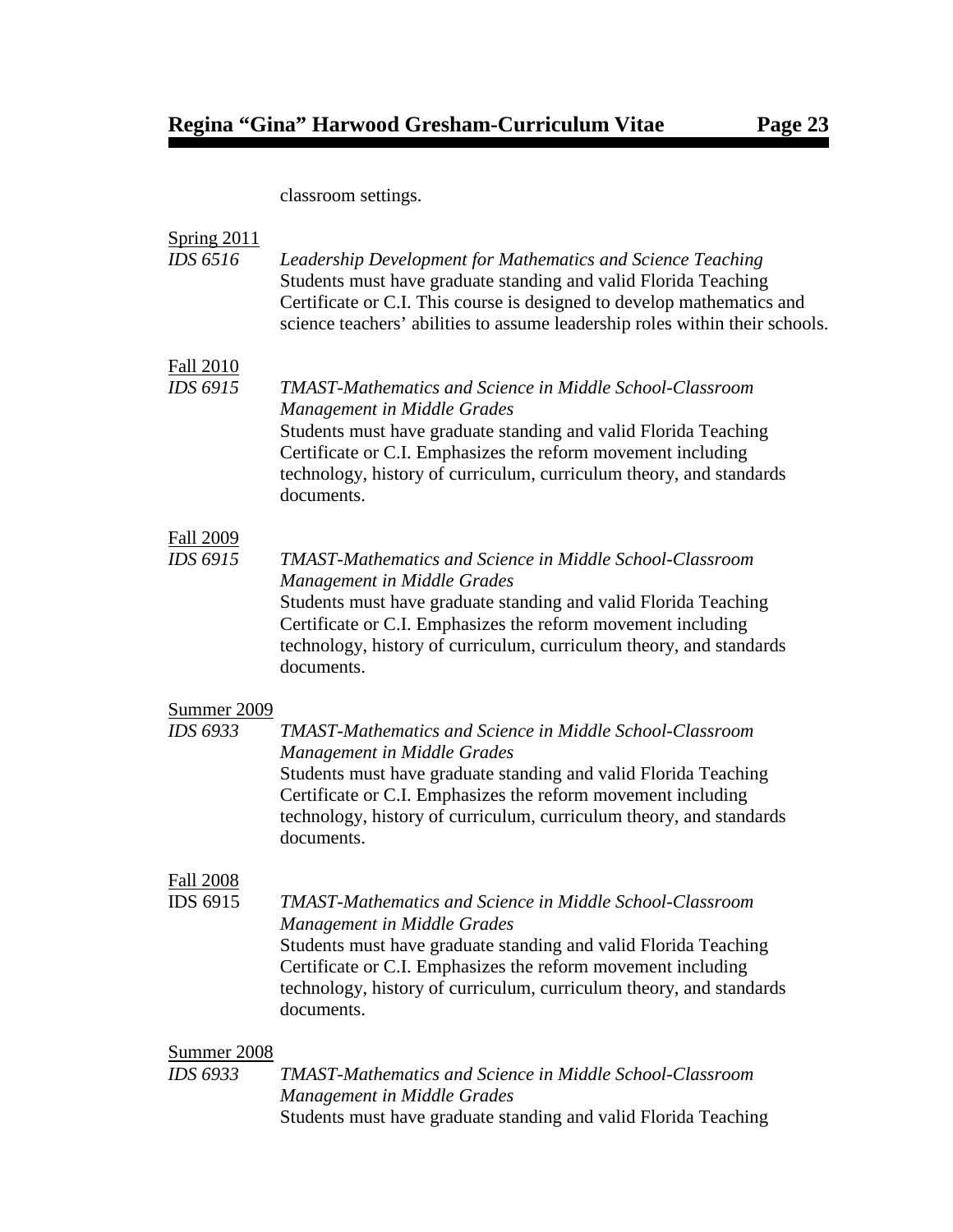Certificate or C.I. Emphasizes the reform movement including technology, history of curriculum, curriculum theory, and standards documents.

#### Spring 2008

*IDS 6939 TMAST-Mathematics and Science in Middle School-Classroom Management in Middle Grades*  Students must have graduate standing and valid Florida Teaching Certificate or C.I. Emphasizes the reform movement including technology, history of curriculum, curriculum theory, and standards documents.

### Fall 2007

*IDS 6939 TMAST-Mathematics and Science in Middle School-Classroom Management in Middle Grades*  Students must have graduate standing and valid Florida Teaching Certificate or C.I. Emphasizes the reform movement including technology, history of curriculum, curriculum theory, and standards documents.

#### Summer 2007

#### *IDS 6933 TMAST-Mathematics and Science in Middle School-Portfolio Assessment*

Students must have graduate standing and valid Florida Teaching Certificate or C.I. This course is designed so that graduate students may study specific areas related to curriculum, instruction, and assessment in mathematics and science education.

### Fall 2006

*IDS 6939 TMAST-Mathematics and Science in Middle School-Classroom Management in Middle Grades*  Students must have graduate standing and valid Florida Teaching Certificate or C.I. Emphasizes the reform movement including technology, history of curriculum, curriculum theory, and standards documents.

#### Summer 2006

#### *IDS 6933 TMAST-Mathematics and Science in Middle School-Portfolio Assessment*

Students must have graduate standing and valid Florida Teaching Certificate or C.I. This course is designed so that graduate students may study specific areas related to curriculum, instruction, and assessment in mathematics and science education.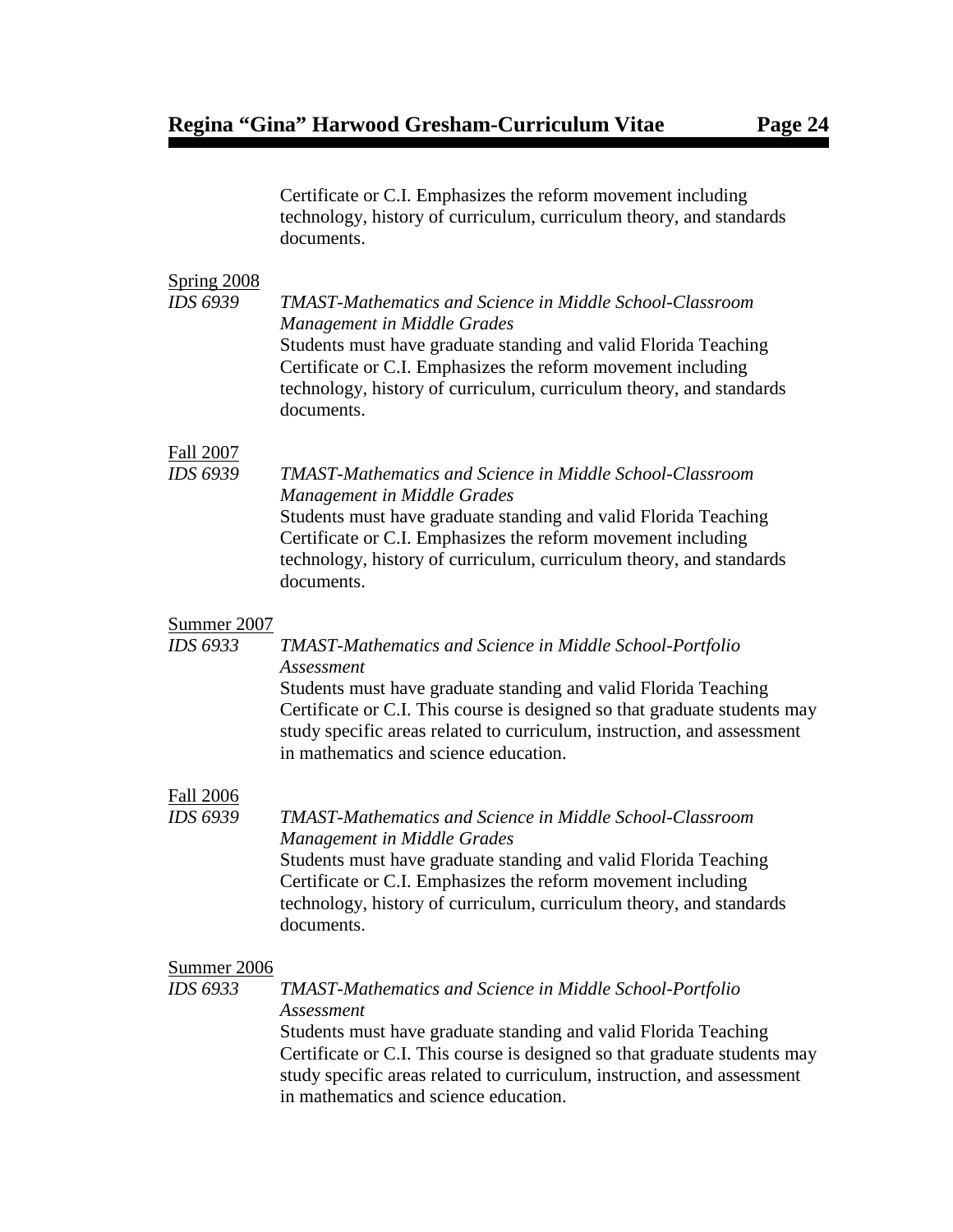| <b>Fall 2005</b><br><b>IDS 6939</b> | Classroom Management in Middle Grades<br>Graduate standing and valid Florida Teaching Certificate or C.I.<br>Emphasizes the reform movement including technology, history of<br>curriculum, curriculum theory, and standards documents.                                                 |
|-------------------------------------|-----------------------------------------------------------------------------------------------------------------------------------------------------------------------------------------------------------------------------------------------------------------------------------------|
| <b>EDE 4943</b>                     | <b>Internship II-Clinical Supervision</b><br>This course includes full-time student teaching in an elementary<br>school under the supervision of a certified classroom teacher along with<br>the attendance of seminar activities.                                                      |
| Summer 2005                         |                                                                                                                                                                                                                                                                                         |
| <b>IDS 6939</b>                     | <b>TMAST-Reform in Mathematics and Science in Middle School</b><br>Students must have graduate standing and valid Florida Teaching<br>Certificate or C.I. Emphasizes the reform movement including<br>technology, history of curriculum, curriculum theory, and standards<br>documents. |
| <b>Fall 2004</b>                    |                                                                                                                                                                                                                                                                                         |
| <b>IDS 6939</b>                     | <b>TMAST Curriculum Reform in Mathematics and Science</b><br>Graduate standing and valid Florida Teaching Certificate or C.I.<br>Emphasizes the reform movement including technology, history of<br>curriculum, curriculum theory, and standards documents.                             |
| Summer 2004                         |                                                                                                                                                                                                                                                                                         |
| EDS 5356                            | <b>Supervision of Professional Laboratory Experiences</b><br>This course is the study of the undergraduate professional laboratory<br>experiences program, with emphasis on the role and responsibilities of<br>the Teacher Education Associate of Supervising Teacher.                 |
|                                     | <b>Courses Taught at University of Central Florida</b>                                                                                                                                                                                                                                  |

# **Undergraduate**

| Spring 2012<br><b>MAE 4326</b> | Section 0001 How Children Learn Mathematics<br>This course includes instructional strategies, learning activities, the use<br>of manipulatives, lesson planning, evaluation of mathematics learning,<br>and diagnostic techniques. |
|--------------------------------|------------------------------------------------------------------------------------------------------------------------------------------------------------------------------------------------------------------------------------|
| MAE 4326                       | Section 0002 How Children Learn Mathematics<br>This course includes instructional strategies, learning activities, the use<br>of manipulatives, lesson planning, evaluation of mathematics learning,<br>and diagnostic techniques. |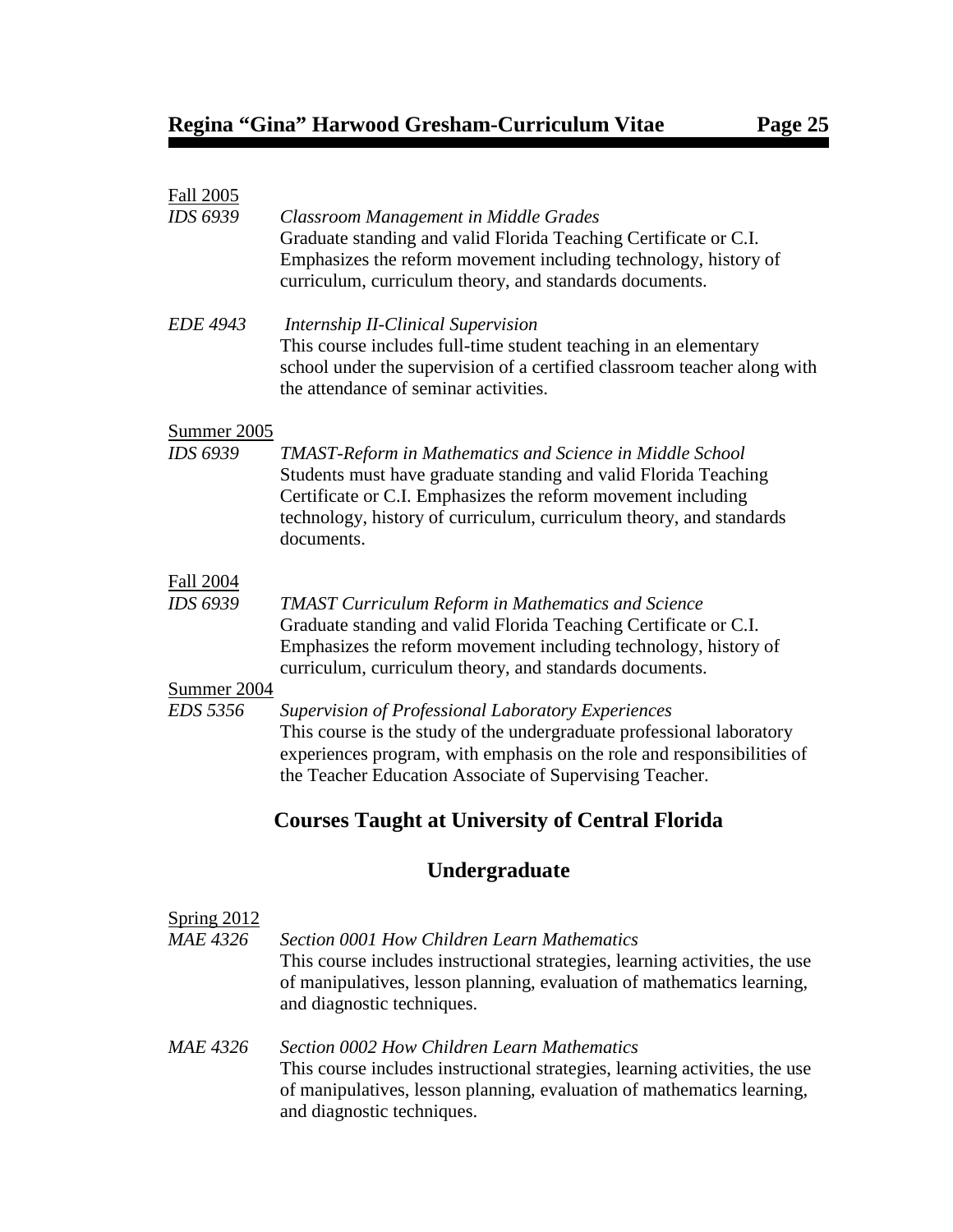# Fall 2011

| <b>MAE 4326</b>                       | Section 0001 How Children Learn Mathematics<br>This course includes instructional strategies, learning activities, the use<br>of manipulatives, lesson planning, evaluation of mathematics learning,<br>and diagnostic techniques.                                                     |
|---------------------------------------|----------------------------------------------------------------------------------------------------------------------------------------------------------------------------------------------------------------------------------------------------------------------------------------|
| <b>MAE 4326</b>                       | <b>Section 0002 How Children Learn Mathematics</b><br>This course includes instructional strategies, learning activities, the use<br>of manipulatives, lesson planning, evaluation of mathematics learning,<br>and diagnostic techniques.                                              |
| <b>Spring 2011</b><br><b>MAE 4326</b> | <b>Section 0001 How Children Learn Mathematics</b><br>This course includes instructional strategies, learning activities, the use<br>of manipulatives, lesson planning, evaluation of mathematics learning,<br>and diagnostic techniques.                                              |
| <b>MAE 4326</b>                       | Section 0002 How Children Learn Mathematics<br>This course includes instructional strategies, learning activities, the use<br>of manipulatives, lesson planning, evaluation of mathematics learning,<br>and diagnostic techniques.                                                     |
| <b>Fall 2010</b><br><b>MAE 4326</b>   | <b>Section 0001 How Children Learn Mathematics</b><br>This course includes instructional strategies, learning activities, the use<br>of manipulatives, lesson planning, evaluation of mathematics learning,<br>and diagnostic techniques.                                              |
| <b>MAE 4326</b>                       | <b>Section 0002 How Children Learn Mathematics</b><br>This course includes instructional strategies, learning activities, the use<br>of manipulatives, lesson planning, evaluation of mathematics learning,<br>and diagnostic techniques.                                              |
| <b>Summer 2010</b><br><b>MAE 2801</b> | <b>Elementary School Mathematics</b><br>This course emphasizes mathematics appropriate for the elementary<br>school including the six basic sets of numbers, concepts, learning<br>sequences, algorithms, problem-solving techniques, error patterns,<br>number systems, and geometry. |
| Spring 2010<br><b>MAE 4326</b>        | <b>Section 0001 How Children Learn Mathematics</b><br>This course includes instructional strategies, learning activities, the use                                                                                                                                                      |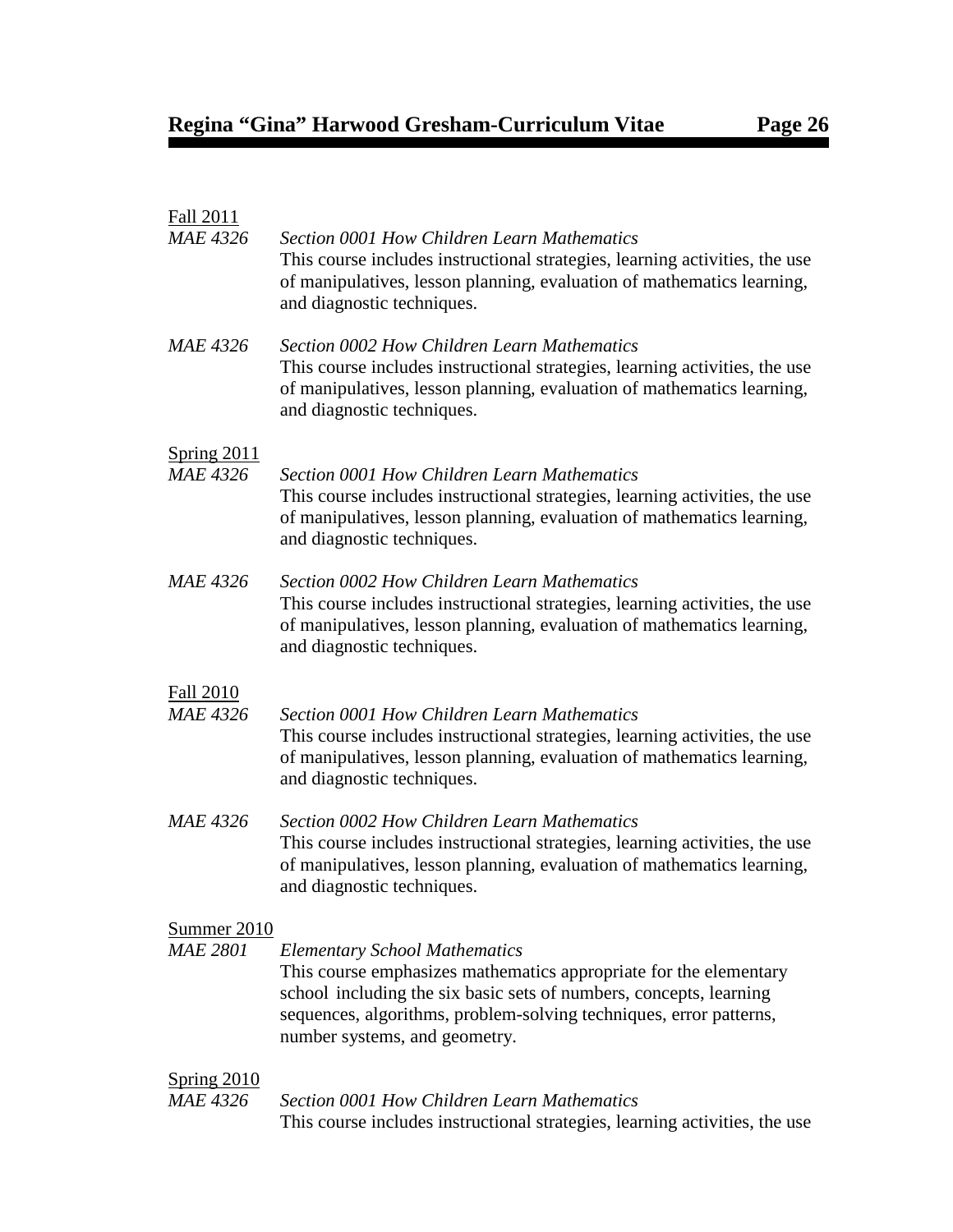of manipulatives, lesson planning, evaluation of mathematics learning, and diagnostic techniques.

- *MAE 4326 Section 0002 How Children Learn Mathematics* This course includes instructional strategies, learning activities, the use of manipulatives, lesson planning, evaluation of mathematics learning, and diagnostic techniques.
- *MAE 4326 Section 0002 How Children Learn Mathematics* This course includes instructional strategies, learning activities, the use of manipulatives, lesson planning, evaluation of mathematics learning, and diagnostic techniques.

#### Fall 2009

- *MAE 4326 Section 0001 How Children Learn Mathematics* This course includes instructional strategies, learning activities, the use of manipulatives, lesson planning, evaluation of mathematics learning, and diagnostic techniques.
- *MAE 4326 Section 0002 How Children Learn Mathematics* This course includes instructional strategies, learning activities, the use of manipulatives, lesson planning, evaluation of mathematics learning, and diagnostic techniques.

#### Summer 2009

*MAE 2801 Elementary School Mathematics* This course emphasizes mathematics appropriate for the elementary school including the six basic sets of numbers, concepts, learning sequences, algorithms, problem-solving techniques, error patterns, number systems, and geometry.

#### Spring 2009

*MAE 4326 Section 0001 How Children Learn Mathematics* This course includes instructional strategies, learning activities, the use of manipulatives, lesson planning, evaluation of mathematics learning, and diagnostic techniques.

#### *MAE 4326 Section 0002 How Children Learn Mathematics* This course includes instructional strategies, learning activities, the use of manipulatives, lesson planning, evaluation of mathematics learning, and diagnostic techniques.

*EDE 4943 Internship II-Clinical Supervision* This course includes full-time student teaching in an elementary school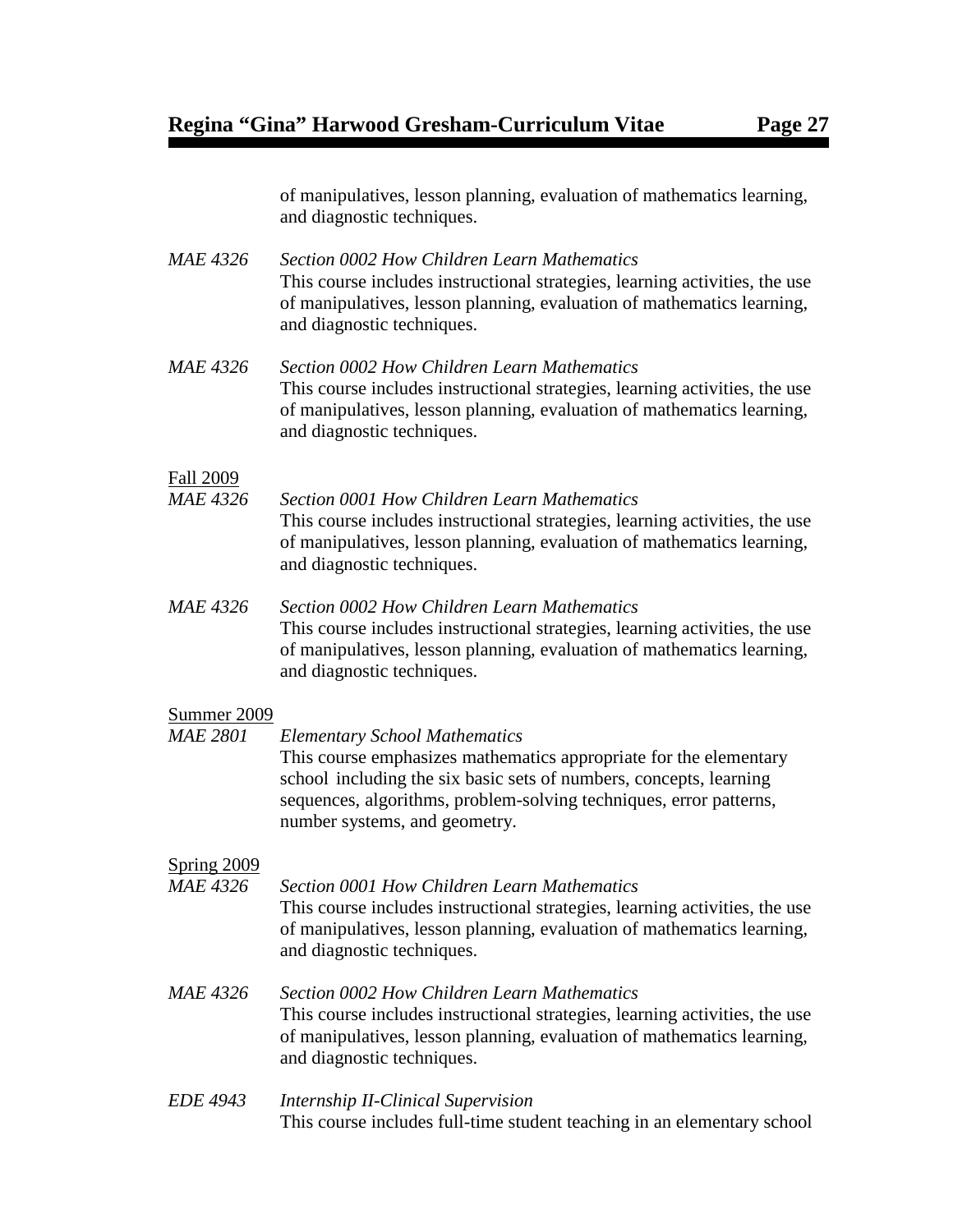under the supervision of a certified classroom teacher along with the attendance of seminar activities.

*EDE 3942 Internship I-Clinical Supervision* This course includes full-time student teaching in an elementary school under the supervision of a certified classroom teacher

#### Fall 2008

- *MAE 4326 Section 0001 How Children Learn Mathematics* This course includes instructional strategies, learning activities, the use of manipulatives, lesson planning, evaluation of mathematics learning, and diagnostic techniques.
- *MAE 4326 Section 0002 How Children Learn Mathematics* This course includes instructional strategies, learning activities, the use of manipulatives, lesson planning, evaluation of mathematics learning, and diagnostic techniques.

#### Summer 2008

*MAE 2801 Elementary School Mathematics* This course emphasizes mathematics appropriate for the elementary school including the six basic sets of numbers, concepts, learning sequences, algorithms, problem-solving techniques, error patterns, number systems, and geometry.

# $\frac{\text{Spring } 2008}{\text{MAE } 4326}$

- *Section 0001 How Children Learn Mathematics* This course includes instructional strategies, learning activities, the use of manipulatives, lesson planning, evaluation of mathematics learning, and diagnostic techniques.
- *MAE 4326 Section 0002 How Children Learn Mathematics* This course includes instructional strategies, learning activities, the use of manipulatives, lesson planning, evaluation of mathematics learning, and diagnostic techniques.

#### Fall 2007

- *MAE 4326 Section 0001 How Children Learn Mathematics* This course includes instructional strategies, learning activities, the use of manipulatives, lesson planning, evaluation of mathematics learning, and diagnostic techniques.
- *MAE 4326 Section 0002 How Children Learn Mathematics*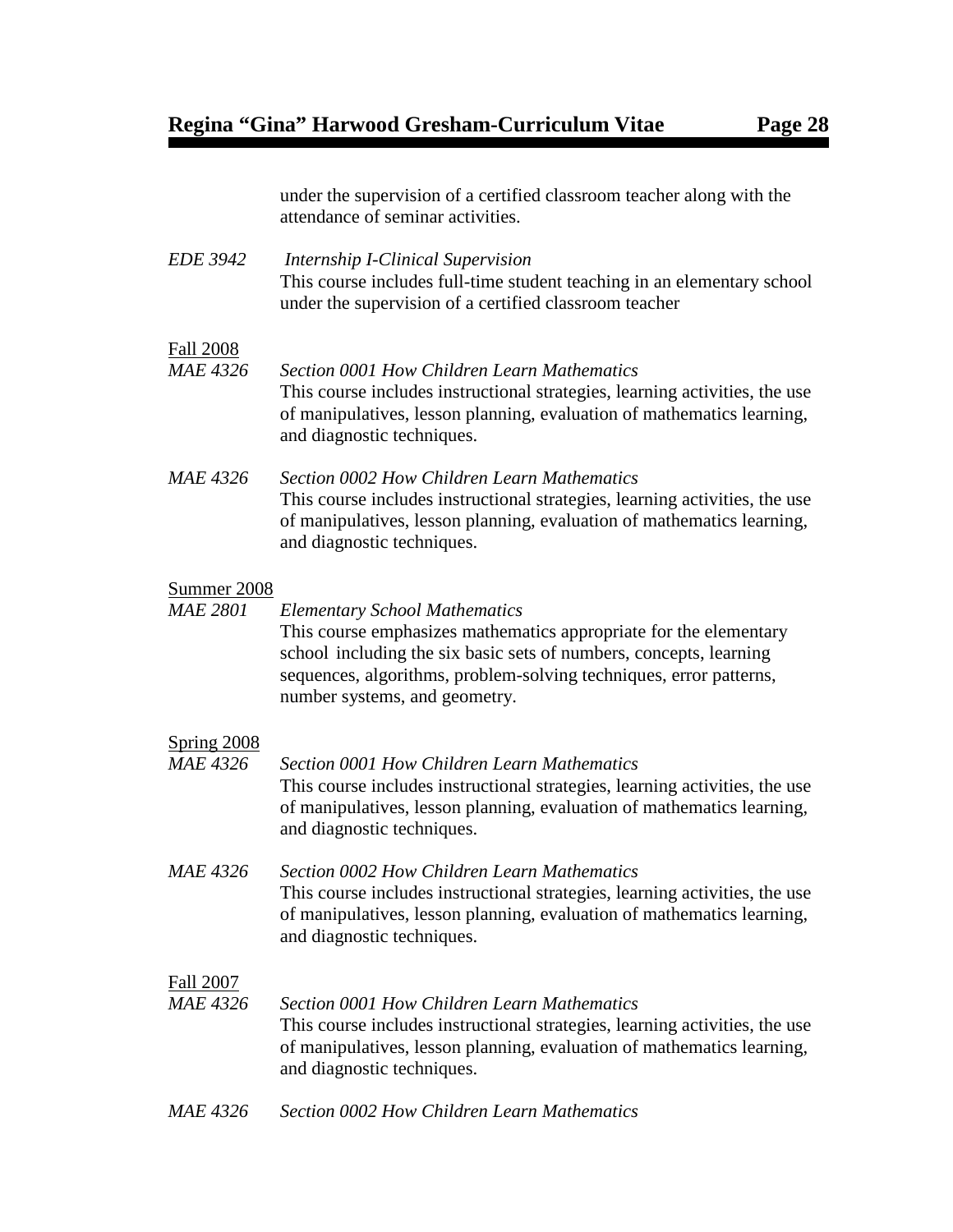This course includes instructional strategies, learning activities, the use of manipulatives, lesson planning, evaluation of mathematics learning, and diagnostic techniques.

# Summer 2007<br>MAE 2801

*Elementary School Mathematics* This course emphasizes mathematics appropriate for the elementary school including the six basic sets of numbers, concepts, learning sequences, algorithms, problem-solving techniques, error patterns, number systems, and geometry.

#### Spring 2007

- *MAE 4326 Section 0001 How Children Learn Mathematics*
- *MAE 4326 Section 0002 How Children Learn Mathematics*
- *MAE 4326 Section 0004 How Children Learn Mathematics*

This course includes instructional strategies, learning activities, the use of manipulatives, lesson planning, evaluation of mathematics learning, and diagnostic techniques.

#### Fall 2006

- *MAE 4326 Section 0001 How Children Learn Mathematics* This course includes instructional strategies, learning activities, the use of manipulatives, lesson planning, evaluation of mathematics learning, and diagnostic techniques.
- *MAE 4326 Section 0002 How Children Learn Mathematics* This course includes instructional strategies, learning activities, the use of manipulatives, lesson planning, evaluation of mathematics learning, and diagnostic techniques.

#### Summer 2006

*MAE 2801 Elementary School Mathematics* This course emphasizes mathematics appropriate for the elementary school including the six basic sets of numbers, concepts, learning sequences, algorithms, problem-solving techniques, error patterns, number systems, and geometry.

#### Spring 2006

- *MAE 4326 Section 0001 How Children Learn Mathematics*
- *MAE 4326 Section 0002 How Children Learn Mathematics*
- *MAE 4326 Section 0004 How Children Learn Mathematics*

This course includes instructional strategies, learning activities, the use of manipulatives, lesson planning, evaluation of mathematics learning, and diagnostic techniques.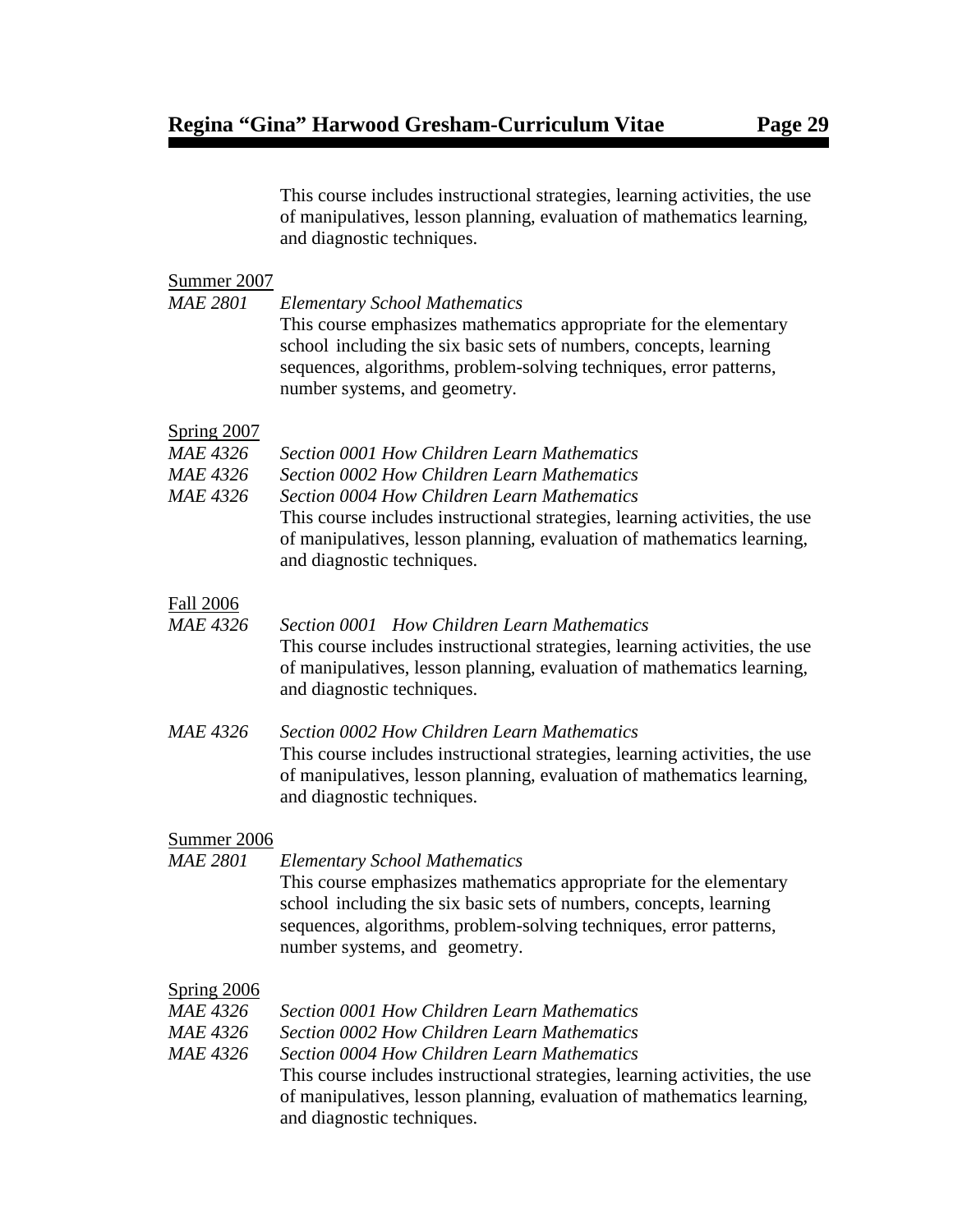# Fall 2005

| <b>MAE 4326</b>                    | Section 0001 How Children Learn Mathematics<br>This course includes instructional strategies, learning activities, the use<br>of manipulatives, lesson planning, evaluation of mathematics learning,<br>and diagnostic techniques.                    |
|------------------------------------|-------------------------------------------------------------------------------------------------------------------------------------------------------------------------------------------------------------------------------------------------------|
| <b>EDE 4943</b>                    | <b>Internship II-Clinical Supervision</b><br>This course includes full-time student teaching in an elementary school<br>under the supervision of a certified classroom teacher along with the<br>attendance of seminar activities.                    |
| <b>EDE 3942</b>                    | <b>Internship I-Clinical Supervision</b><br>This course includes full-time student teaching in an elementary school<br>under the supervision of a certified classroom teacher.                                                                        |
| Summer 2005<br><b>MAE 2801</b>     | <b>Elementary School Mathematics</b>                                                                                                                                                                                                                  |
|                                    | This course emphasizes mathematics appropriate for the elementary<br>school including the six basic sets of numbers, concepts, learning<br>sequences, algorithms, problem-solving techniques, error patterns,<br>number systems, and geometry.        |
| <b>Spring 2005</b>                 |                                                                                                                                                                                                                                                       |
| <b>MAE 4326</b><br><b>MAE 4326</b> | Section 0001 How Children Learn Mathematics<br><b>Section 0002 How Children Learn Mathematics</b>                                                                                                                                                     |
| <b>MAE 4326</b>                    | <b>Section 0004 How Children Learn Mathematics</b><br>This course includes instructional strategies, learning activities, the use<br>of manipulatives, lesson planning, evaluation of mathematics learning,<br>and diagnostic techniques.             |
| <b>EDE 4943</b>                    | Internship II-Clinical Supervisor (Took overload of courses)<br>This course includes full-time student teaching in an elementary school<br>under the supervision of a certified classroom teacher along with the<br>attendance of seminar activities. |
| <b>Fall 2004</b>                   |                                                                                                                                                                                                                                                       |
| <b>MAE 4326</b><br><b>MAE 4326</b> | Section 0001 How Children Learn Mathematics<br><b>Section 0002 How Children Learn Mathematics</b>                                                                                                                                                     |
|                                    | This course includes instructional strategies, learning activities, the use<br>of manipulatives, lesson planning, evaluation of mathematics learning,<br>and diagnostic techniques.                                                                   |

# Summer 2004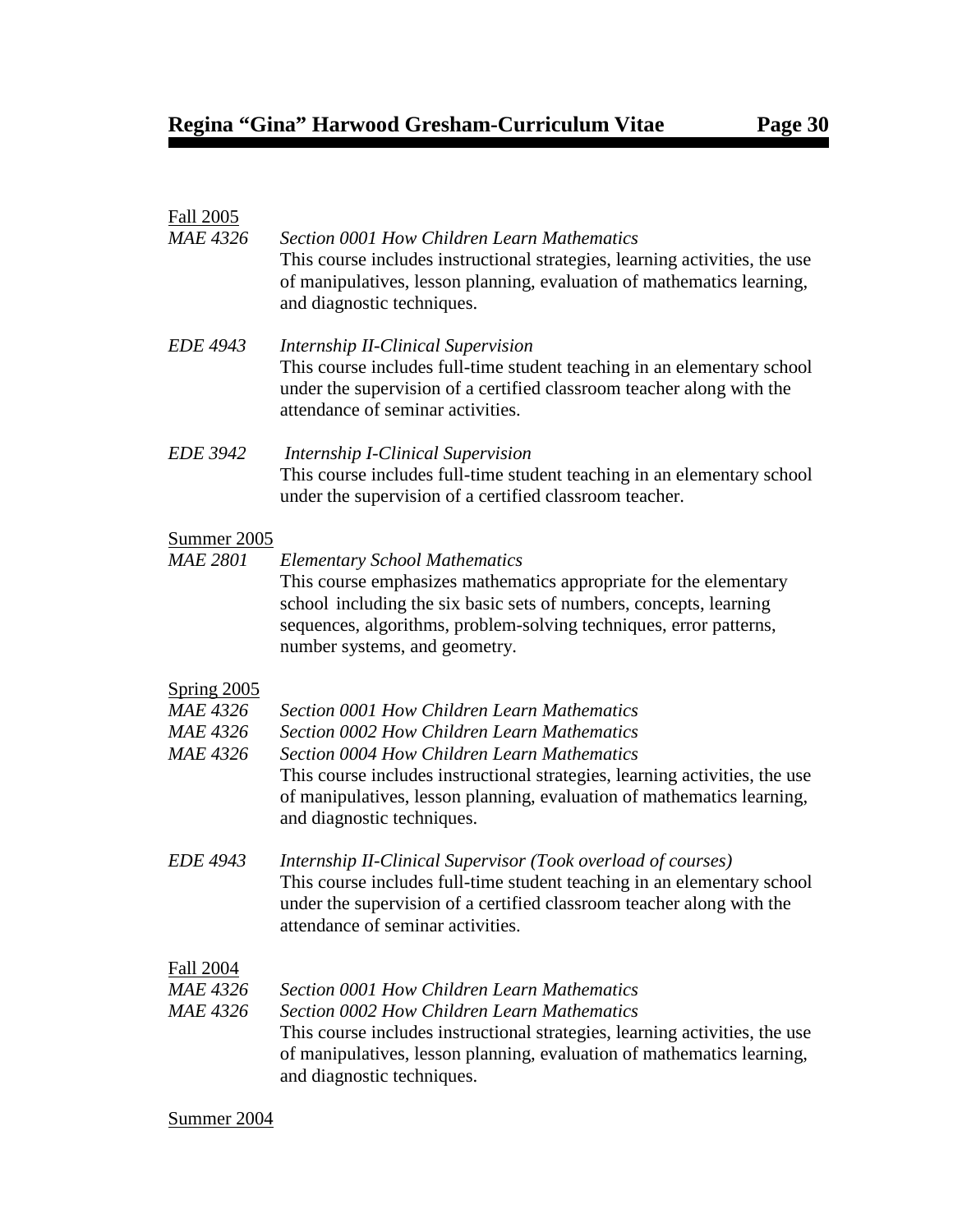# **Regina "Gina" Harwood Gresham-Curriculum Vitae Page 31**

#### *MAE 2801 Elementary School Mathematics* This course emphasizes mathematics appropriate for the elementary school including the six basic sets of numbers, concepts, learning sequences, algorithms, problem-solving techniques, error patterns, number systems, and geometry.

#### Spring 2004

| <i>MAE 4326</i> |  |  | Section 0001 How Children Learn Mathematics |
|-----------------|--|--|---------------------------------------------|
|-----------------|--|--|---------------------------------------------|

- *MAE 4326 Section 0002 How Children Learn Mathematics*
- *MAE 4326 Section 0003 How Children Learn Mathematics* This course includes instructional strategies, learning activities, the use of manipulatives, lesson planning, evaluation of mathematics learning, and diagnostic techniques.

#### Fall 2003

- *MAE 4326 0003 How Children Learn Mathematics*
- *MAE 4326 0001 How Children Learn Mathematics*

This course includes instructional strategies, learning activities, the use of manipulatives, lesson planning, evaluation of mathematics learning, and diagnostic techniques.

# **Courses Taught at the University of West Georgia Graduate**

#### Summer 2002

| MGED 7263 Strategies for Teaching Mathematics in Middle Grades    |
|-------------------------------------------------------------------|
| This course involves the explorations and techniques for teaching |
| middles grades mathematics.                                       |

#### *PTED 7271 Issues in Curriculum, P-12*

Significant factors which affect curriculum are studied. Attention is given to the integration and coordination of curriculum throughout the schools.

#### Spring 2002

*PTED 7271 Issues in Curriculum*

Significant factors which affect curriculum are studied. Attention is given to the integration and coordination of curriculum throughout the schools.

#### Fall 2001

*ECED 7272 Classroom Management Early Grades (P-5)* 

Students will study and examine theoretical and empirical approaches to classroom management, develop appropriate decision-making and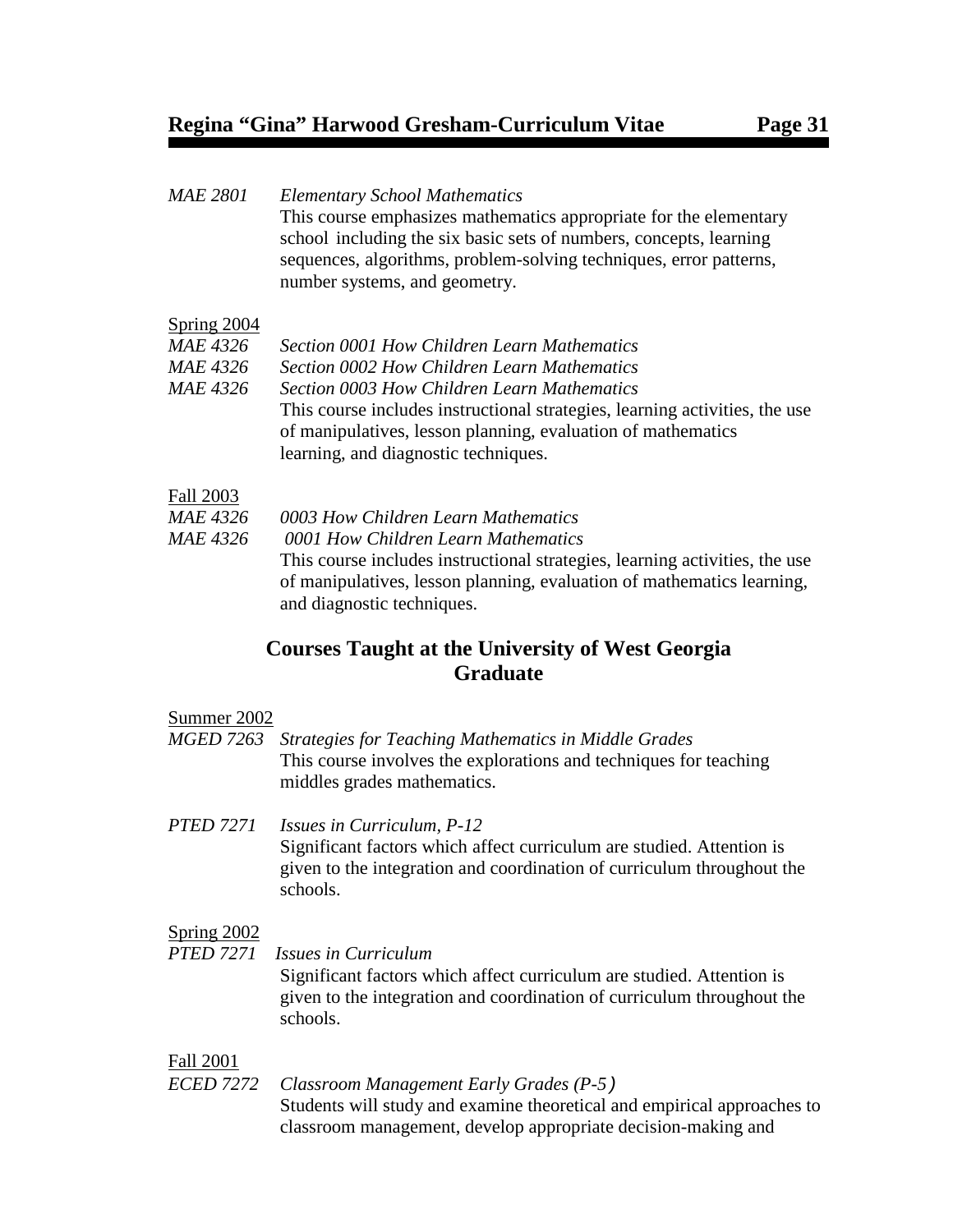problem-solving skills, and formulate techniques to effectively manage a learning environment for students in grades P-5.

# **Courses Taught at the University of West Georgia Undergraduate**

#### Summer 2003

*MGED 4264 Methods for Integrating Mathematics and Science*

This course will provide an exploration of techniques for the effective integrated teaching science and mathematics, and investigation of current issues, practices, and materials in teaching/learning science and mathematics in the middle grades.

#### *READ 4253 The Reading Writing Connection*

This course involves an analysis of the ways in which the language and literacy areas of reading and writing are combined to create and develop literacy and developing learners.

### Spring 2003

*ECED 4363 Teaching Content/Process: Math Education (Block II Supervision Included)* This course involves mathematics education content, methods, and materials which are appropriate for the cognitive development of the P-5 child will be investigated. Students will apply knowledge of content, methods, and materials during the field experience.

#### *ECED 4363 Teaching Content/Process: Math Education (Block II Supervision Included)* This course involves mathematics education content, methods, and materials which are appropriate for the cognitive development of the P-5 child will be investigated. Students will apply knowledge of content, methods, and materials during the field experience.

*ECED 4289 Teaching Internship Seminar* This course is designed to engage interns in a critical reflection of issues, topics, materials, and skills appropriate to their professional development and teaching experience during their internship. The course will also as a capstone experience for satisfying exit requirements of the program.

#### *ECED 4286 Teaching Internship/Supervision* Students enrolled in this class are involved for 15 weeks (one semester) in a full-time, supervised, and directed classroom setting.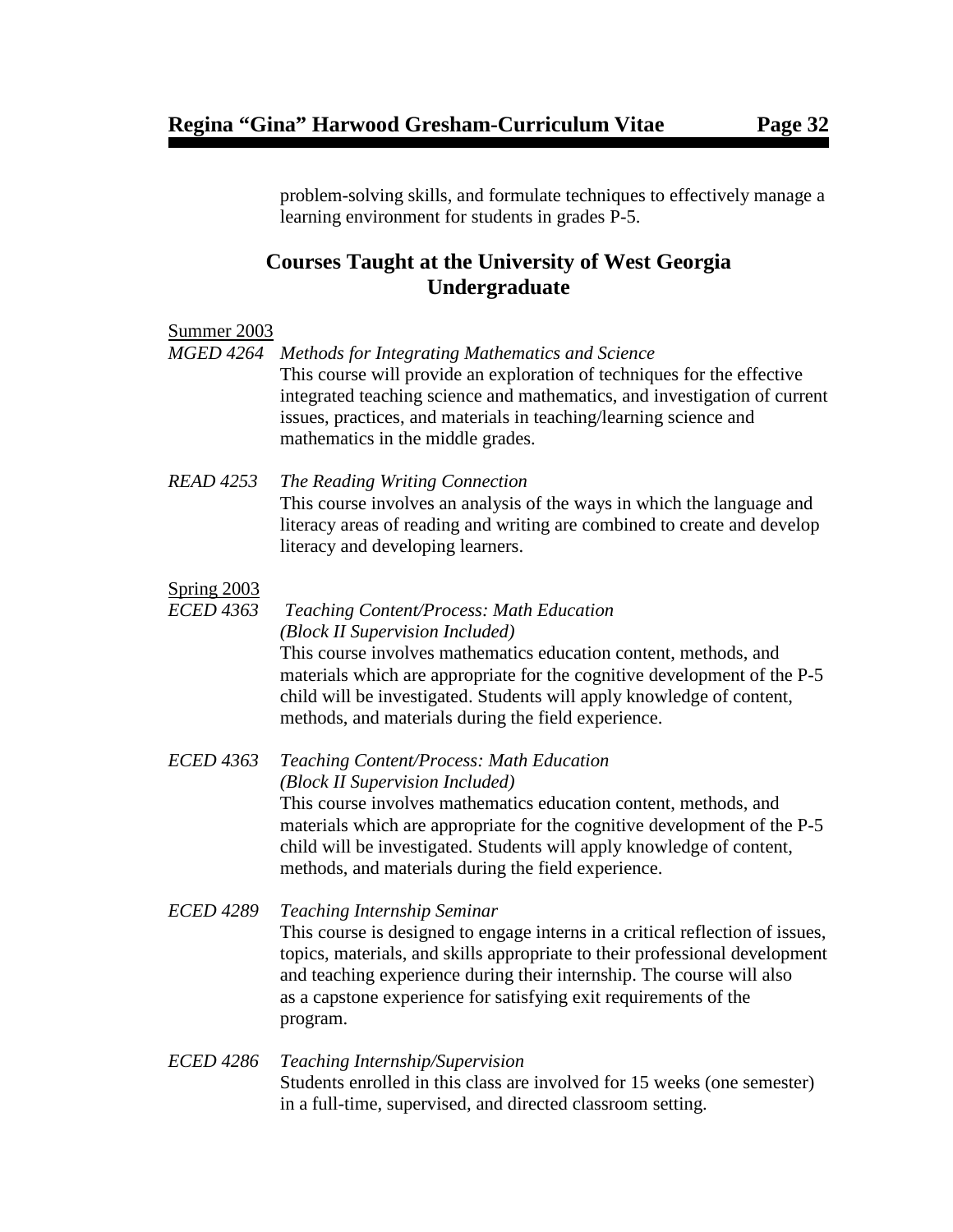| <b>Fall 2002</b>                       |                                                                                                                                                                                                                                                                                                                                                                   |
|----------------------------------------|-------------------------------------------------------------------------------------------------------------------------------------------------------------------------------------------------------------------------------------------------------------------------------------------------------------------------------------------------------------------|
| <b>ECED</b> 4263                       | <b>Teaching Content/Process: Math Education</b><br>(Block II Supervision Included)<br>This course involves mathematics education content, methods, and                                                                                                                                                                                                            |
|                                        | materials which are appropriate for the cognitive development of the P-5<br>child will be investigated. Students will apply knowledge of content,<br>methods, and materials during the field experience.                                                                                                                                                          |
| <b>ECED 4289</b>                       | <b>Teaching Internship Seminar</b><br>This course is designed to engage interns in a critical reflection of issues,<br>topics, materials, and skills appropriate to their professional development<br>and teaching experience during their internship. The course will also<br>serve as a capstone experience for satisfying exit requirements of the<br>program. |
| <b>ECED 4286</b>                       | Teaching Internship/Supervision<br>Students enrolled in this class are involved 15 weeks (one semester) in a<br>full-time, supervised and directed classroom setting.                                                                                                                                                                                             |
| Summer 2002                            |                                                                                                                                                                                                                                                                                                                                                                   |
| <b>MGED 7263</b>                       | <b>Strategies for Teaching Mathematics In Middle Grades P-12</b><br>This course involves the explorations and techniques for teaching<br>middles grades mathematics.                                                                                                                                                                                              |
| <b>Spring 2002</b><br><b>ECED 4263</b> |                                                                                                                                                                                                                                                                                                                                                                   |
|                                        | Teaching Content/Process: Math Education<br>(Block II Supervision Included)                                                                                                                                                                                                                                                                                       |
|                                        | This course involves mathematics education content, methods, and<br>materials which are appropriate for the cognitive development of the P-5<br>child will be investigated. Students will apply knowledge of content,<br>methods, and materials during the field experience.                                                                                      |
|                                        | ECED 4286 Teaching Internship                                                                                                                                                                                                                                                                                                                                     |
| (Section 1)                            | Students enrolled in this class are involved 15 weeks (one<br>semester) in a full-time, supervised and directed classroom setting.                                                                                                                                                                                                                                |
| <b>ECED</b> 4286                       | <b>Teaching Internship</b>                                                                                                                                                                                                                                                                                                                                        |
| (Section 2)                            | Students enrolled in this class are involved 15 weeks (one semester) in a<br>full-time, supervised and directed classroom setting.                                                                                                                                                                                                                                |
| <b>Fall 2001</b>                       |                                                                                                                                                                                                                                                                                                                                                                   |
| <b>ECED 4263</b>                       | <b>Teaching Content/Process: Math Education</b><br>(Block II Supervision Included)                                                                                                                                                                                                                                                                                |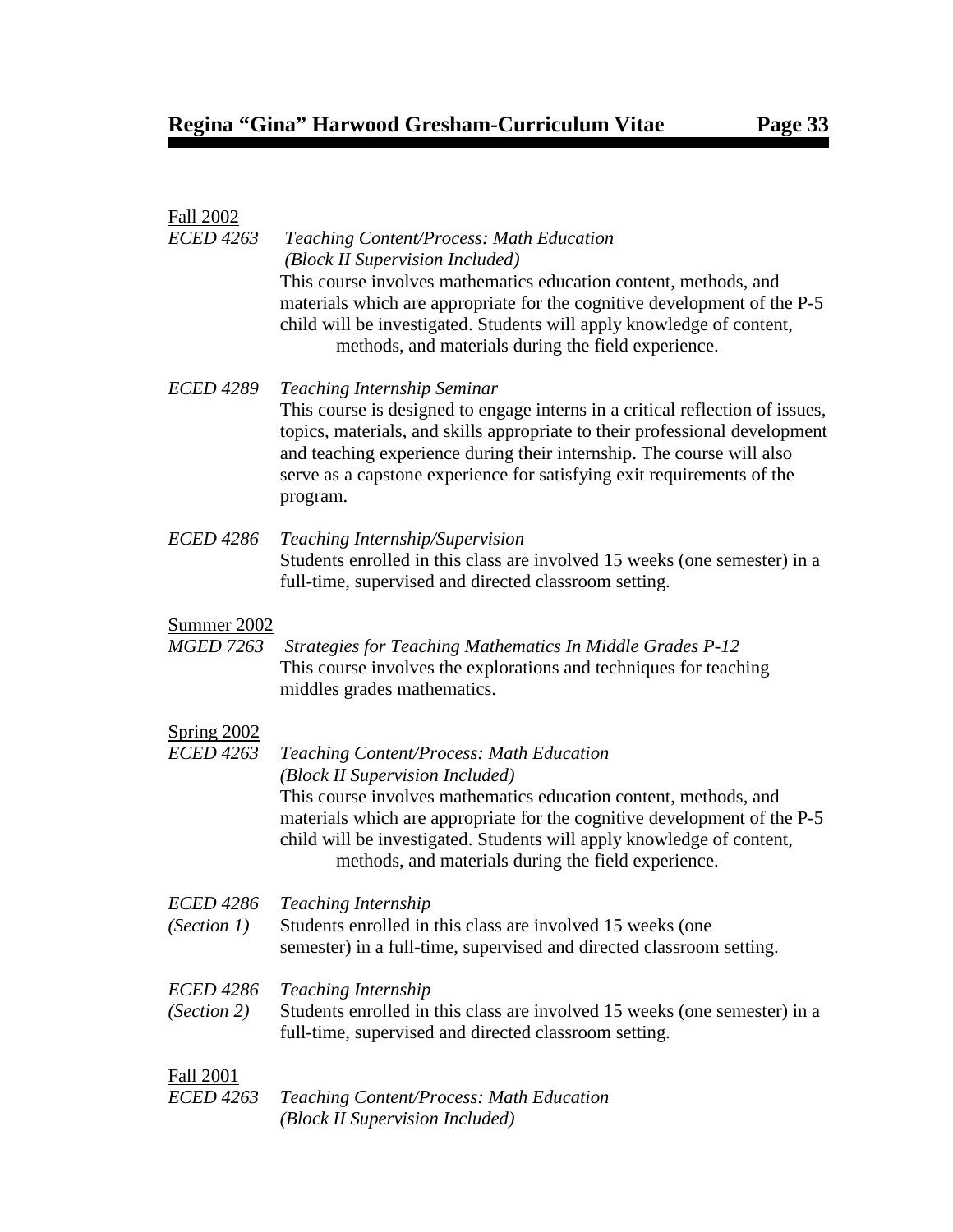This course involves mathematics education content, methods, and materials which are appropriate for the cognitive development of the P-5 child will be investigated. Students will apply knowledge of content, methods, and materials during the field experience.

*ECED 4286 Teaching Internship*  Students enrolled in this class are involved 15 weeks (one semester) in a full-time, supervised and directed classroom setting.

# **Independent Study, Dissertation, Thesis, Research Supervision**

# **Doctoral Dissertation Committees**

- Member of Committee, Mercedes Sotillo, 2010-present). College of Education, University of Central Florida.
- Member of Committee, Etgeton Cassandra, (2005). *Does the mathematics anxiety levels of k-3 elementary teachers relate to the mathematics achievement of their students?* College of Education, University of Central Florida.
- Member of Committee, Snider, Michelle. (2005-2008). *Limited English Proficient (LEP) Students and Their Teachers Attitudes of the Learning Environment in Mathematics Classes.* University of Central Florida, 2005-2008.
- Member of Committee, Weldon, Debbie. Dissertation in Progress. University of Central Florida, 2005-2008.

# **Masters Degree Committees**

#### **Chair**

- Jensen, R. (2011-present). Lockheed Martin Masters in Middle School, College of Education. University of Central Florida.
- Jablonski, H. (2011-present). Lockheed Martin Masters in Middle School, College of Education. University of Central Florida.
- Flaherty, S. (2010-present). Lockheed Martin Masters in Middle School, College of Education. University of Central Florida.
- Wallace, B. (2008-2010). Lockheed Martin Masters in Middle School, College of Education. University of Central Florida.

Cassalman, K. (2008-2010). Lockheed Martin Masters in Middle School, College of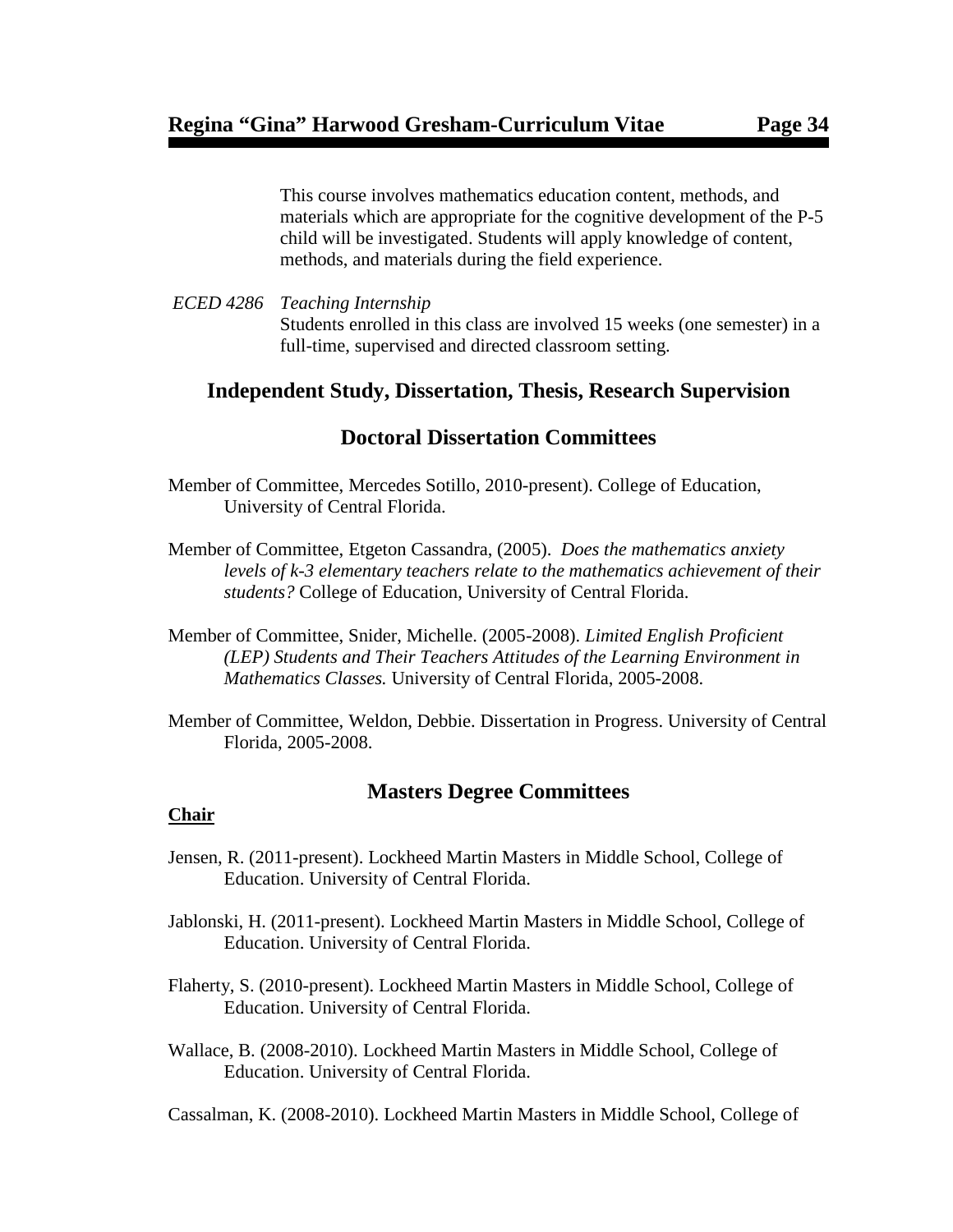Education. University of Central Florida

- Smith, H. (2007-2011). Lockheed Martin Masters in Middle School, College of Education. University of Central Florida.
- Ross, C. (2007-2008). *The effects of mathematical manipulative materials on third grade students' participation, engagement, and academic performance.* Lockheed Martin Masters in Middle School, College of Education. University of Central Florida.
- Robinson, H. (2006-2007). *The Use of Guided Inquiry and its Impact on Student Participation and Attitude Toward Science Instruction*, Lockheed Martin Masters in Middle School, College of Education, University of Central Florida.
- Hosack, L. (2005-2006). *The effects of technology and hands on teaching strategies for fourth grade students' attitudes toward mathematics*. Lockheed Martin Masters in Middle School, College of Education, University of Central Florida.
- Huisman, S. (2005-2009). *The effects of integrating writing activities on students' achievement and attitudes in problem solving.* Lockheed Martin, Masters in Middle School, College of Education, University of Central Florida.

#### Member of Committee

- Klinger, K. (2011-2012). *Mathematical strategies for teaching problem solving*: The influence of teaching mathematical problem solving on middle grades students. Lockheed Martin Masters in Middle School, College of Education. University of Central Florida.
- Milano, M. (2011-present). Lockheed Martin Masters in Middle School, College of Education. University of Central Florida.
- Anderson, C. (2011-2012). *Probing space: Assessment in a middle school inquirybased classroom.* Lockheed Martin Masters in Middle School, College of Education. University of Central Florida.
- Twar, B. (2011-2012). *The effect of using an interactive notebook on the understanding of concepts and algorithms of the addition and subtraction of fractions and mixed numbers for fifth grade mathematics students.* Lockheed Martin, Masters in Middle School, College of Education, University of Central Florida.

Crupi, S. (2011-2012). *Gifted student engagement in a middle school research and*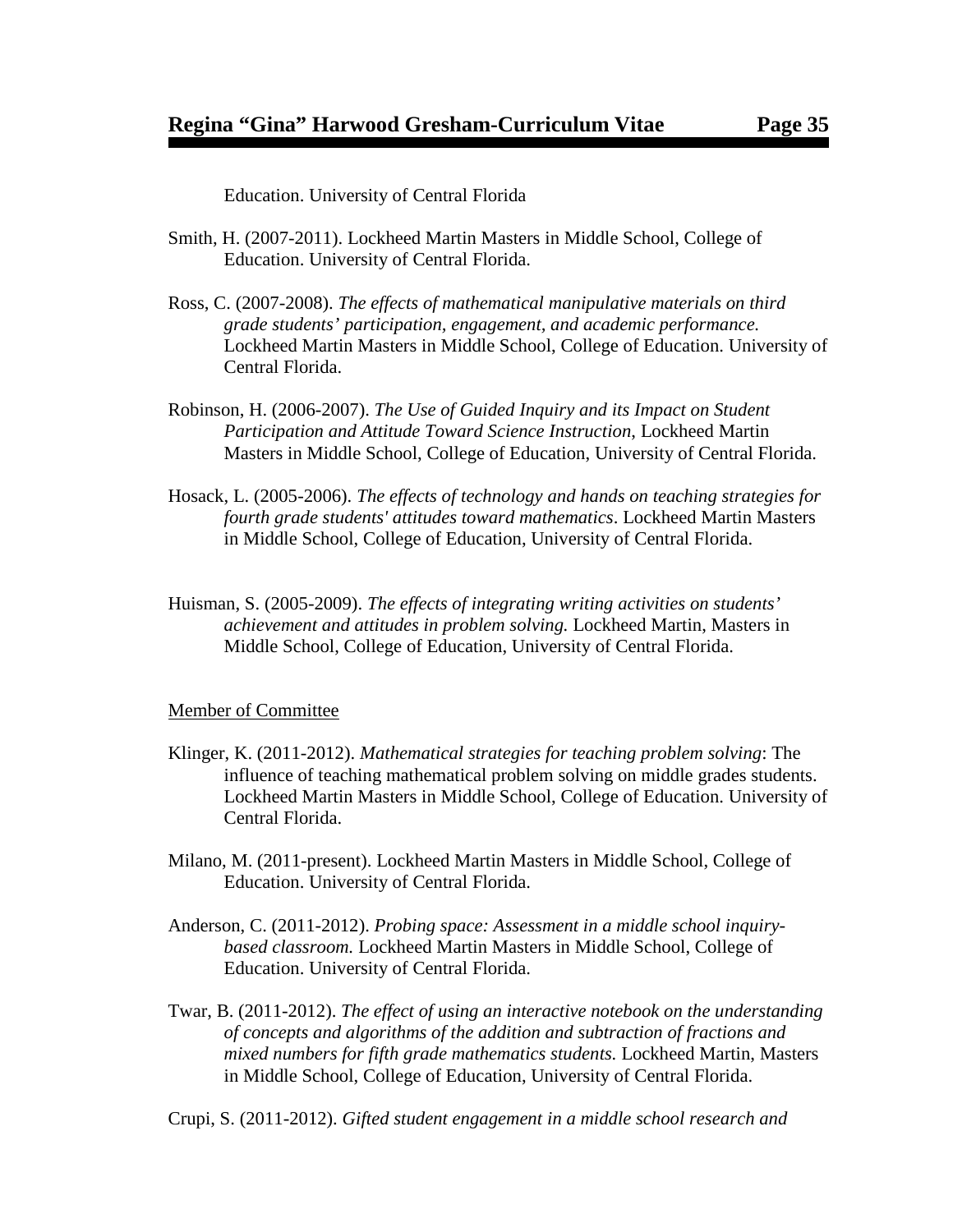*critical thinking course*. Lockheed Martin, Masters in Middle School, College of Education, University of Central Florida.

- Denoon, P. (2006-2007). *The effects of increasing family involvement of student achievement in scientific inquiry*. Lockheed Martin, Masters in Middle School, College of Education University of Central Florida.
- Campbell, M. (2004-2006). *The effects of the 5E learning cycle model on students understanding of force and motion concepts.* University of Central Florida.
- Luke, S. (2005-2006). *The effects of situated cognition on elementary students' perceptions of real world science and scientists.* University of Central Florida.
- Parks, M. (2005-2006) *Same gender and mixed gender groups participation in elementary science classrooms*. University of Central Florida.
- Somwaru, P. (2005*). The effects of problem and problem solving tasks on students' communication in and attitudes toward mathematics.* University of Central Florida.
- Varn, T. (2005). *Effects of a mathematics curriculum rich in spatialreasoning activities on fifth grade students' abilities to spatially reason: An action research project.* University of Central Florida.
- Washington, A. (2005). *The effects of literature on student motivation and connections in mathematics*. University of Central Florida.
- Brunson, G. (2005. *The effects of integrating technology into an 8th grade science curriculum*. University of Central Florida.
- Quiones, C. (2005). *The effects of journal writing on student performance and attitudes in problem solving*. University of Central Florida. (Excellence in Master's Thesis Award)
- Culbert, K. (2005). *Effects of integrating writing activities on students' attitudes and achievement in problem solving*. University of Central Florida.
- Rose, A. (2005). *The nature of students' misconceptions and whether discourse and writing are effective methods for correcting students' misconceptions*. University of Central Florida.
- Hull, L. (2005). *Fraction models that promote understanding for elementary students*. University of Central Florida.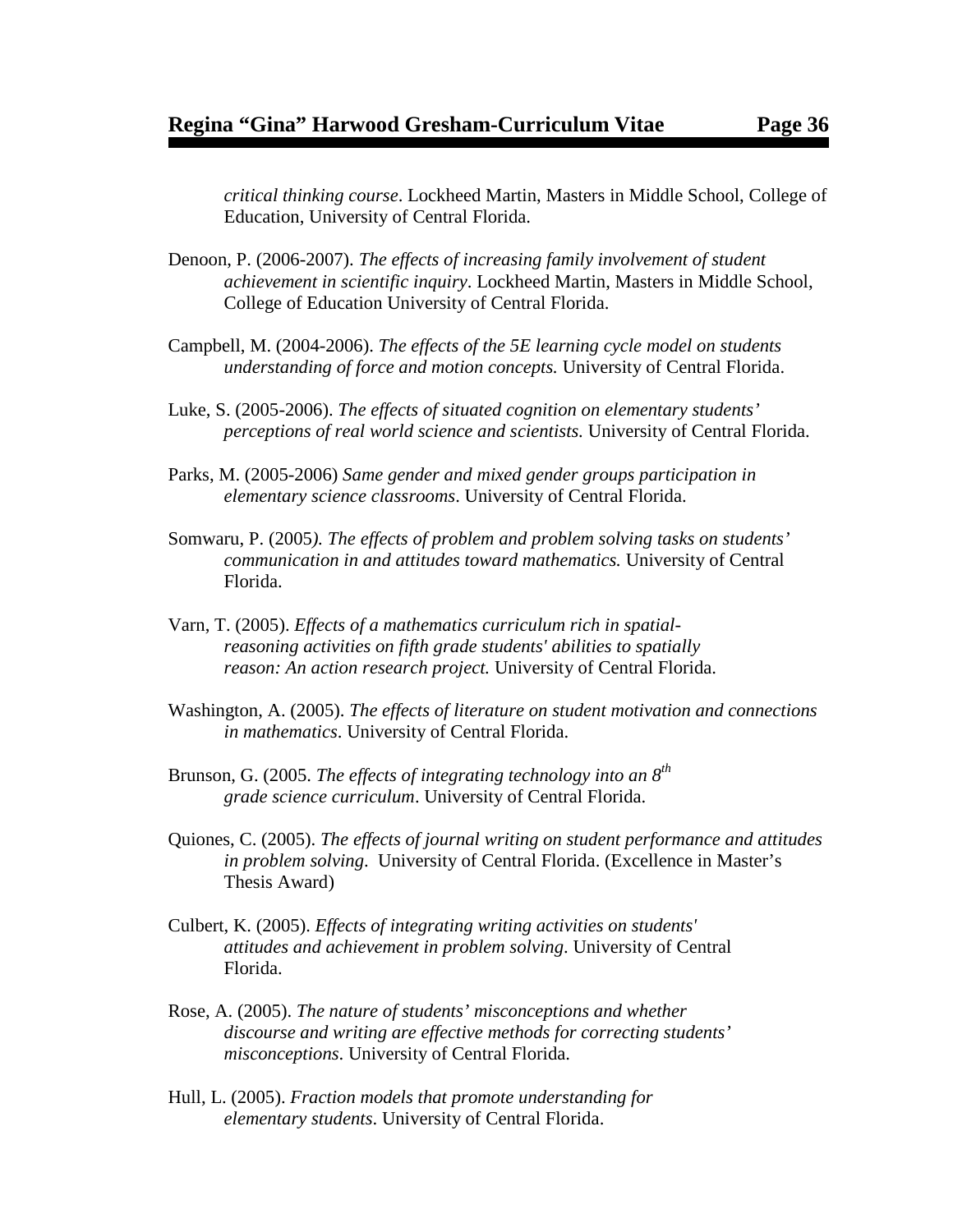- Williams, K. (2003-2004) Oral Thesis Committee Member, Masters in Middle and/or Secondary, State University of West Georgia.
- Evans, P, (2003) Oral Thesis Committee Member, Masters in Middle and/or Secondary, State University of West Georgia.
- Headen, Elizabeth. (2003) Oral Thesis Committee Member, Masters in Middle and/or Secondary, State University of West Georgia.
- Headford, T. (2002-2003) Oral Thesis Committee Member, Masters in Middle and/or Secondary, State University of West Georgia.
- Houghton, L. (2002-2003) Oral Thesis Committee Member, Masters in Middle and/or Secondary, State University of West Georgia.
- Schwartz, E. (2002) Oral Thesis Committee Member, Masters in Middle and/or Secondary, State University of West Georgia.

#### **Honors in the Major**

#### Chair

Gregory, L. (2009-2010). *A Comparison and understanding of the state mathematics standards of grades k-6 within the states of Florida and Massachusetts.* University of Central Florida. Orlando, Florida.

#### **Counseling and Advisement Activities**

I am currently an undergraduate/graduate advisor for elementary majors and our Transition to Mathematics and Science Teaching (TMAST) programs. I have been responsible for advising over 150 students. I am also a mentor in our TMAST program and Course Mentor for the MAE 4326 course. I mentor all full-time faculty and adjunct faculty teaching this course on the main campus as well as our area campuses, including Brevard, Daytona, Heathrow, Cocoa, Palm Bay, Osceola, Ocala, and Sanford/Lake Mary. Further, I am a mentor in UCF's Minority Programs.

#### **Program Development**

I am part of the team for the revamping of the Master Plan for Scheduling Mathematics Courses for TMAST, Mathematics Education (MA), Elementary Education (MA), Mathematics Education (M.Ed.), K-8 Mathematics and Science (M.Ed.), and Ph.D. in Education-Mathematics Track. Further, I am working with colleagues to develop the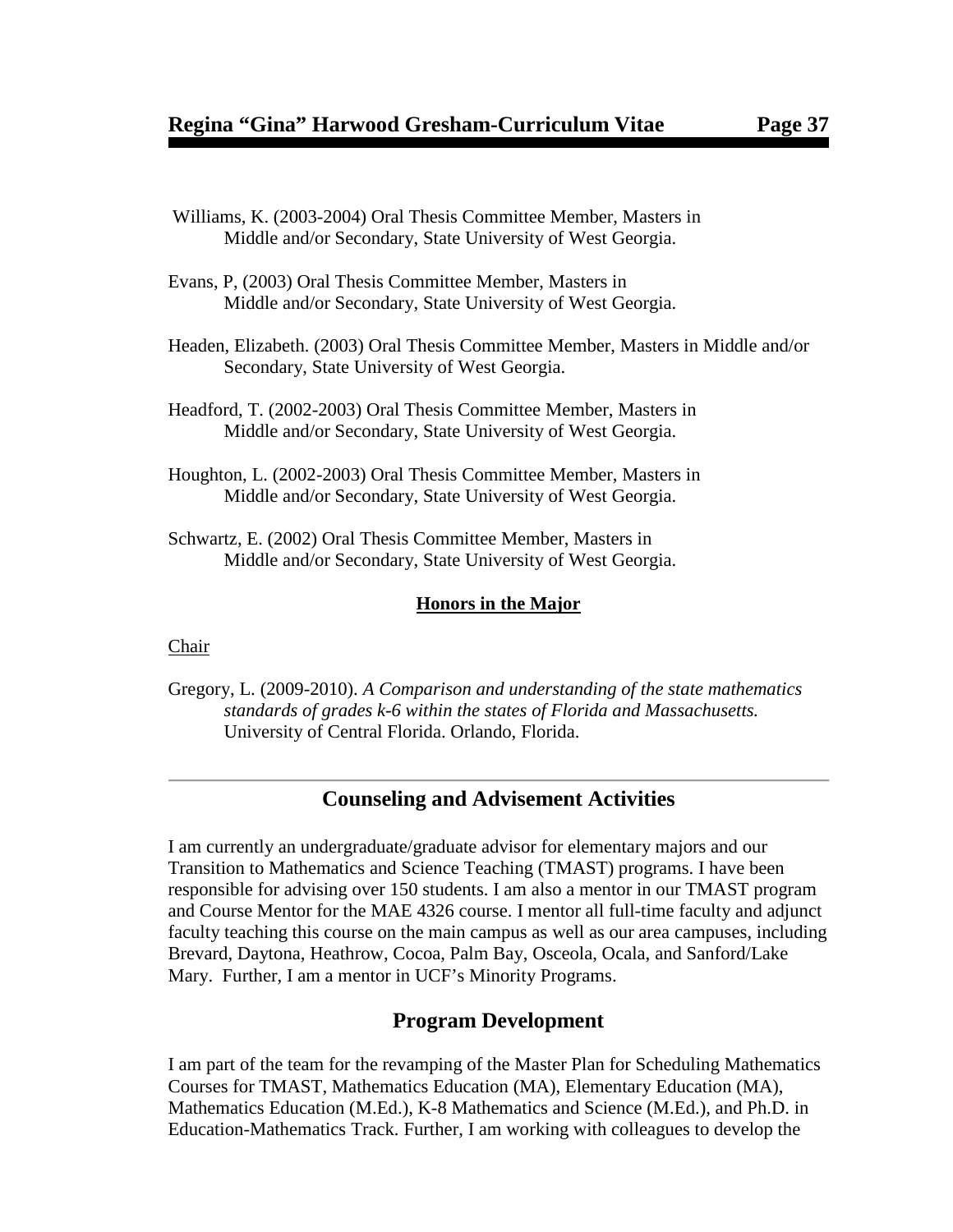certification program for K-8 mathematics and Science master's program and the new undergraduate courses for the middle school program in mathematics education.

# **Served on Committees to Develop the Following:**

- Redesign with colleagues the Elementary Education Program and to prepare program/course revisions to be ready for fall 2011 committee processes— Elementary Educational Leadership Council.
- Redesigned with colleagues the MAE 4326-How Children Learn Mathematics course syllabus as template and guide for all faculty including adjunct and instructors for main campus and regional campuses.
- Redesign of the Master Plan for Scheduling Mathematics Courses for TMAST, Mathematics Education (MA), Elementary Education (MA), Mathematics Education (M.Ed.), K-8 Mathematics and Science (M.Ed.), and Ph.D. in Education-Mathematics Track.
- Developed the certification program for K-8 mathematics and Science master's program and the new undergraduate courses for the middle school program in mathematics education.

# **Supervision of Student Teachers/Interns Early Childhood and Elementary Majors**

#### **Graduate**

University of Central Florida, Teaching and Learning Principles, Orlando, Florida, 2003 present.

#### **Undergraduate**

- University of Central Florida, Teaching and Learning Principles, Orlando, Florida. 2003-present.
- University of West Georgia, Department of Curriculum and Instruction, Carrollton, Georgia, 2000-2003.

University of Alabama, Tuscaloosa, Alabama, June, 1998-December, 1998.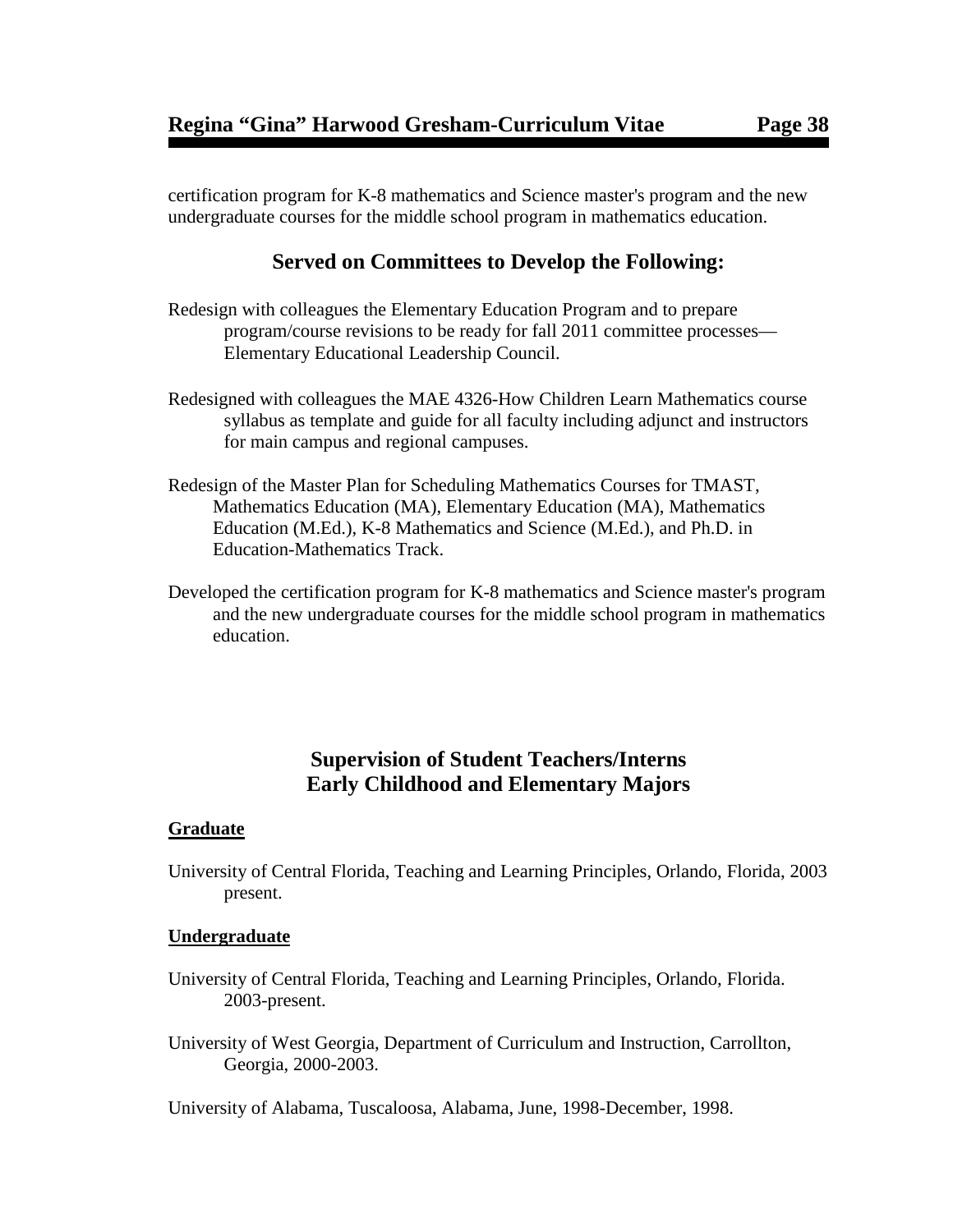#### **Undergraduate and Graduate Students Supervised**

**Orange, Volusia, Carrollton, Cobb, and Tuscaloosa Counties**

| <b>Spring 2009</b> | 17 students       |
|--------------------|-------------------|
| <b>Fall - 2005</b> | 8 students        |
| Spring -2004       | <b>6</b> students |
| <b>Fall - 2003</b> | <b>6</b> students |
| $Spring - 2003$    | 12 students       |
| <b>Fall - 2002</b> | 8 students        |
| $Spring - 2002$    | 8 students        |
| <b>Fall - 2001</b> | 8 students        |
| <b>Fall - 1998</b> | 8 students        |
| <b>TOTAL</b>       | 81 students       |

# **PROFESSIONAL SERVICE**

### **University of Central Florida Committees**

#### **University**

Faculty Senate (2006-2009) Undergraduate Course Review Subcommittee-Faculty Senate (2007-2009) Undergraduate Policy and Curriculum Committee (2007-2009) University of Central Florida-Teacher Incentive (UCF-TIP) Committee (2006) Teacher Education Advisory Committee-(2002-2004), University of West Georgia

#### **College of Education**

Chair, Student Issues Committee, (2009-present) Response to Intervention (RTI) SIG Committee (2011-present) Masters & Admissions Retention Committee (2009-present) Graduate Curriculum & Standards Committee (2006-present)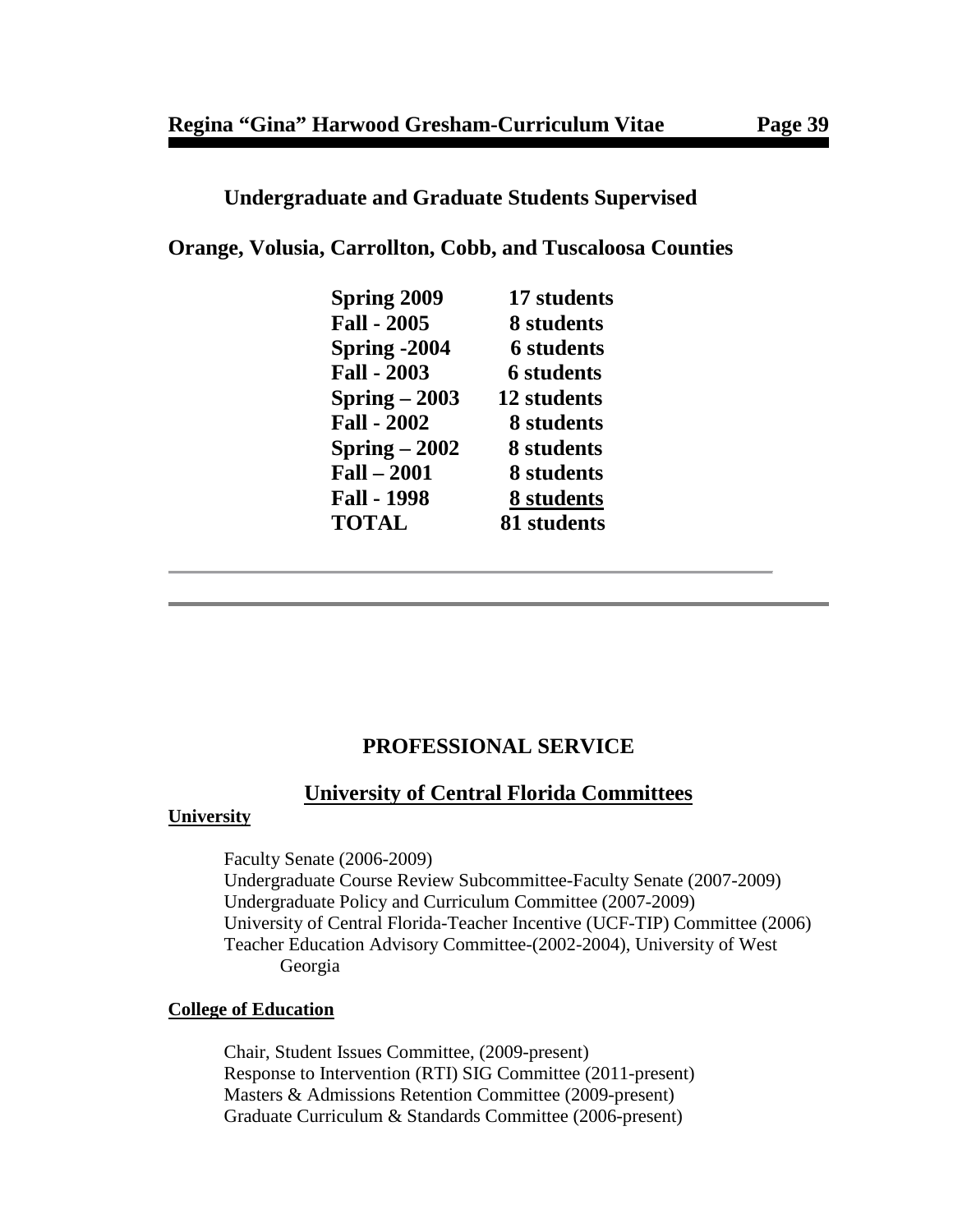College of Education Representative, (UCRC-Liaison), (2006-2009) Undergraduate Curriculum and Standards Committee-College of Education Representative to University of Central Florida Undergraduate Course Review Subcommittee (UCRC) (2006-2009) Honors Committee (2006-present) TIP Selection Criteria & Procedures Committee (2006) TIP Selection Committee (2006) Committee Member-Teaching Academy Advisory Board, 2003-present Group Advisement Member, 2004 Proctor for Doctoral Exams 2004

#### **School of Teaching, Learning and Leadership**

Elementary Education Leadership Council, (2010-present) Chair, Master's Thesis, Sherry Flaherty, (2010-present) Chair, Master's Thesis, Renee Jensen , (2011-present) Chair, Master's Thesis, Shannon Flynn, (2011-present) Chair, Master's Thesis, Heather Jablonski , (2011-present) Mentor of Minority Programs (2007-present) Academy Research Faculty (2003-present) Course Mentor (Mathematics Education-MAE 4326) to faculty and adjunct faculty 2004-present Course Mentor (IDS 6933-Graduate Programs) to faculty and adjunct faculty 2004-present Course Mentor (IDS 6915-Graduate Programs) to faculty and adjunct faculty 2005-present Member, Elementary Education Instructor Search, Area Campus, 2010 Chair, Masters Thesis, Heather Robinson, 2010-present Chair, Masters Thesis –Hunter Smith 2009-present Member, Elementary Mathematics Instructor Search, Area Campus, 2007 Teaching and Learning Principles Student Issues Committee - 2006-2007 Member, Secondary Mathematics Education Search Committee, 2006-2007 Member Elementary Education Instructor Search Committee, 2006-2007 Member, Teaching and Learning Principles Chair Search Committee for Criteria and Responsibilities of Chair, Associate and Assistant, 2006 Member, Secondary Mathematics Education Search Committee, 2006 Member, Secondary Mathematics Education Search Committee, 2005 Doctoral Committee, Michelle Snider, 2006-2007 Doctoral Committee, Debbie Weldon, 2005-2006 Member, Secondary Mathematics Education Search Committee, 2005 Chair, Masters Thesis, Heather Robinson, 2006-2007 Chair, Masters Thesis –Sarah Huisman 2005-2006 Chair, Master Thesis-Lindsey Hosack, 2005-2006 Master Thesis Committee Member (23 students), 2006-present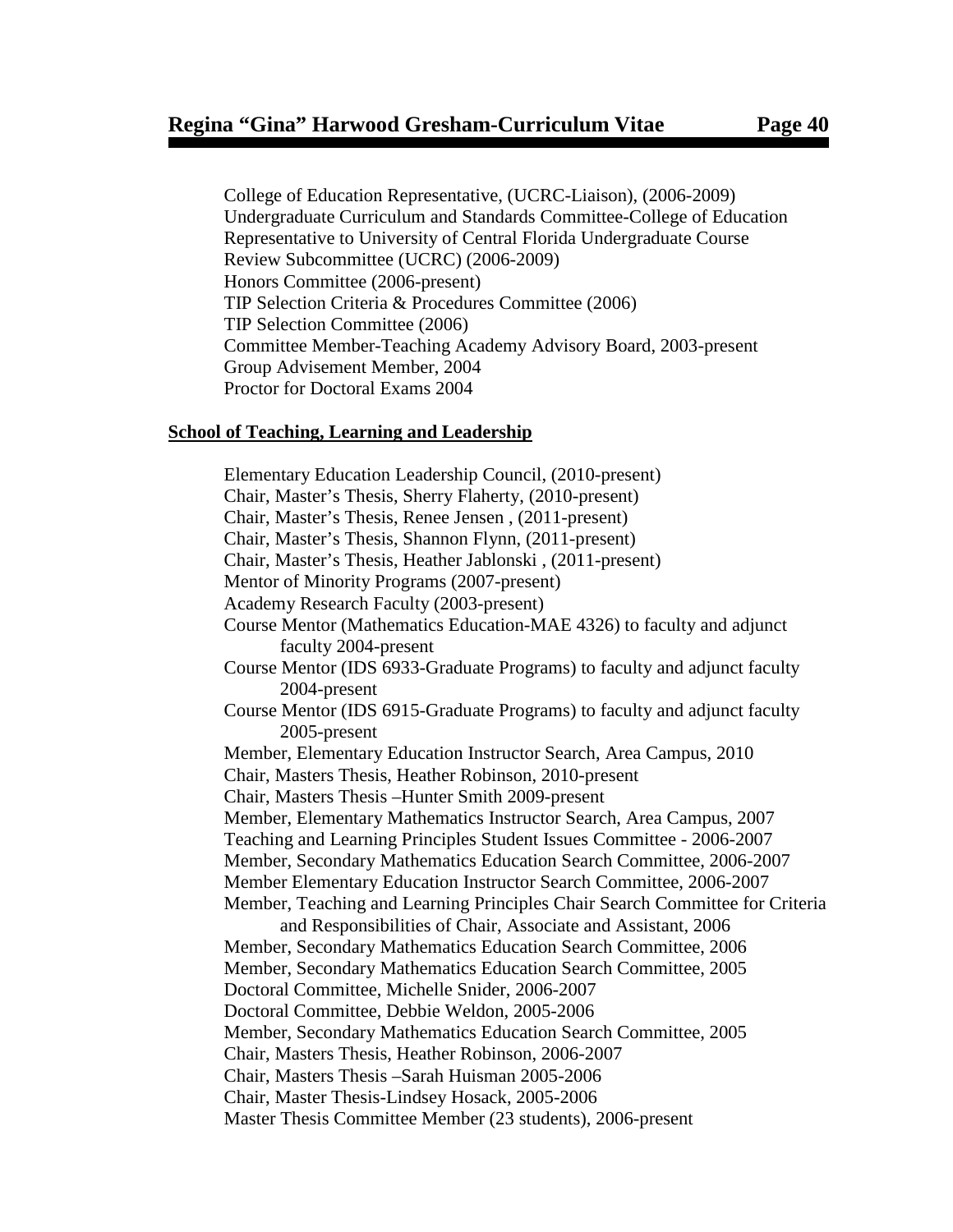Master Thesis Committee Member (12 students), 2005-2006 Member, Childhood & Family Counseling Services Chair Search Committee 2005 Member, Secondary Mathematics Education Search Committee, 2004 Member, Social Studies Education Search Committee, 2004 Reviewer Student Portfolios-2004-present Advisor-Undergraduate and Graduate Students 2001-present Proctor-Masters Exams 2001-2003 Evaluator-Masters Portfolios 2001-2003 Evaluator-Senior Graduation Portfolios 2001-2003 Digital Portfolio Committee 2002-present Chair ECED Syllabi Committee 2002-2003 Teaching Materials Advisory Committee 2001-present Professional Development Committee 2001-present

### **National**

 Referee/Reviewer-Journal of Teacher Education Journal, 2007-present. Editorial Board, Committee Member and Reviewer-Current Issues of Middle Level Education-(NaPOLME)- The National Journal for the National Middle School Association (NMSA) 2003-present Referee/Reviewer, National Council of Teachers of Mathematics (NCTM) Teaching Children Mathematics, Mathematics Teaching in Middle School, and Teaching Mathematics 2004-present Reviewer-McGraw-Hill Publishing 2005-present Professional Education Faculty-2003-present Member, National Council of Supervisors of Mathematics, (NCSM), 2011 present Member, National Council of Teachers of Mathematics (NCTM) 2001-present Member, National Middle School Association (NMSA) 2003-present National Science Foundation (NSF) Ad Hoc Review Committee, 2008

#### **State**

Member, Florida Association of Mathematics Teacher Educators, 2003 present. Member, Florida Council of Teachers of Mathematics, 2003-present Member, Georgia Council of Teachers of Mathematics, 2001-2003 Treasurer, Phi Delta Kappa, University of West Georgia, 2002-2003 Eisenhower Grant Proposal Reviewer, University of Georgia, 2002-2005

### **Local Committees**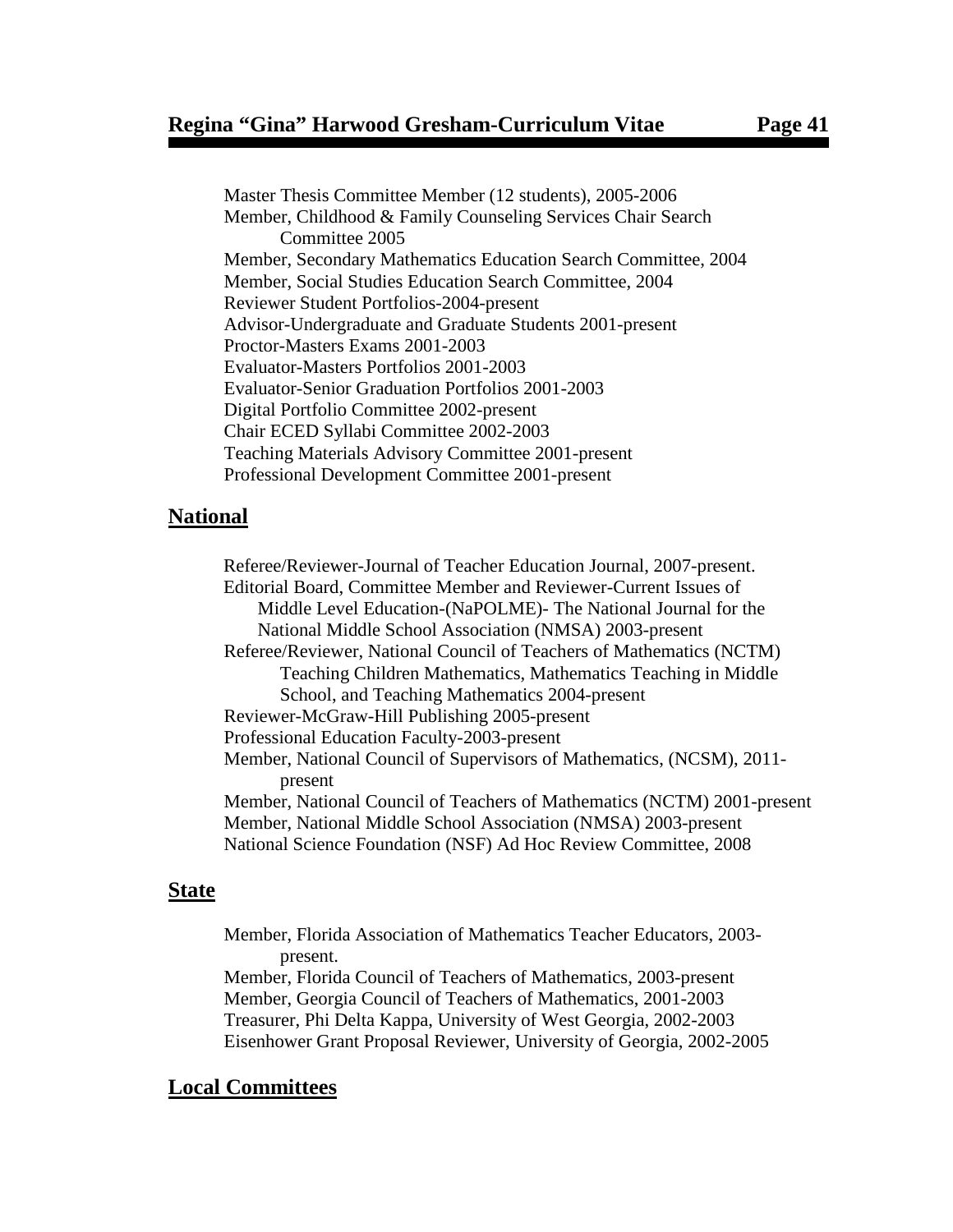# **Served on Committees to Develop the Following:**

Teaching Academy Advisory Committee: To develop criteria for input from faculty for facilities, factors, and benefits of the Teaching Academy.

Criteria and Descriptions of Positions for Teaching and Learning Principles Chair, Associate Chair and Assistant Chair.

# **Current Professional Memberships and Affiliations**

National Council of Supervisors of Mathematics (NCSM) National Council for Teachers of Mathematics (NCTM) International College for Teaching and Learning American Council of Rural Special Education (ACRES) Florida Council of Teachers of Mathematics (FCTM) Professional Educators Association (PEA) California Council of Mathematics (CCM) Phi Delta Kappa (PDK) National Middle School Association (NMSA) Georgia Middle School Association (GMSA) Eastern Educational Research Association (EERA) Mid-South Educational Research Association (MSERA) Alabama Education Association (AEA) National Education Association (NEA) PAGE-Alabama Teachers Association for Supervision and Curriculum Development American Association of Colleges for Teacher Education The Character Education Partnership University of Alabama Alumni Association National Council for the Social Studies (NCSS) Kappa Delta Pi The Association for Curriculum and Development The American Educational Research Association (AERA)

# **Professional Development Workshops**

Understanding the High At-Risk Mathematics K-8 Learner Responding to Mathematics Instruction Through Response to Intervention Conference for Community of Educators for Response to Intervention RTI Workshop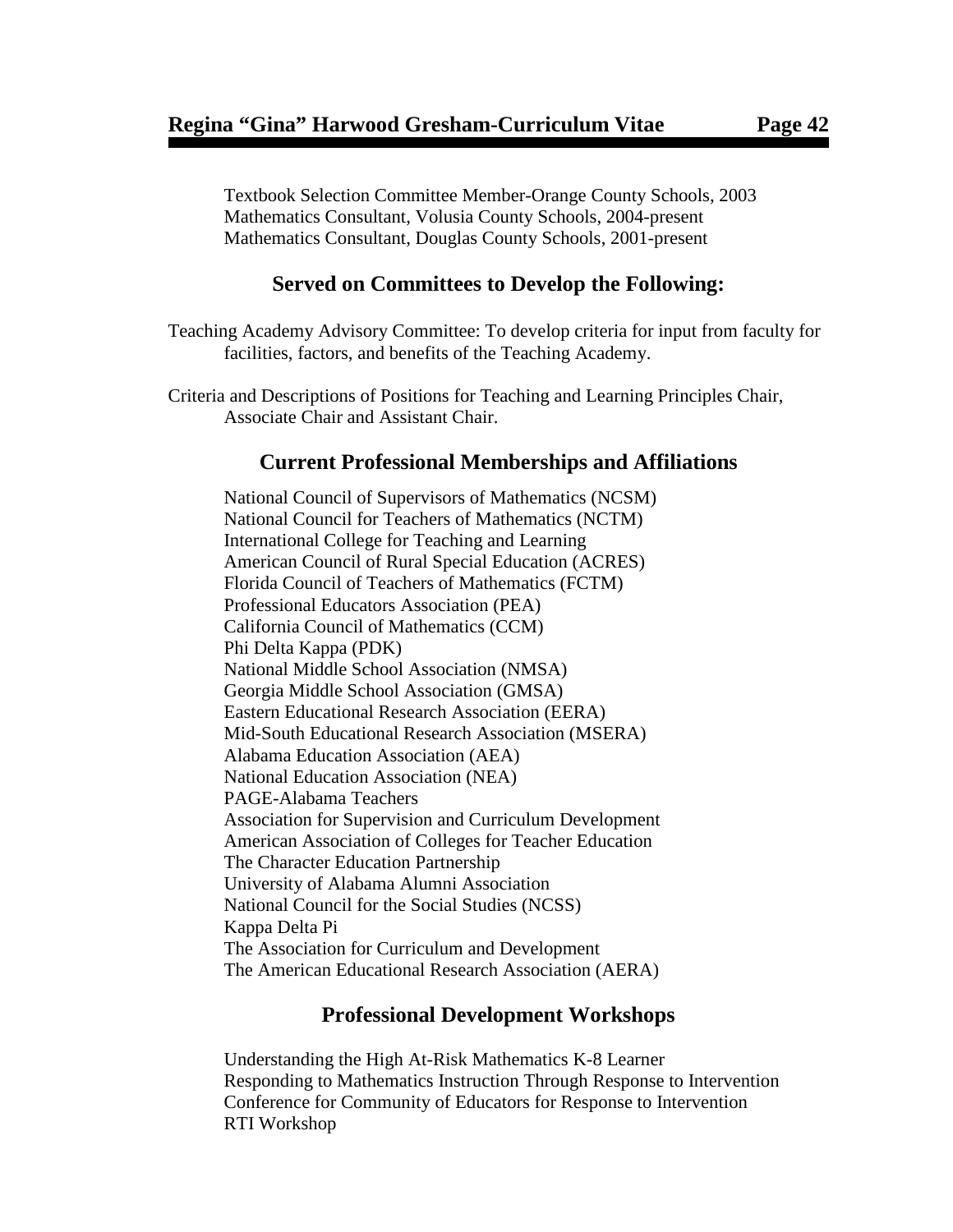Reading Response for the Struggling Reader Bureau of Education and Research Training Inquiry Teaching and Learning in Mathematics Effective Strategies for Reading and Integration Professional Development Conference for Educators Teaching Mathematics for the Struggling Learner Designing Effecting Writing Assignments for University Students President's Gathering of Faculty Doug Brumbaugh Conference on Mathematical Learning Mary Howard Workshop for Teaching Reading Dreamweaver Training Webcourse Training Building Community Via the Web National Council of Teachers of Mathematics (NCTM) Conference National Middle School Association (NMSA) Conference Look Who's Coming to Your Class One Stop Shop International Conference on College Teaching and Learning Eastern Education Research Association Conference American Council on Rural Special Education Conference (ACRES) Florida Council of Teachers of Mathematics Conference (FCTM) Mid-South Educational Research Association Conference (MSERA) California Mathematics Council Conference (CMC) American Educational Research Association Conference (AERA) Georgia Council of Teachers of Mathematics Conference (GCTM) Diversity 101 Multimedia Services for Faculty Developing an Effective Syllabus The Path to Tenure Research Funding and the Office of Research Engaging Undergraduate Students Sharing Academic Research Exploring Research Opportunities ESOL Strategies Training Program INTECH Technology Training Making School By Hand: Developing a Meaningful Curriculum Through Character Education New Curriculum for New Times: Character Education Program Implementation Teaching Children Self-Control/Maintaining Self-Image Reading Renaissance I Reading Renaissance II Internet Training for Reading Renaissance Teacher Training to Use the Internet for Multicultural Understanding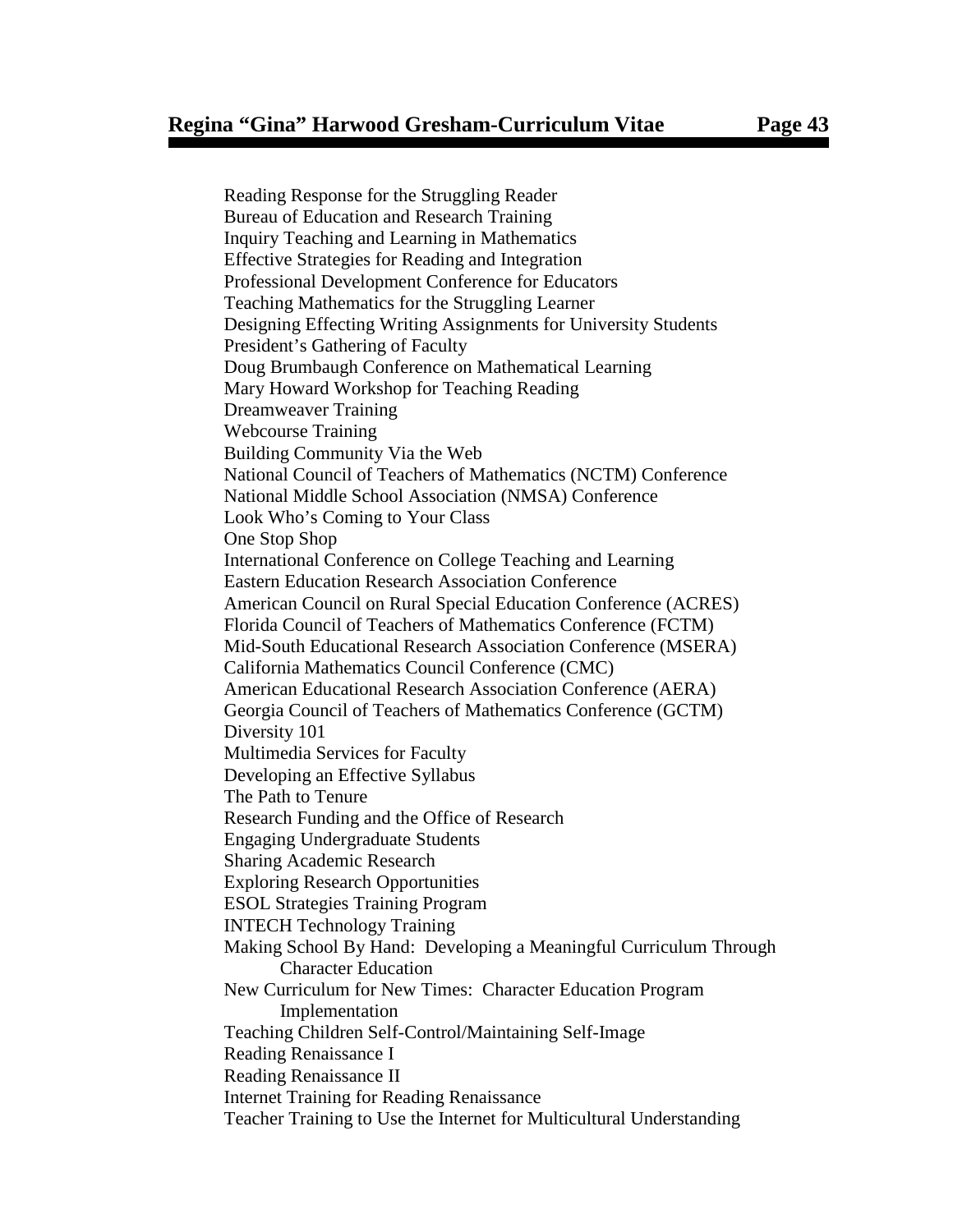Decoding for Reading Development The Making of an Administrator: To Be or Not to Be Reducing Mathematics Anxiety in At Risk Students Managing Students Through Character Education Using Tools and Training for Classroom Management Everybody Counts from Administration on Down The Voices and Visions in Administrators Multicultural Literature in a Rural Setting Bilingual Education: How Can the Classroom Teacher Help? Standing on the Other Side-From Teacher to Administrator Leadership Thinking Styles-What is Your Preference? Site-Base Management Training Site-Base Management Training and It's Behavior Outcome Promoting Cultural Understanding Through Literature Training to Use the Internet for Classroom Teachers The Whole Story of Raising the Child in Today's Schools Tuning In To Children-Can We Survive Without Channeling Moral Education? Preventing Emotional and Learning Problems in the Elementary School Motivating Hard to Reach Children The Dilemma of the American School Looking Into Today's' Classrooms-What Will We Find? Against All Odds: Fighting for Character Education in American Schools Looking Through the Eyes of the Child: Do They See What We See? New Teaching and Learning Strategies for an Increasingly Complex World-Is Character and Moral Education the Answer? Shape The World-Reshape Our Schools Through Character Education Stirring The Chalkdust: What Happens When it Settles? Supervision for Today's Schools The Troubled Crusade: Dealing With Today's Troubled Youth Insights in Teaching and Administration-What Can We See? Youth-At-Risk African American Students in an Inner City School-The Teacher's Role African American Students-Are They All "At-Risk?" Being the Teacher of an African American Child--Is There A Difference We Should Know? Will Tomorrow Make A Difference On Our Youth Of Today?" Teacher Perceptions of African American Students' Behavior-We Can Make It Work Motivating Students with New and Improved Strategies for Learning A New Definition of Learning Managing Behavior of "At-Risk" Students in Inner City Schools "At-Risk" Students: Learn Who They Are and What You Can Do Working With "At-Risk"-Tracking for Worth?